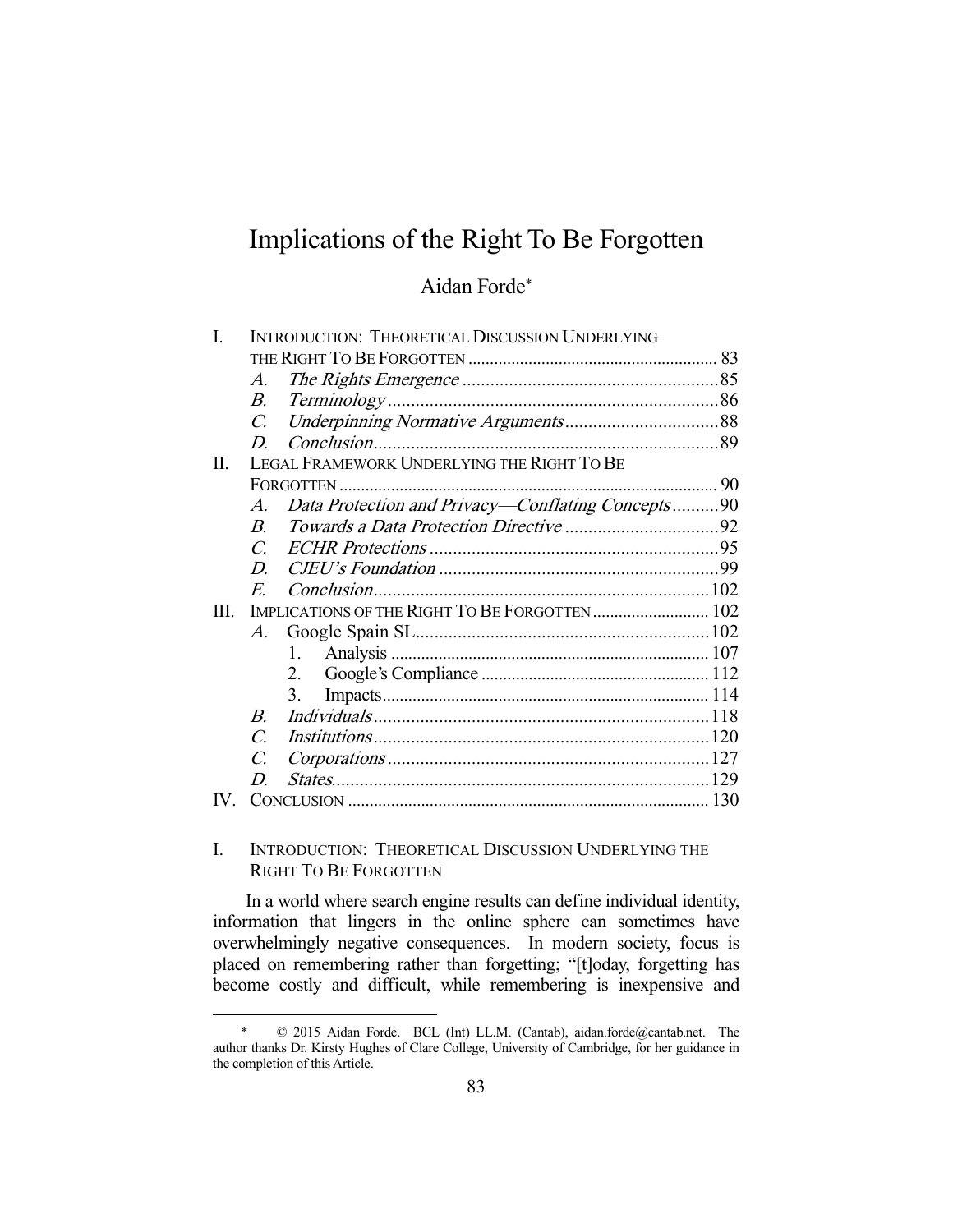easy."1 Warren and Brandeis's 1890 seminal "right to be let alone" piece encouraged the individual "to decide whether that which is his shall be given to the public."2 The authors could not have anticipated the impact that technology would have on privacy rights, but did declare that such rights applied to "any modern device" that could affect privacy.<sup>3</sup> This permits individuals to control and organize their private life as they see fit.<sup>4</sup> The creation of a right to be forgotten derives from privacy harms the online world has created. The unforgiving nature of online content makes it difficult for the individual to choose which information about him is accessible or suppressed. Content posted online becomes a "tattoo etched into ourselves, which is hard and cumbersome to remove."<sup>5</sup> Alterations to the existing legal framework are inevitable. This work asserts that the right to be forgotten ("the right") is a necessary development that should be embraced. Its creation will lead to positive implications for the individual's right to informational self-determination and overall judicial thinking.

Discussion of the right emerged in Mayer-Schönberg's book *Delete:* The Virtue of Forgetting in the Digital Age.<sup>6</sup> The author correctly identified that one of the main problems with data storage is an absence of the human characteristic to forget.<sup>7</sup> Van Hoboken noted how the concept has its foundation in legal qualifications such as the right to have information deleted, social forgetfulness, and the right to oblivion.<sup>8</sup> Koops questions whether it is in fact a right.<sup>9</sup> It can also be classified as an ethical and social value or a policy aim.<sup>10</sup> Rouvroy specifically

 <sup>1.</sup> VIKTOR MAYER-SCHÖNBERGER, DELETE: THE VIRTUE OF FORGETTING IN THE DIGITAL AGE 62-93 (2009).

<sup>2.</sup> Samuel D. Warren & Louis D. Brandeis, The Right to Privacy, 4 HARV. L. REV. 193, 199 (1890).

<sup>3.</sup> GEIR M. KOIEN & VLADIMIR A. OLESHCHUK, ASPECTS OF PERSONAL PRIVACY IN COMMUNICATIONS—PROBLEMS TECHNOLOGY AND SOLUTIONS 4 (2013).

 <sup>4.</sup> Andra Giurgiu, Challenges of Regulating a Right To Be Forgotten with Particular Reference to Facebook, 7 MASARYK UNIV. J.L. & TECH. 361, 362 (2013).

 <sup>5.</sup> Norberto Nuno Gomes de Andrade, Oblivion: The Right To Be Different from Oneself: Reproposing the Right To Be Forgotten, in THE ETHICS OF MEMORY IN A DIGITAL AGE: INTERROGATING THE RIGHT TO BE FORGOTTEN 65 (Hessla Ghezzi et al. eds., 2014).

<sup>6.</sup> MAYER-SCHÖNBERGER, supra note 1.

<sup>7.</sup> Ignacio Cofone, Google v. Spain: A Right To Be Forgotten?, 15 CHI.-KENT J. INT'L & COMP. L. 1 (2015).

<sup>8.</sup> Joris Van Hoboken, The Proposed Right To Be Forgotten Seen from the Perspective of Our Right To Remember: Freedom of Expression Safeguards in a Converging Information Environment, N.Y.U. L.INST. (May 2013), http://www.law.nyu.edu/sites/default/files/upload\_docu ments/VanHoboken\_RightTo%20Be%20Forgotten\_Manuscript\_2013.pdf.

 <sup>9.</sup> Bert-Jaap Koops, Forgetting Footprints, Shunning Shadows. A Critical Analysis of the "Right To Be Forgotten" in Big Data Practice, 8 SCRIPTED 3, 229-56 (2011).

 <sup>10.</sup> Id.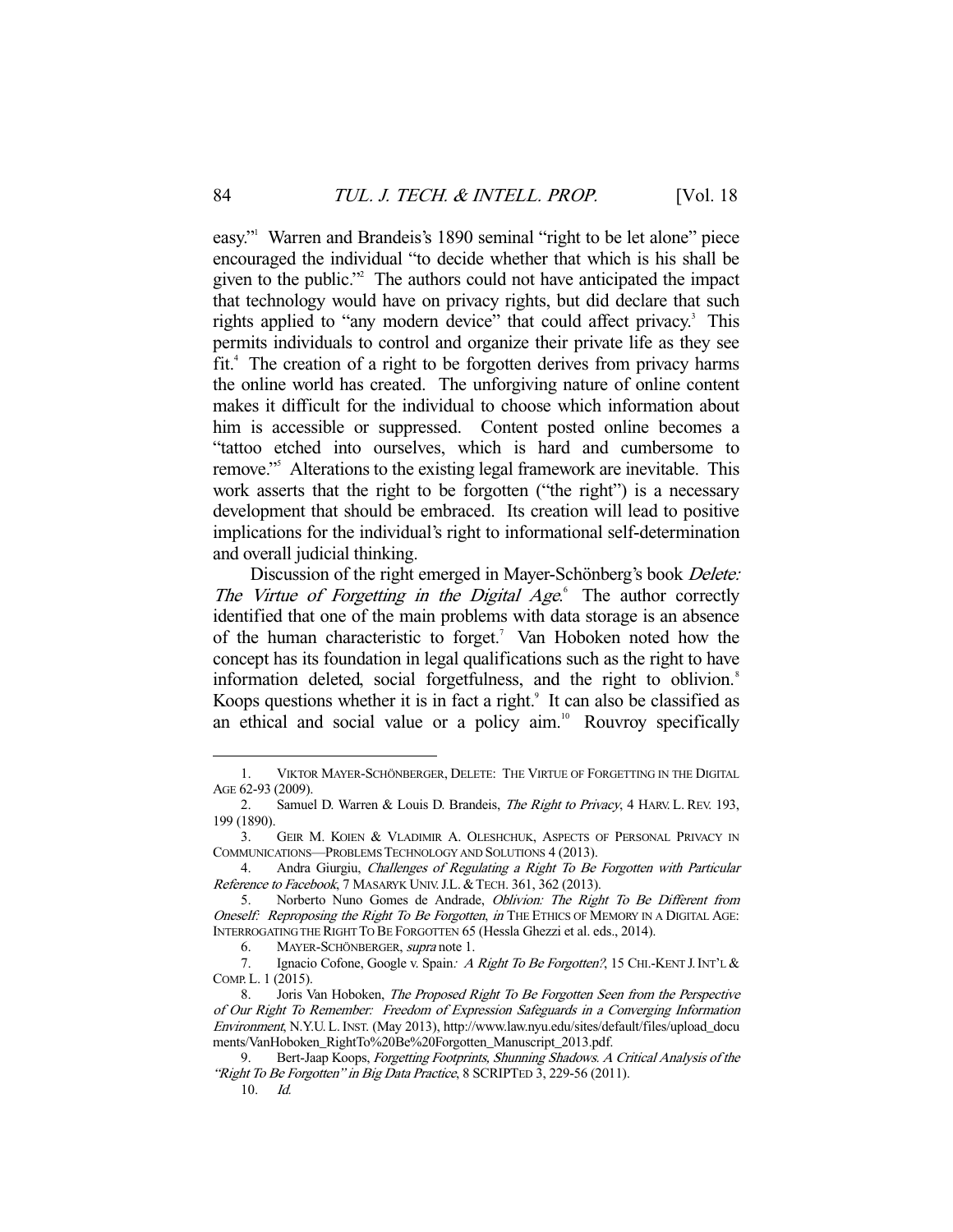formulates it as "a 'right' or rather a 'legitimate interest to forget and to be forgotten."<sup>11</sup> It could be a value or interest that requires protection or "a policy goal to be achieved by some means or other, whether through law or through other regulatory mechanisms."<sup>12</sup> There is not only the effect of being forgotten but also forgetting.<sup>13</sup> Both the right to be forgotten and enabling the individual to forget can be placed under an umbrella of oblivion, referred to in French as "droit à l'oubli" and "Diritto all'oblio" in Italian.<sup>14</sup> There is, however, a lack of consensus in defining the right with terms such as deletion, delisting/de-indexing, erasure, objection, and oblivion.<sup>15</sup>

#### A. The Rights Emergence

 The emergence of a European right to be forgotten has its roots in the French right to oblivion.<sup>16</sup> This involves a convicted criminal having the opportunity to object to the publication of matters relating to their crime once the sentence has been served.<sup>17</sup> A criminal justice system that values societal reintegration may give the opportunity to prevent past-ills defining future existence. The French government was the first to conceive of the right, requiring online and mobile phone providers to eradicate text and e-mail messages after a certain period.<sup>18</sup> If rehabilitation has occurred, then an offender should have the opportunity to not have their previous offense haunt them.<sup>19</sup> The United Kingdom Rehabilitation of Offenders Act 1974 (UKROA) enables certain offenses to be ignored after a certain period.<sup>20</sup> The right would offer deletion of information that is no longer considered relevant in terms of newsworthiness. 21 Ambrose and Ausloos note that the underlying rationale is to protect the autonomy, personality, identity, and reputation

 <sup>11.</sup> Antoinette Rouvroy, Réinventer l'art d'oublier et de se faire oublier dans la société de l'information?, in THE SELECTED WORKS OF ANTOINETTE ROUVROY 249-78 (2008).

 <sup>12.</sup> Koops, supra note 9, at 231.

 <sup>13.</sup> Id.

<sup>14.</sup> Meg Leta Ambrose, It's About Time: Privacy, Information Life Cycles, and the Right To Be Forgotten, 16 STAN. TECH. L. REV. 369, 373 (2013).

<sup>15.</sup> Aurelia Tamò & Damian George, Oblivion, Erasure and Forgetting in the Digital Age, 5 J.INTELL. PROP.,INFO.TECH. & ELEC.COM. L. 1, 2 (2014).

<sup>16.</sup> Jeffrey Rosen, The Right To Be Forgotten, 64 STAN. L. REV. ONLINE 88 (2012), http://www.stanfordlawreview.org/online/privacy-paradox/right-to-be-forgotten.

 <sup>17.</sup> See id.

<sup>18.</sup> Rolf H. Weber, The Right To Be Forgotten: More Than a Pandora's Box?, 2 J. INTELL. PROP., INFO. TECH. & ELEC. COM. 120 (2011).

<sup>19.</sup> Robert Kirk Walker, The Right To Be Forgotten, 64 HASTINGS L.J. 257, 271 (2012).

 <sup>20.</sup> Id.

 <sup>21.</sup> Id.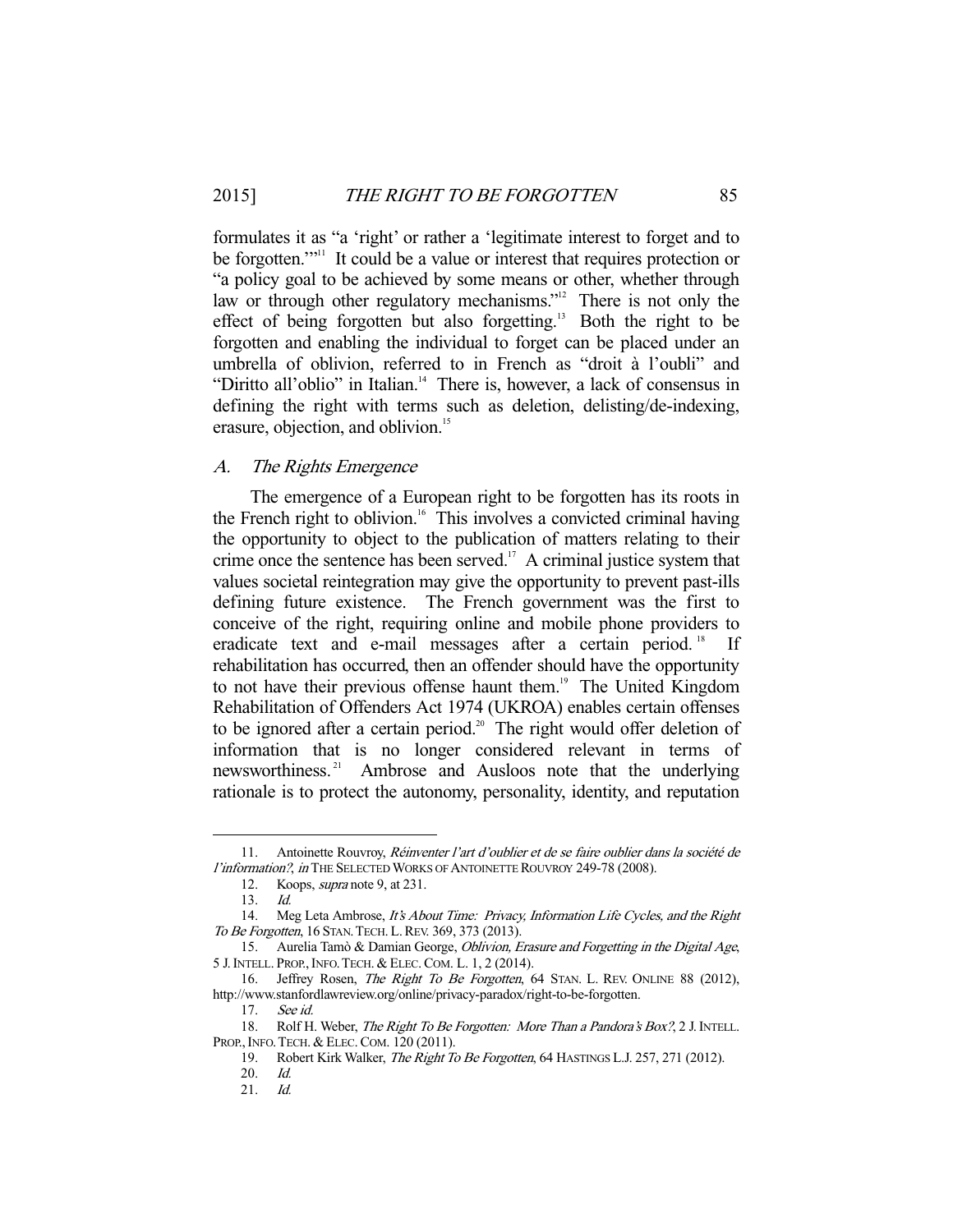of the individual.<sup>22</sup> In civilian jurisdictions it is common for certain criminal records to be removed or expunged after sentence has been served.<sup>23</sup> This primarily comes into consideration when the media make reference to past convictions. As Lindsay notes, civil law countries traditionally engage in a fact-specific balancing exercise between the "personality rights of the convicted" on one hand, and public interest/ freedom of expression parameters on the other.<sup>24</sup> Such personality rights involve values such as the right to private life, dignity, and honour.<sup>25</sup> These personality rights give the individual the autonomy to decide as to the possible use of data or information concerning them.<sup>26</sup>

 The right is of particular relevance where an individual has served his sentence and desires the opportunity to suppress the publication of information about his conviction. The Swiss courts have used oblivion to deal with situations where the convicted individual wants to prevent their criminal records from gaining public attention.<sup>27</sup> Certain offenses may not require indefinite remembrance in the public sphere.<sup>28</sup> Where a "substantial amount of time" has passed since the offense, the public interest detaches.<sup>29</sup>

#### B. Terminology

 As distinct from oblivion, a right of erasure gives the individual the option to demand removal of personal data that is held by third parties.<sup>30</sup> This aims to create a balance between data subjects and processors, handing more control to the right holder of the information.<sup>31</sup> Tamõ and George note that while oblivion is more concentrated on fundamental privacy protection and balancing contradictory interests, erasure involves enforcing a substantial claim.<sup>32</sup> A substantial claim involves a situation where treatment of personal information violates data protection

<sup>22.</sup> Meg Leta Ambrose & Jef Ausloos, The Right To Be Forgotten Across the Pond, 3 J. INFO. POL'Y 1, 14 (2013).

 <sup>23.</sup> David Lindsay, The "Right To Be Forgotten" in European Data Protection Law, in EMERGING CHALLENGES IN PRIVACY LAW: COMPARATIVE PERSPECTIVES 302 (2014).

<sup>24.</sup> *Id.* at 303.<br>25. Weber, *su* 

Weber, *supra* note 18, at 2.

 <sup>26.</sup> Id.

 <sup>27.</sup> Id.

 <sup>28.</sup> Id.

 <sup>29.</sup> Bundesgericht [BGer] [Federal Supreme Court] v. W., July 29, 1996, 122 ENTSCHEIDUNGEN DES SCHWEIZERISCHEN V. BUNDESGERICHTS [BGB] III 448 (Switz.).

 <sup>30.</sup> Tamõ & George, supra note 15, at 73.

 <sup>31.</sup> Id.

 <sup>32.</sup> Id.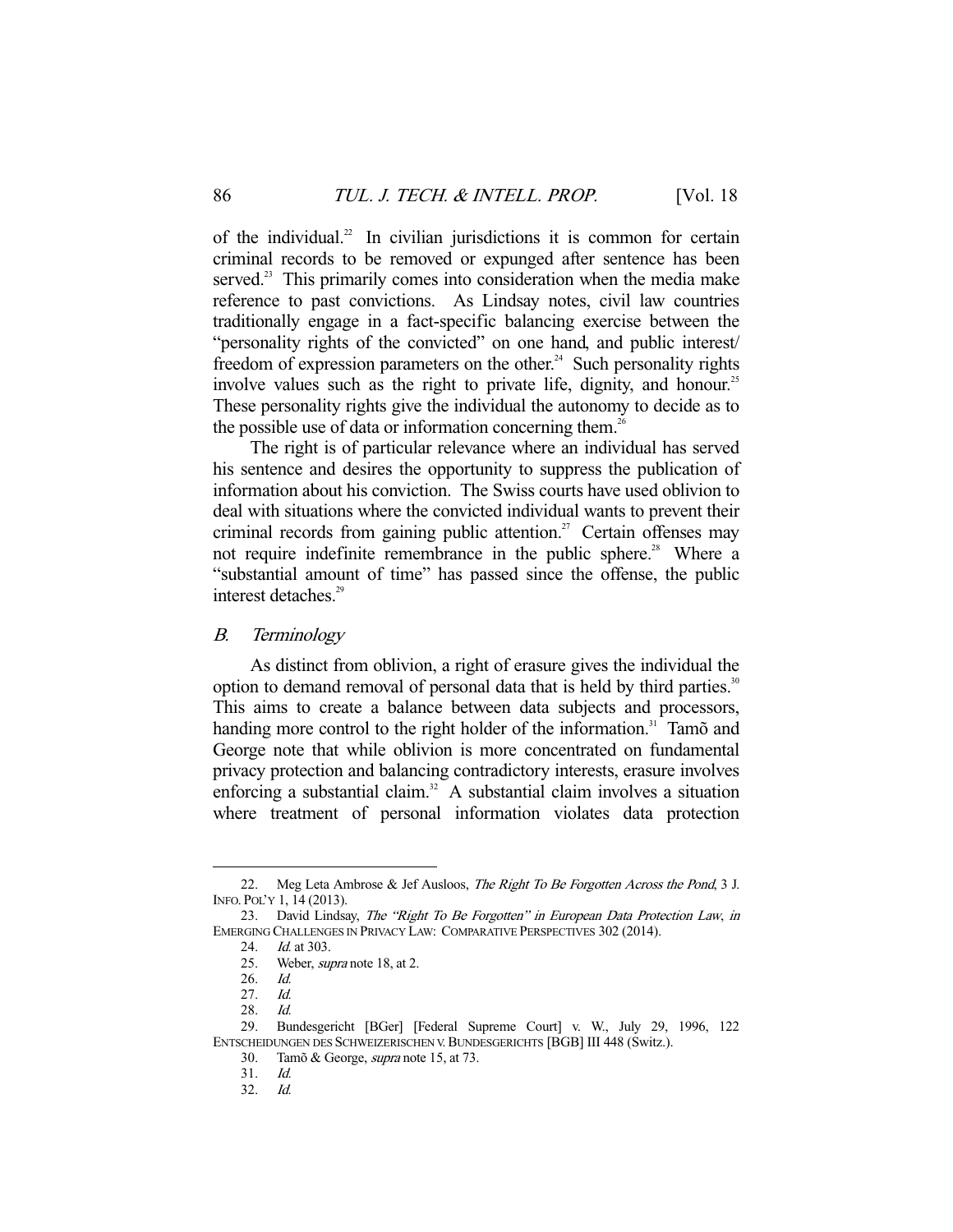principles.<sup>33</sup> Legal tools of erasure help to empower data subjects.<sup>34</sup> This places checks on the use of personal data and controlling data over time. Article 12(b) of Directive 95/46/EC is enforced against the controller who "does not comply with the provisions of the Directive, in particular because of the incomplete or inaccurate nature of the data."<sup>35</sup> This requires the controller to rectify information that is no longer accurate.<sup>36</sup> Article 14(a) enables the data subject to object "at any time on compelling legitimate grounds relating to his particular situation to the processing of data relating to him."<sup>37</sup> Article 14(a) is the mechanism through which the individual can delete information related to him online.<sup>38</sup>

Three conceptions of the right are outlined by Koops.<sup>39</sup> First, the deletion of data in due time; second, a clean slate perspective; $40$  and third, there exists a clean slate perspective that enables citizens to be able to express themselves without restraint.<sup>41</sup> Koops notes that this "aims at preventing people from suffering unduly from information about their past, with connections to the right to privacy and identity construction."<sup>42</sup> The option to have information deleted in due time involves placing an expiration date on content where the hindrances of retention start to overcome relative advantage.43 This viewpoint is consistent with the right of erasure. As Xanthoulis observes, this conception assists in restricting third parties accessing personal information.<sup>44</sup> The "clean slate" perspective involves removing information that has been obtained in relation to an individual's past that is no longer relevant to their present and future.<sup>45</sup> The third conception falls within the psychological and social umbrella of privacy.<sup>46</sup> Koops references the need to ensure individual self-development and autonomy. An example is cookie

 <sup>33.</sup> Id.

 <sup>34.</sup> Id.

 <sup>35.</sup> Directive 95/46/EC of the European Parliament and of the Council of 24 October 1995 on the protection of Individuals with Regard to the Processing of Personal Data and on the Free Movement of Such Data, art. 12(b), 2000 O.J. (L 281) 31 [hereinafter Directive 95/46/EC].

 <sup>36.</sup> Id.

 <sup>37.</sup> Id. art. 14.

 <sup>38.</sup> Id. art. 14(a).

 <sup>39.</sup> Koops, supra note 9.

 <sup>40.</sup> Id.

 <sup>41.</sup> Id.

 <sup>42.</sup> Id.

 <sup>43.</sup> Id.

<sup>44.</sup> Napoleon Xanthoulis, The Right to Oblivion in the Information Age: A Human-Rights Based Approach, 10 US-CHINA L. REV. 84, 97 (2013).

 <sup>45.</sup> Id. at 96.

 <sup>46.</sup> Id. at 97.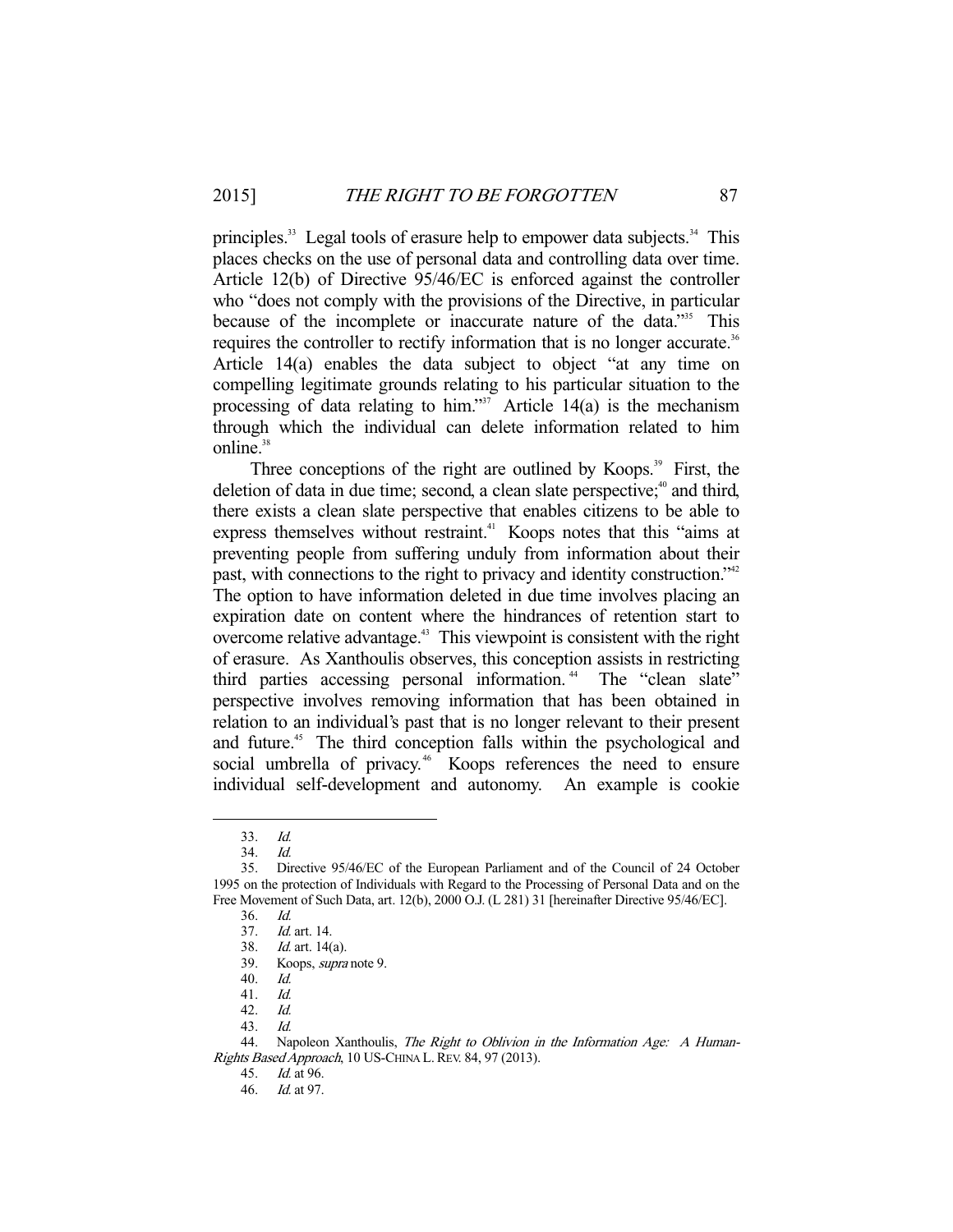retention by a social network or search engine, leading the individual to feel under surveillance.<sup>47</sup> Encompassing these three elements, it is Xanthoulis' correct assertion that a right of oblivion can be regarded as a "multidimensional right to privacy" amounting to a human right.<sup>48</sup>

#### C. Underpinning Normative Arguments

 Autonomy runs at the core of the right. The creation of the right gives the individual increased control over information. A second understanding is viewing the right as a behavioural response to modern concerns. Social media has radically altered behaviour. Warren and Brandeis noted, "Political, social and economic changes entail the recognition of new rights . . . ."49 With fundamental changes in the way individuals have their information processed, a reconceptualization of privacy is required. A right to be forgotten is a necessary development in this changing landscape.

 An evolutionary understanding of the right gives regard to the benefits of forgetting. Lasica observed in 1998, "Everything you've ever posted online could come back to haunt you someday."<sup>50</sup> When data is lost, this is considered to be a failure from an information and communications technology  $(ICT)$  perspective.<sup>51</sup> This contrasts with the human desire to forget. Forgetting is a central element of human memory.<sup>52</sup> The very notion of forgetting a negative experience could be said to be part of trying to achieve greater success. Nietzche viewed forgetting as a "positive filter" to live a better life.<sup>53</sup> The brain places low priority on memories that are not needed in the future.<sup>54</sup> In contrast, the Internet does not categorize information as secondary or irrelevant. It operates as a constant collector of data that may one day be utilized. Time is essentially illusory online.

-

52. Edward L. Carter, Argentina's Right To Be Forgotten, 27 EMORY INT'L L. REV. 23, 36 (2013).

<sup>47.</sup> *Id.*<br>48. *Id.* 

*Id.* at 98.

<sup>49.</sup> Warren & Brandeis, supra note 2, at 193; see Emma Fitzsimons, Behind Closed Doors? Justifying What's Off Limits Online, ELSA STUDENT J. EUR. L. 1, 11 (2014), https://sjeldraft.files.wordpress.com/2014/03/behind-closed-doors\_-justifying-what\_s-off-limitsonline.pdf.

 <sup>50.</sup> Angela Guimarães Pereira, Lucia Vesnić-Alujević & Alessia Ghezzi, The Ethics of Forgetting and Remembering in the Digital World Through the Eye of the Media, in THE ETHICS OF MEMORY IN A DIGITAL AGE: INTERROGATING THE RIGHT TO BE FORGOTTEN, *supra* note 5, at 9.

 <sup>51.</sup> Id.

 <sup>53.</sup> Id.

<sup>54.</sup> Lael J. Schooler & Ralph Hertwig, How Forgetting Aids Heuristic Inference, 112 PSYCHOL. REV. 610, 624 (2005); see also John T. Wixted, The Psychology and Neuroscience of Forgetting, 55 ANN. REV. PSYCHOL. 235, 264 (2004).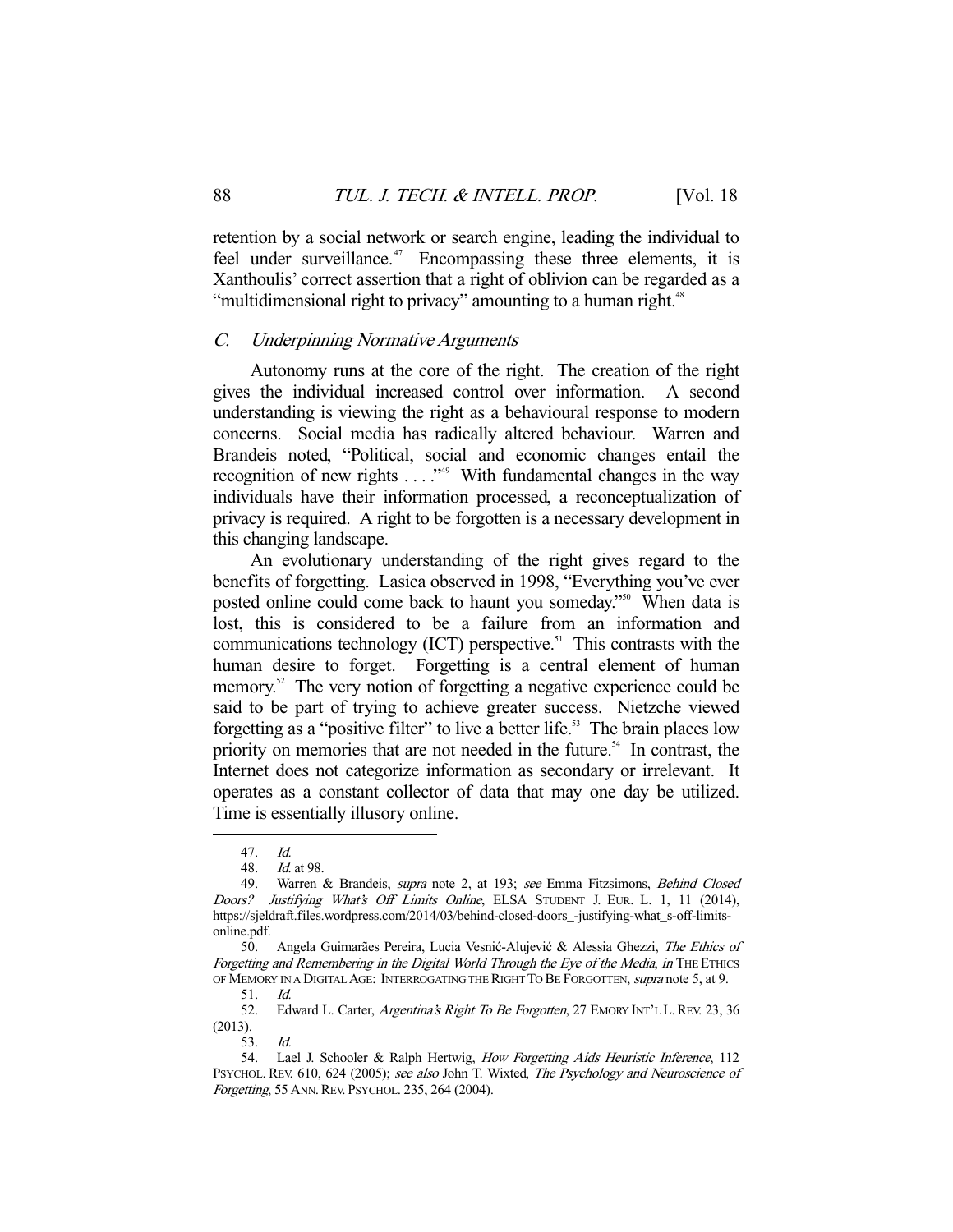Individuals may desire the opportunity to redefine themselves, altering their "habits, political views, religion, make mistakes and have a fresh start."<sup>55</sup> Search engines often align results not according to their relevance in terms of timeliness. Each link appears to be equally valid. It is this concern that has grounded calls for an increased emphasis on forgetting being integrated to ICT systems. As Bannon outlines, the inaccessibility to be able to forget can disrupt everyday life.<sup>56</sup> Computing intelligence acts to recollect and archive behaviours and situations across the globe.<sup>57</sup> Bannon serves examples of e-mail being forwarded inappropriately to others and private messages being passed on without permission.<sup>58</sup> He notes that in counteracting the disadvantages that arise from a "surveillance society," designers should be concentrated with placing more control into users hands over their electronic space.<sup>59</sup> This could attempt to tackle a conflict between the human instinct to forget and a computing desire to comprehensively recall. With technological development, less emphasis is placed on user control of personal information.<sup>60</sup> Online memory exists to serve efficiency and its recollection function.<sup>61</sup> The right serves to not let the individuals present be unfairly contaminated by the past. $62$  A final understanding is the importance of forgetting for society generally. In lessening surveillance woes, the right leads to greater personal freedom to live a fulfilling life.

#### D. Conclusion

 The right is an umbrella term encompassing many possible policy aims and underlying privacy concepts. The concept of the individual having the right of oblivion with regard to negative elements in their past, a right of erasure, and objection regarding data controllers squared with Koops' three-prong analysis indicates a lack of consensus. A concern which runs right beside these concepts is the right of the public to have access to such information, freedom of expression, and public interest considerations.63 Similar to the conceptualisation of privacy theory, there is a great deal of debate surrounding what the right actually is. Viewing

<sup>55.</sup> Carter, *supra* note 52.

 <sup>56.</sup> Liam J. Bannon, Forgetting as a Feature, Not a Bug: the Duality of Memory and Implications for Ubiquitous Computing, 2 CODESIGN 3, 4 (2006).

 <sup>57.</sup> Id. at 7.

<sup>58.</sup> *Id.* at 12.

 <sup>59.</sup> Id.

 <sup>60.</sup> Id. at 13.

<sup>61.</sup> *Id.*<br>62. *Id.*  $62.$ 

 <sup>63.</sup> Id.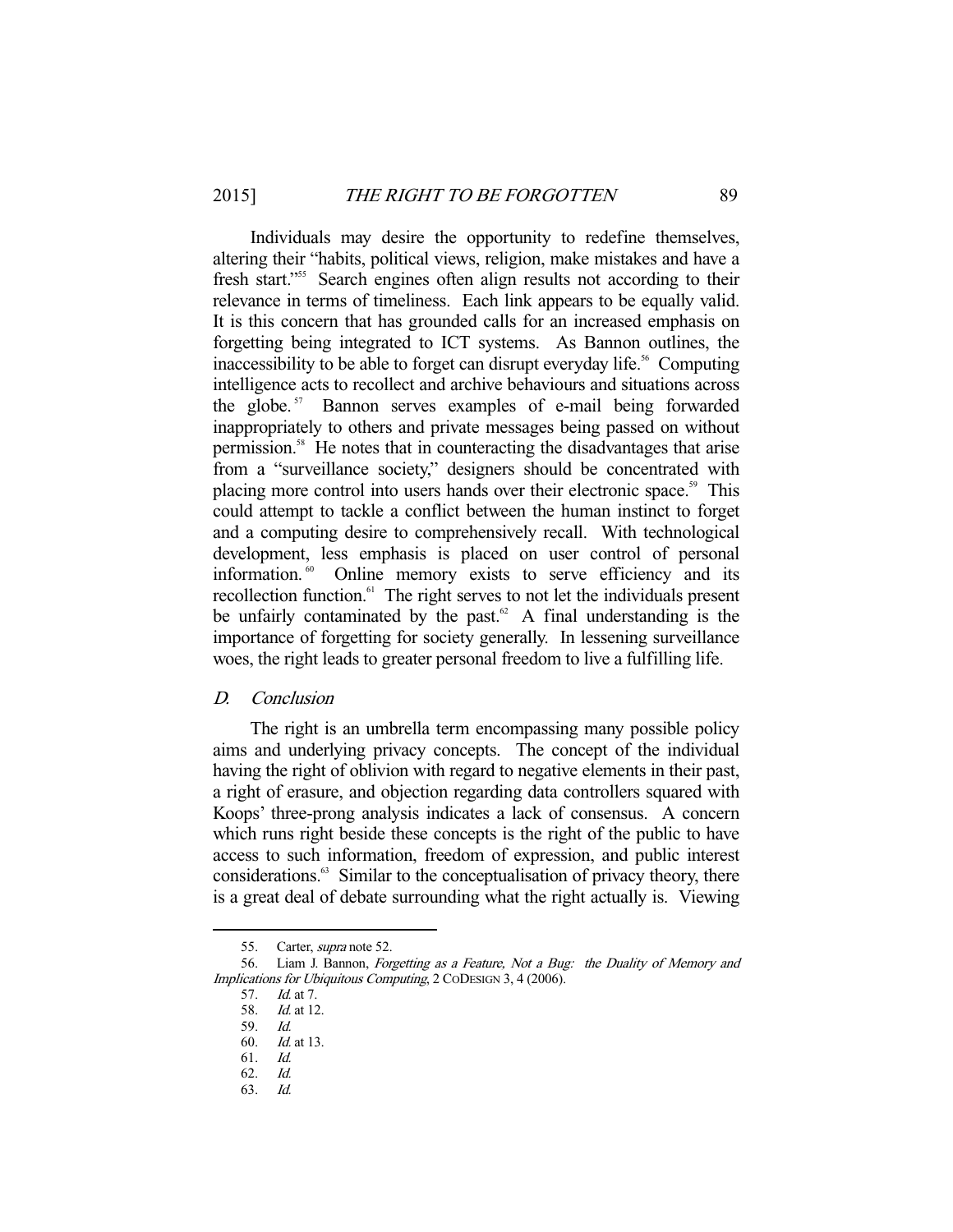the right to be forgotten as founded on personal autonomy and as a necessary behavioural response to modern privacy norms should guide future discourse. It is important to focus on what is at the core of the right.

 From a viewpoint that values autonomy, there is merit in giving the individual control regarding information in the past that may negatively impact their future identity. The foundation of European data protection principles hands the individual more control over data processing.<sup>64</sup> The world as seen through the eyes of search engine results and social media is of a virtual construction that can sometimes have disproportionate consequences. A right to have information forgotten that is no longer relevant, incomplete, or leads to unreasonable harm is consistent with such foundations.

#### II. LEGAL FRAMEWORK UNDERLYING THE RIGHT TO BE FORGOTTEN

#### A. Data Protection and Privacy—Conflating Concepts

 This Part seeks to analyse the current EU and ECHR (Convention) data protection framework and how the right will have positive implications for the future regime. The EU Charter of Fundamental Rights and Freedoms was given effect to by the Lisbon Treaty in 2009.<sup>65</sup> Article 7 of the Charter mirrors article 8, section 1, of the ECHR and provides respect for private and family life.<sup>66</sup> Article 8 on the other hand outlines protection of personal data.<sup>67</sup> The Court of Justice of the European Union (CJEU) cases illustrate a close relationship between personal data protection and privacy.<sup>68</sup> The Charter utilizes the ECHR as a floor, not a ceiling. $\frac{69}{2}$  An emphasis on personal data protection within the Charter focuses on limiting improper usage of personal data by "increasing the right to transparency granted to each data subject."<sup>70</sup> The

<sup>64.</sup> Lindsay, *supra* note 23; see ELENI KOSTA, CONSENT IN EUROPEAN DATA PROTECTION LAW (2013).

 <sup>65.</sup> Richard Clayton & Cian C. Murphy, The Emergence of the EU Charter of Fundamental Rights in UK Law, 5 EUR. HUM. RTS. L. REV. 439, 469-78 (2014).

 <sup>66.</sup> Id. at 470.

 <sup>67.</sup> Id.

 <sup>68.</sup> GLORIA GONZÁLEZ FUSTER, THE EMERGENCE OF PERSONAL DATA PROTECTION AS A FUNDAMENTAL RIGHT OF THE EU 259 (2014).

 <sup>69.</sup> Clayton & Murphy, supra note 65, at 469-78.

<sup>70.</sup> Yves Poullet & Serget Gutwirth, The Contribution of the Article 29 Working Party to the Construction of a Harmonised Data Protection System: An Illustration of 'Reflexive Governance'?, in HUMAN RIGHTS IN THE WEB OF GOVERNANCE: TOWARDS A LEARNING-BASED FUNDAMENTAL RIGHTS POLICY FOR THE EUROPEAN UNION 253 (Olivier de Schutter et al. eds., 2010).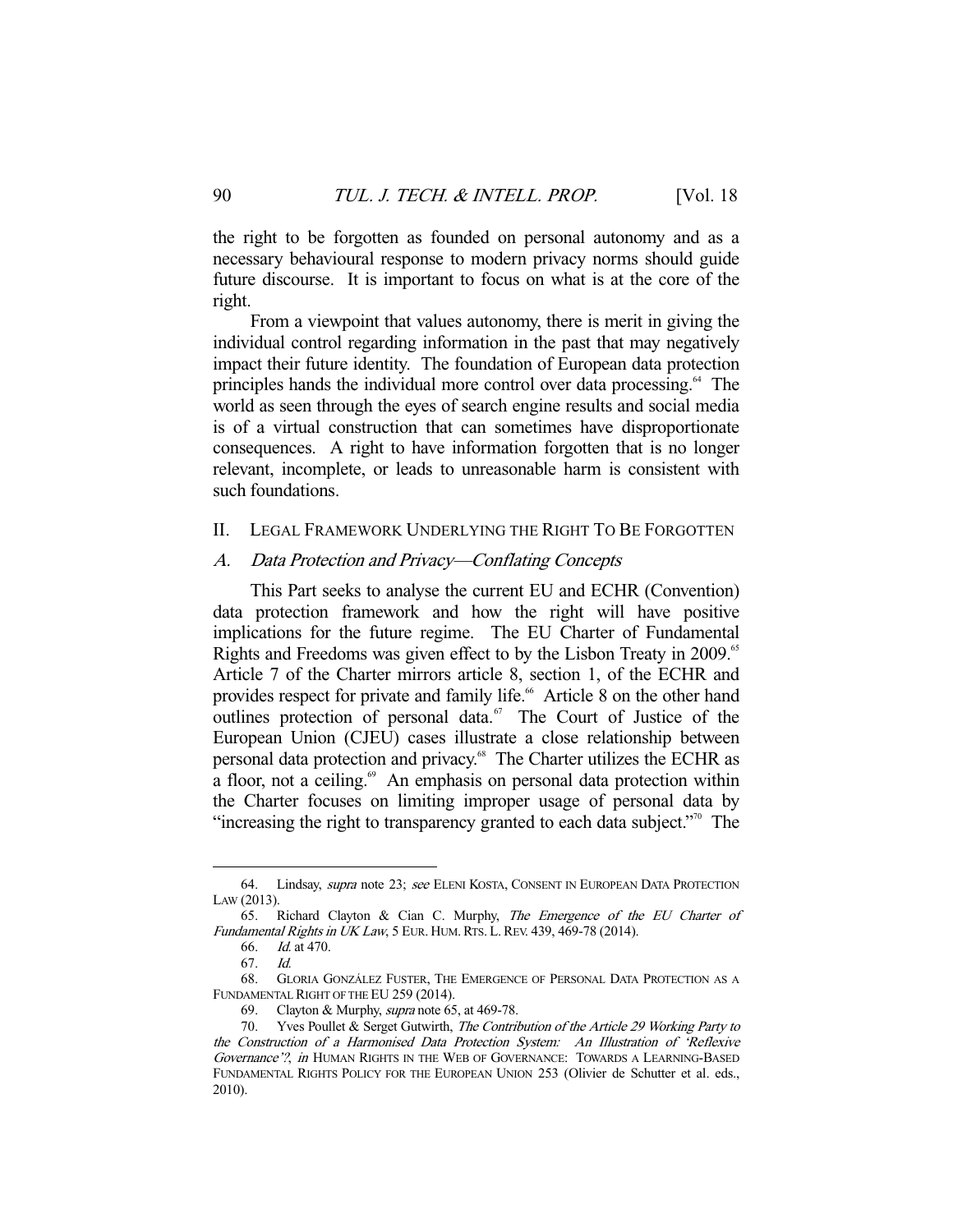ECHR does not have such equivalent protections.<sup>71</sup> The Charter's explicit reference to privacy and data protection give such independent constitutional status throughout all member states.<sup>72</sup> De Hert and Gutwirth suggest the Charter's right was introduced in order to bolster EU data protection legitimacy.<sup>73</sup> It does so in emphasizing the fundamental rights aspects of the Directive.

 Post-Lisbon ratification, Advocate General Sharpston distinguished the right to privacy and data protection, stating, "Two separate rights are invoked: a classic right (the protection under Article 8 ECHR) and a more modern right (the data protection provisions of Convention No. 108)."74 The Court noted that the two rights were "closely connected" but treated them as "hybrid species" referring to "the right to respect for private life with regard to the processing of personal data, recognised by Articles 7 and 8 of the Charter.<sup>375</sup> Giving constitutional recognition to data protection as a separate right as opposed to being a subset of privacy is necessary. Data protection enshrines values not at the core of privacy such as "the requirement of fair processing, consent or legitimacy."<sup>76</sup> It also serves as a solution for democracies such as France and Germany who have no explicit privacy protection at a constitutional level.<sup>77</sup>

 EU data protections are broader in scope than the ECHR equivalent.<sup>78</sup> The drafters of the EU framework left the provisions as broad as possible in an attempt to encompass all possible data that may concern individuals.79 Lynskey argues that despite the ECHR adopting quite a broad interpretation as to the interpretation of privacy, it is not as expansive as the scope of the data protection principles.<sup>80</sup> One difference is that dissimilar to "privacy interference," the concept of "personal data"

 <sup>71.</sup> See id.

 <sup>72.</sup> Id.

<sup>73.</sup> Paul de Hert & Serge Gutwirth, Data Protection in the Case Law of Strasbourg and Luxemburg: Constitutionalisation in Action, in REINVENTING DATA PROTECTION? 4-5 (Serget Gutwirth, Yves Poullet, Paul De Hert, Sjaak Nouwt & Cécile de Terwangne eds., 2009).

<sup>74.</sup> Orla Lynskey, Deconstructing Data Protection: The 'Added Value' of a Right to Data Protection in the EU Legal Order, 63 INT'L & COMP. L.Q. 569, 581 (2014).

 <sup>75.</sup> Cases C-92109 and C-93/09, [Schecke v. Land Hessen], 2010 E.C.R. I-11063, at para. 71.

 <sup>76.</sup> PRIVACY AND THE CRIMINAL LAW 81 (Erik Claes, Antony Duff & Serge Gutwirth eds., 2006).

 <sup>77.</sup> Id. at 82.

 <sup>78.</sup> Id. at 84.

 <sup>79.</sup> Guidelines on the Implementation of the Court of Justice of the European Union Judgment on "Google Spain and Inc v. Agencia Española de Protección de Datos (AEPD) and Mario Consteja Gonzalez" C-131/12, ART. 29 DATA PROTECTION WORKING PARTY (Nov. 26, 2014), http://www.pdpjournals.com/docs/88377 [hereinafter Implementation Guidelines].

 <sup>80.</sup> Id.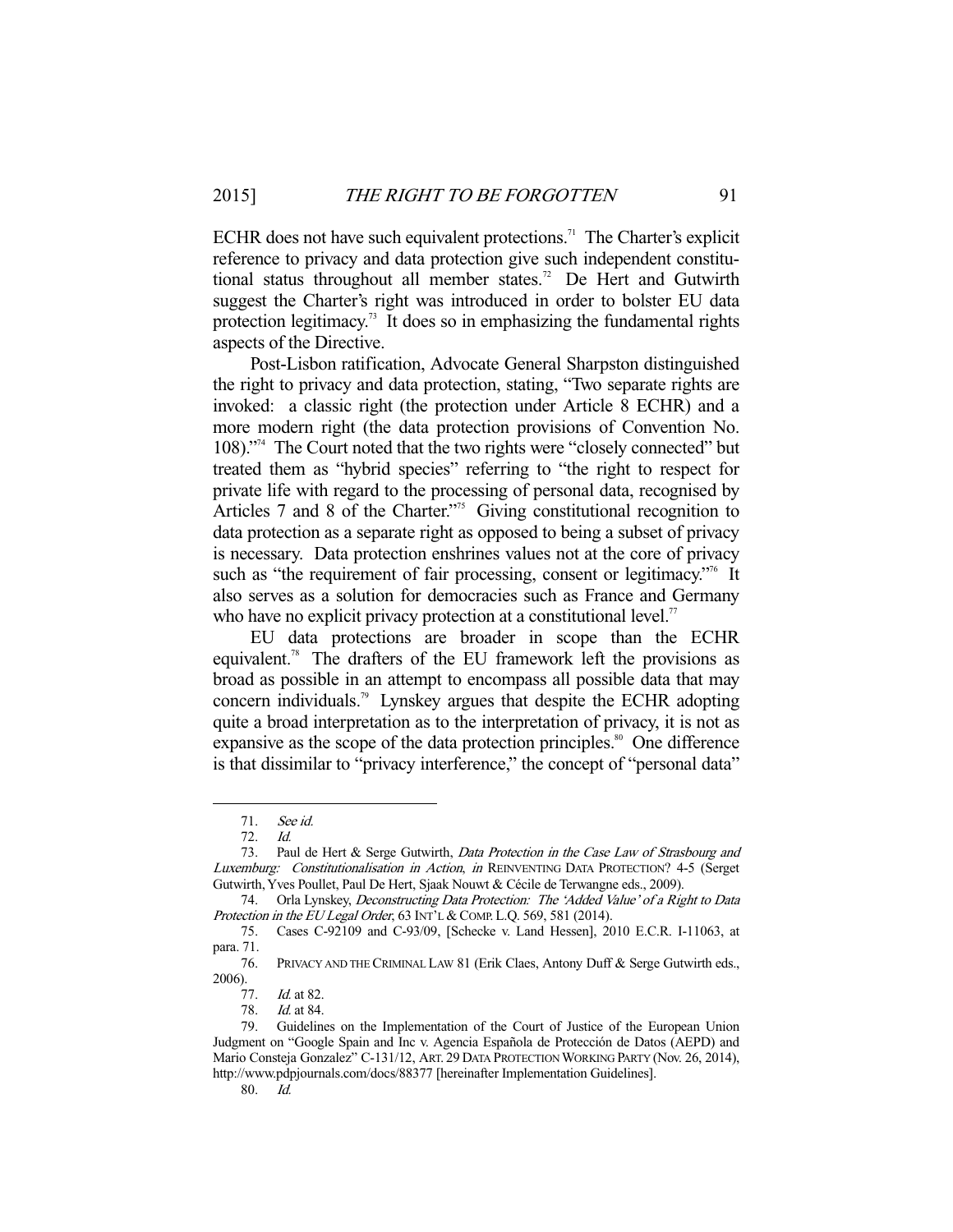is not context dependent.<sup>81</sup> Second, personal data encompasses data "to unidentified yet identifiable individuals."<sup>82</sup> Kuner has noted that the EU definition of data processing makes it difficult to comprehend "of any operation performed on personal data in electronic commerce which would not be covered by it."<sup>83</sup>

 In a world of heightened surveillance, Lynskey concludes that a distinct right to data protection, as opposed to being a subset of privacy, is to be embraced. $84$  Even though article 8 privacy is defined broadly enough to facilitate individual autonomy, rights such as self-determination and data portability are not yet established.<sup>85</sup> The asymmetric relationship between data controllers, processors and subjects underlines data protection mechanisms.<sup>86</sup> The disparity in balance between the power and control of the data subject compared to that of "industry and bureaucracy" means data protection has a broader remit than privacy.<sup>87</sup> Data protection hands the individual greater control in respecting individual self-determination, when compared to privacy under article 8. The conflation of data protection and privacy as it currently stands should be avoided. This lack of consensus undermines harmonization of the EU framework.<sup>88</sup> A distinct right of data protection focuses on the personality rights of the data subject and reduces power asymmetries.<sup>89</sup>

## B. Towards a Data Protection Directive

 In the 1970s, the Council of Europe believed article 8 contained a number of shortcomings with regard to technological developments.<sup>90</sup> An uncertainty surrounding what constituted "private life," combined with an emphasis on avoiding interference by public authorities resulted in a number of recommendations.<sup>91</sup> Directive 95/46/EC aimed to increase harmonization of national laws on data protection.<sup>92</sup> The

 <sup>81.</sup> Id.

 <sup>82.</sup> Id.

 <sup>83.</sup> CHRISTOPHER KUNER, EUROPEAN DATA PROTECTION LAW: CORPORATE COMPLIANCE AND REGULATION 74 (2007).

 <sup>84.</sup> Lynskey, supra note 74, at 596-97.

 <sup>85.</sup> Id.

 <sup>86.</sup> Id.

<sup>87.</sup> *Id.*<br>88. *Id.* 

<sup>88.</sup> 

 <sup>89.</sup> Id.

 <sup>90.</sup> Peter Hustinx, EU Data Protection Law: The Review of Directive 95/46/EC and the Proposed General Data Protection Regulation, EUR. DATA PROTECTION SUPERVISOR (Sept. 15, 2014), https://secure.edps.europa.eu/EDPSWEB/webdav/site/mySite/shared/Documents/EDPS/ Publications/Speeches/2014/14-09-15\_Article\_EUI\_EN.pdf.

 <sup>91.</sup> Id.

 <sup>92.</sup> Id.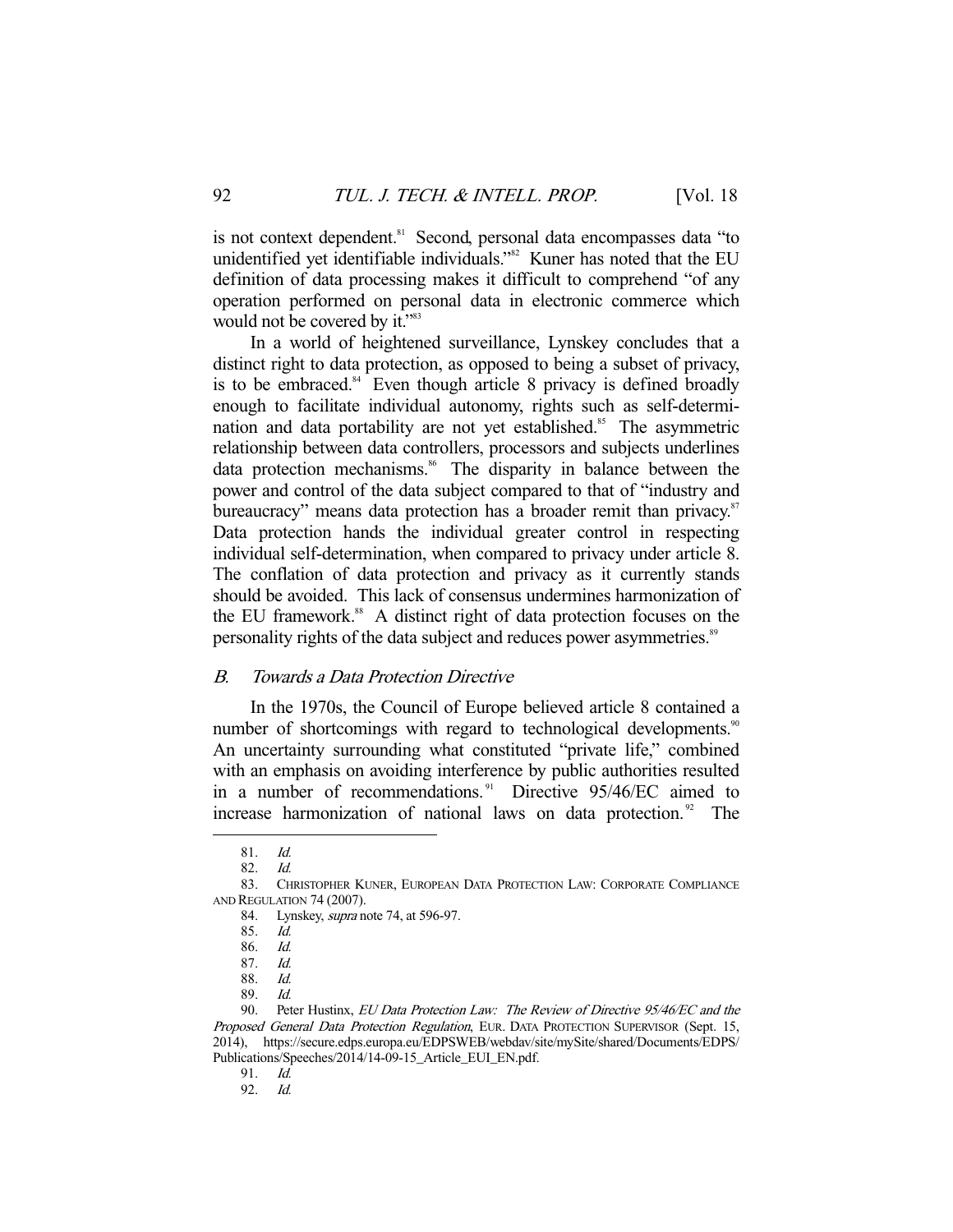Directive was hailed as creating a world leading privacy protection paradigm.<sup>93</sup>

 Article 6.1 provides that once the purpose of collecting data has been fulfilled, such data is required to be deleted or be made anonymous.<sup>94</sup> The provision itself does not require the user to take any action and the data is presumed to be automatically removed.<sup>95</sup> This is a form of the right to be forgotten but in a more passive sense. In requiring the individual to take an active step, article 12 permits the user to obtain information from the controller confirming as to whether data related to them is being processed.<sup>96</sup> This requires the individual to request such data and subsequently evaluate its content.<sup>97</sup> Controllers are under an obligation to ensure that no more data is collected than is necessary for the required purpose.<sup>98</sup> Such data has to be accurate and kept up to date. Controllers have to take "reasonable steps" to ensure rectification or erasure where it is not accurate.<sup>99</sup> A right of erasure therefore arises where the controller fails in its obligations and disregards the individual's rights.

Article 14 creates a right to object to data storage.<sup>100</sup> Article 7 outlines a consent requirement, which has to be unambiguously given by the individual and explicitly so in the case of sensitive data.<sup>101</sup> The use of such mechanisms is lessened by what is referred to as the "household exemption."<sup>102</sup> In article 3.2 the provisions of the Directive are not applicable to "the processing of personal data . . . by a natural person in the course of a purely personal or household activity."103 Ambrose and Ausloos have raised concerns with the Regulation, drawing attention to its limited scope.<sup>104</sup> It applies only "when the processing does not comply with the provisions of this Directive, in particular because of the

<sup>93.</sup> Neil Robinson, Hans Graux, Maarten Botterman & Lorenzo Valeri, Review of EU Data Protection Directive: Summary, INFO. COMMISSIONER'S OFF. (May 2009), https://ico.org.uk/ media/about-the-ico/documents/1042347/review-of-eu-dp-directive-summary.pdf.

 <sup>94.</sup> Id.

<sup>95.</sup> Id.<br>96. Sei SERGE GUTWIRTH, PRIVACY AND THE INFORMATION AGE 111 (Raf Casert trans., 2002).

<sup>97.</sup> Robinson, *supra* note 93.

 <sup>98.</sup> Id.

 <sup>99.</sup> Id.

 <sup>100.</sup> Id.

 <sup>101.</sup> Id.

<sup>102.</sup> Noberto Nuno Gomes de Andrade & Shara Monteleone, Digital Natives and the Metamorphosis of the European Information Society, in EUROPEAN DATA PROTECTION: COMING OF AGE 134 (2013).

 <sup>103.</sup> Directive 95/46/EC, supra note 35.

 <sup>104.</sup> Id.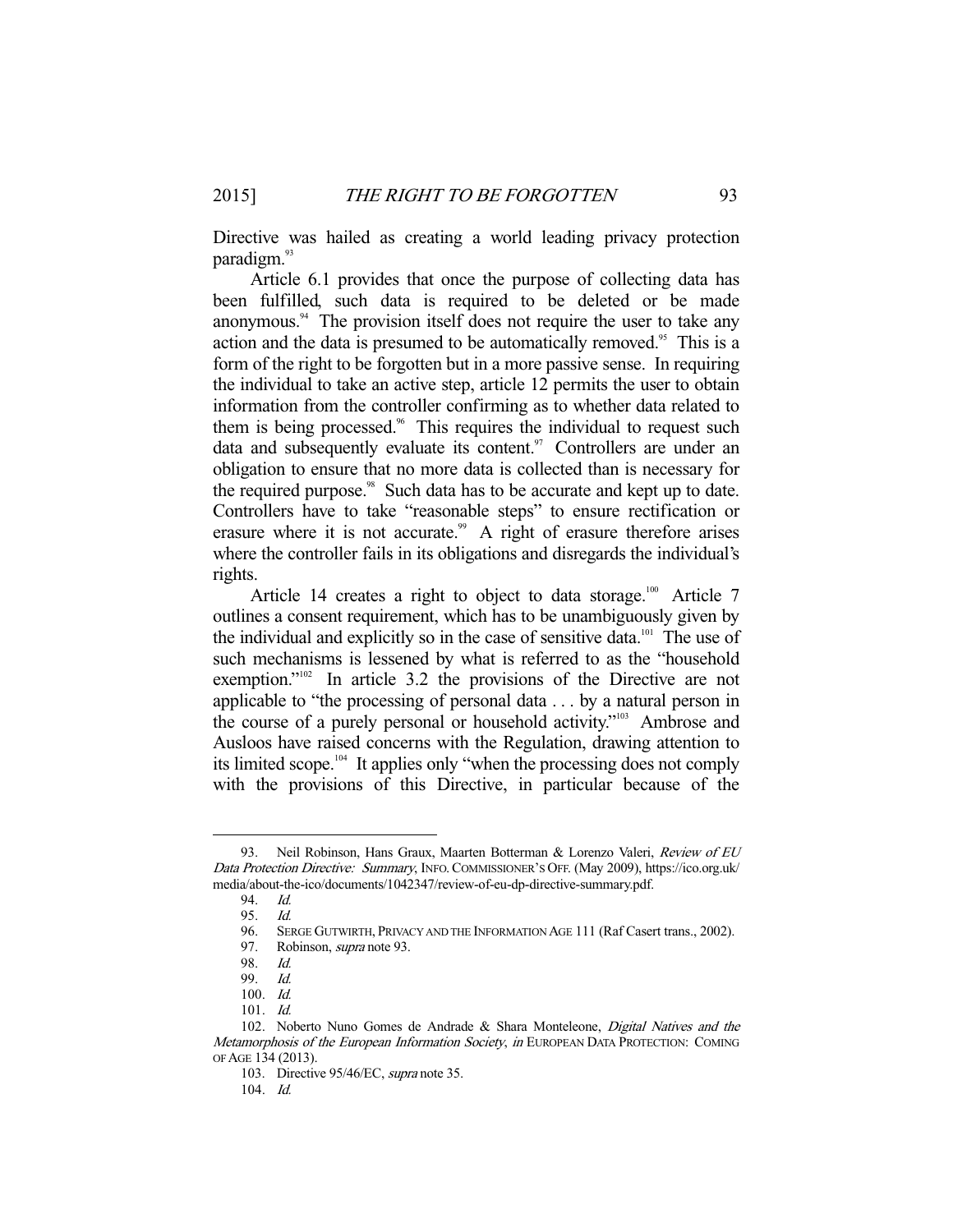incomplete or inaccurate nature of the data."105 The right to object is also of limited scope, only applying to matters relating to articles 7(e) and (f) and they have to be based upon "compelling and legitimate grounds."<sup>106</sup> Google Spain SL utilized article 12(b) concerning a right of rectification, erasure or blocking of data and article 14(b) a right to object, as the legal basis for the judgment. $107$ 

 In January 2012 the Proposed Data Protection Directive explicitly refers to the right.<sup>108</sup> Two rights are explicitly referenced in the Draft Regulation, one of rectification within article 16, and a right to be forgotten within article 17.<sup>109</sup> The provision is stronger than the 1995 Directive in requiring the controller to carry out erasure without delay.<sup>110</sup> Controllers are required to do so unless the data is to be retained for freedom of expression purposes.<sup>111</sup> Implied consent can no longer be relied upon to process personal data. $\frac{1}{2}$  Informed and explicit consent must be freely given.<sup>113</sup>

 In cases where the controller has made the data public, they are under an obligation to inform third parties that such a right to be forgotten has been exercised, and will ask them to erase any links to or replications of such data.<sup>114</sup> This places quite an onus on third parties: cases may arise where such a third party has no knowledge of such existing copies or replications of the data.<sup>115</sup> The draft Regulation does not however give guidance as to how third parties are to comply with such a requirement and delete the content.<sup>116</sup> The provision however does not define what would constitute unauthorized publication.<sup>117</sup> Graux, Ausloos, and Valcke note that the provision only deals with publicized personal data, and does not accord for the unauthorized hidden processing of data, such as in cases of profiling and tracking.<sup>118</sup>

-

115. Id.

117. Id.

 <sup>105.</sup> ELS J. KINDT, PRIVACY AND DATA PROTECTION ISSUES OF BIOMETRIC APPLICATIONS 729 (2013).

 <sup>106.</sup> Id. at 667.

 <sup>107.</sup> Case C-131/12, Google Spain SL v. Agencia Española de Datos, 2014 Q.B. 1022.

<sup>108.</sup> Directive 95/46/EC, *supra* note 35.

 <sup>109.</sup> Id.

 <sup>110.</sup> Id.

 <sup>111.</sup> Id.

 <sup>112.</sup> See id.

 <sup>113.</sup> Id.

 <sup>114.</sup> ELENI KOSTA,CONSENT IN EUROPEAN DATA PROTECTION LAW 253 (2013).

<sup>116.</sup> Directive 95/46/EC, supra note 35.

<sup>118.</sup> Hans Graux, Jef Ausloos & Peggy Valcke, The Right To Be Forgotten in the Internet

Era 14 (Interdisc. Ctr. L. & ICT Research Paper No. 11, 2012), http://ssrn.com/abstract=2174896.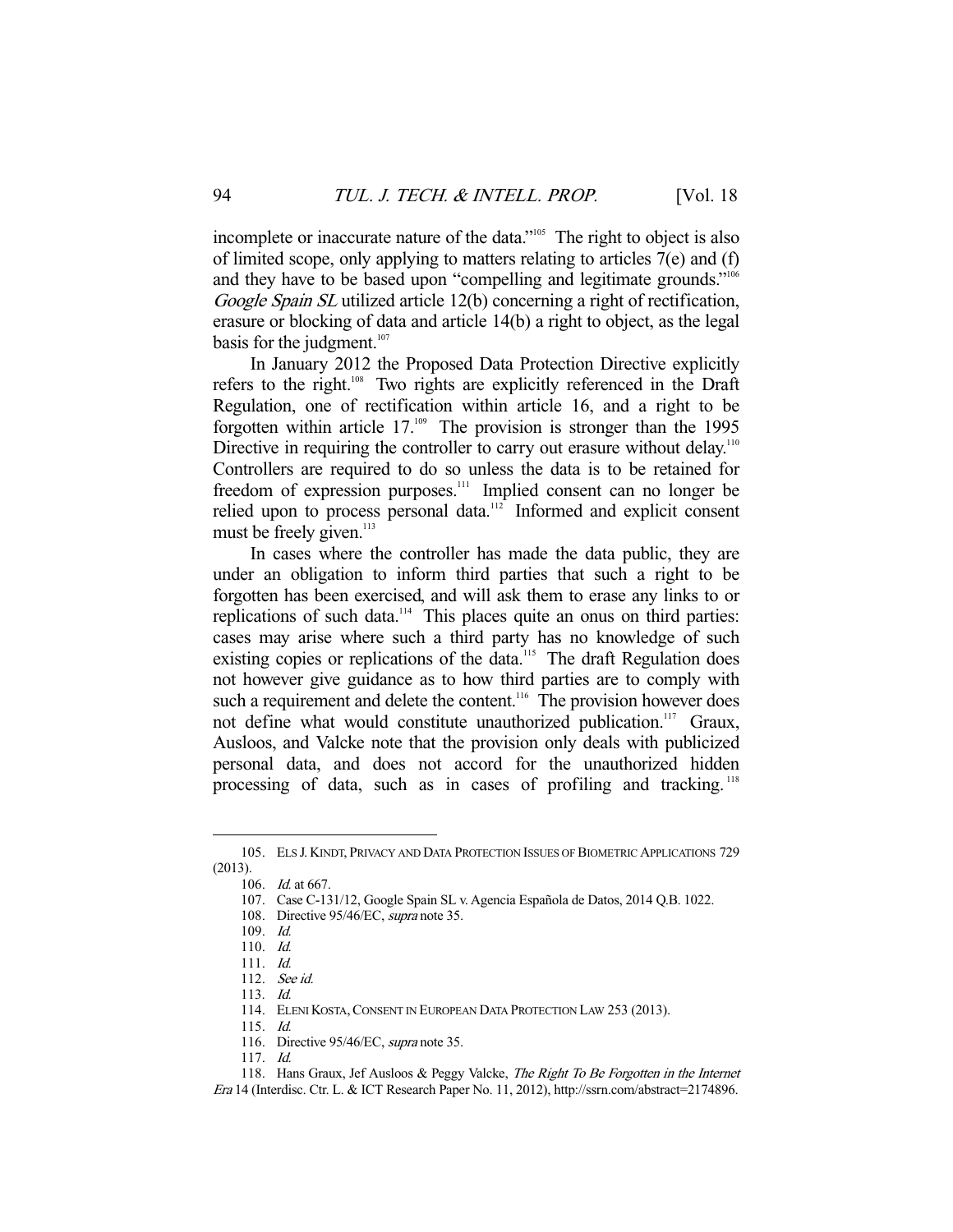Providing a right to be forgotten in a situation where the information is shielded from public view is as important.

 Stemming from a lack of conceptual consensus, there is a lack of clarity in the relationship between a right of erasure and to be forgotten. Recital 54 notes that to "strengthen the right to be forgotten in the online environment, the right to erasure should also be extended in such a way that a controller who has made the personal data public should be obliged to inform third parties."119 In this frame, the right to be forgotten is simply an extension of a right to erasure.<sup>120</sup> The provision does give further protection in the asymmetric relationship between the individual and the controller.<sup>121</sup> The data has to be deleted if it is no longer needed, second "if the data subject withdraws consent on which the processing is based." Third, if the individual objects to their information being used for marketing purposes it has to be removed.<sup>122</sup> Finally, if it is not processed in accordance with that data protection regulation, it is to be removed.<sup>123</sup>

## C. ECHR Protections

 Frantziou notes article 8 does not itself contain specific reference to protection of personal data.<sup>124</sup> article 8 has incrementally given regard to data protection.<sup>125</sup> Boehm opines that the European Court of Human Rights (ECtHR) regards the protection of personal data as a core part of an individual's right to respect for private and family life.<sup>126</sup> Until the 1990s, the ECtHR was reluctant to use data protection terms with reference to article  $8^{127}$  Article 8 involves both a negative obligation in requiring the state to ensure the relevant rights are not interfered with,

 <sup>119.</sup> Proposal for a Regulation of the European Parliament and of the Council on the Protection of Individuals with Regard to the Processing of Personal Data and on the Free Movement of Such Data 11, COM (2012) 11 final (Jan. 25, 2012).

<sup>120.</sup> Gerrit Hornung, A General Data Protection Regulation for Europe? Light and Shade In the Commission's Draft of 25 January 2012 9 SCRIPTed 64, 74 (2012), http://scripted.org/?p=406.

 <sup>121.</sup> See id.

 <sup>122.</sup> Proposal for a Regulation of the European Parliament and of the Council on the Protection of Individuals with Regard to the Processing of Personal Data and on the Free Movement of Such Data, at COM (2012) 11 final (Jan. 25, 2012).

 <sup>123.</sup> Hornung, supra note 120.

<sup>124.</sup> Eleni Frantziou, Further Developments in the Right To Be Forgotten: The European Court of Justice's Judgment in Case C-131/12, [Google Spain, SL, Google Inc. v. Agencia Espanola de Proteccion de Datos J, 4 HUM. RTS. L. REV. 761, 761-77 (2014).

 <sup>125.</sup> Id.

 <sup>126.</sup> FRANZISKA BOEHM, INFORMATION SHARING AND DATA PROTECTION IN THE AREA OF FREEDOM, SECURITY AND JUSTICE 25 (Serge Gutwirth et al. eds., 2012).

<sup>127.</sup> *Id.* at 28.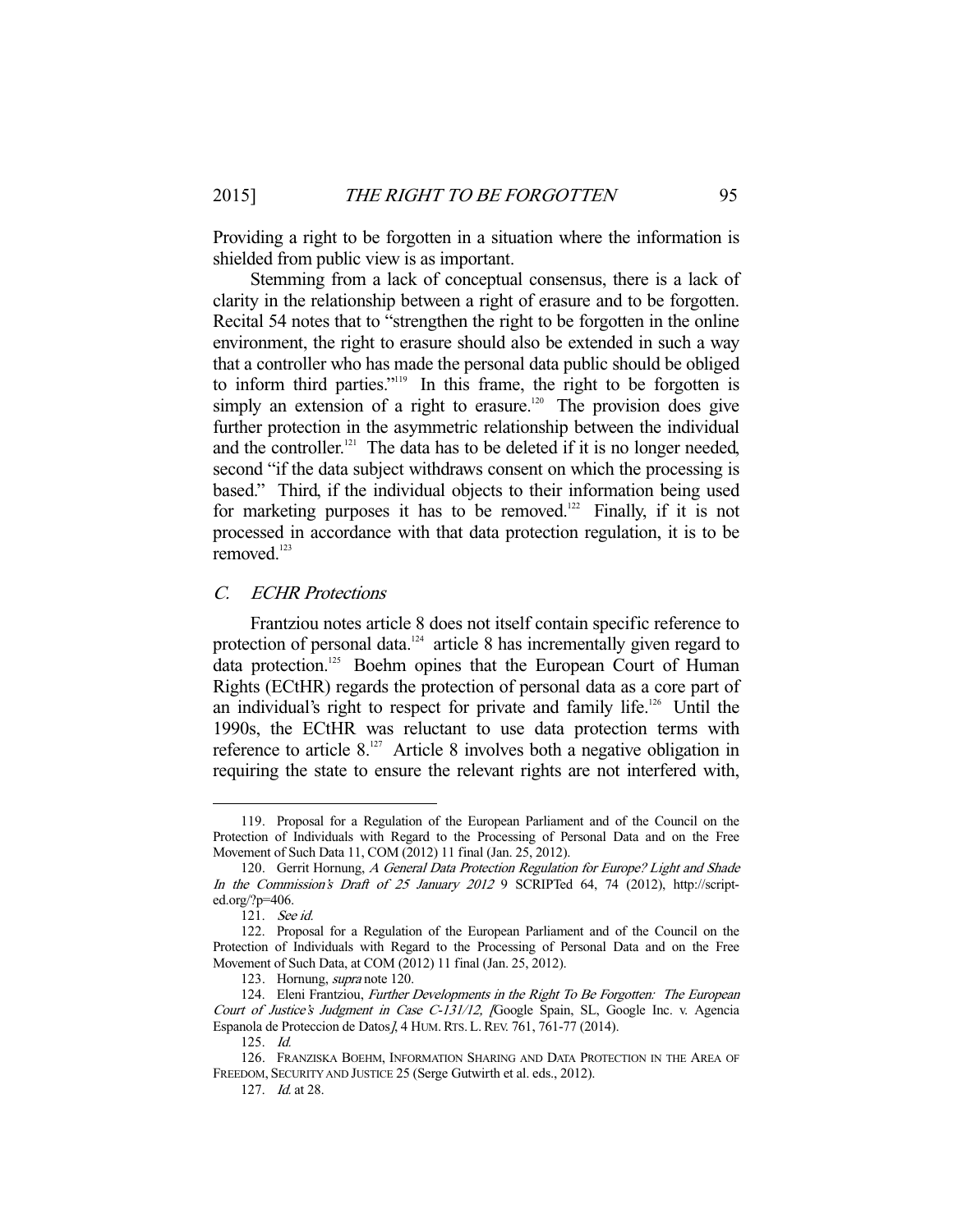and a positive obligation involving designing measures to make sure the individual's rights are protected.<sup>128</sup>

 Article 8 is open-textured, covering a wide breadth of issues that do not fall amongst other Convention provisions.<sup>129</sup> Strasbourg jurisprudence does not enshrine fundamental data protection principles.<sup>130</sup> Gutwirth cites cases such as *Klass*, Leander, Amann, P.G. & J.H. and Perry as illustrative of the Court going beyond the traditional conception of privacy involving intimate affairs.<sup>131</sup> Article 8 protects more than one would traditionally conceive as a general right to private life. The court interprets article 8 in an expansive manner, a "broad term not susceptible to exhaustive definition."132 Personal autonomy is at the heart of article 8.133

 The ECtHR has explored data protection through the scope of the right to respect for private life. Siemen concludes that the scope of data protection under the ECHR is the same as the right to respect for private life.134 Convention No. 108 illustrates that in terms of subject matter, it must first concern information and second such information has to be personal.135 Boehm summaries areas of data protection which fall under ECHR protection as telecommunications data,136 personal information stored in public files, <sup>137</sup> DNA and fingerprint records, <sup>138</sup> personal information published on the Internet,<sup>139</sup> medical data,<sup>140</sup> and audio or video containing personal information.<sup>141</sup>

 ECtHR data protection cases illustrate a gradual inclination towards separating data protection from private life.<sup> $142$ </sup> In considering the

 <sup>128.</sup> Id. at 26.

<sup>129.</sup> Karen Zarindast, Google Glass-Augmenting Reality and Diminishing Human Rights?, 26 ENT. L. REV. 6, 6-8 (2015).

<sup>130.</sup> De Hert & Gutwirth, *supra* note 73, at 14.

<sup>131.</sup> *Id.* at 59.

 <sup>132.</sup> Peck v. United Kingdom, App. No. 44647/98, Eur. Ct. H.R. (2003).

<sup>133.</sup> Hilary Biehler, The Right to Privacy and the Retention of DNA Profiles-Getting the Balance Right, 5 EUR. HUM. RTS. L. REV. 439, 479-89 (2014).

 <sup>134.</sup> BOEHM, supra note 126, at 28.

 <sup>135.</sup> Id. at 30.

 <sup>136.</sup> Liberty & Others v. United Kingdom, App. No. 58234/00, Eur. Ct. H.R. (2008).

 <sup>137.</sup> Leander v. Sweden, App. No. 9248/81, Eur. Ct. H.R. (1987).

 <sup>138.</sup> S & Marper v. United Kingdom, App. Nos. 30562/04 and 30566/04, Eur. Ct. H.R. (2008).

 <sup>139.</sup> K.U. v. Finland, App. No. 2872/02, Eur. Ct. H.R. (2008).

 <sup>140.</sup> Z v. Finland, App. No. 22009/83, Eur. Ct. H.R. (1997), M.S. v. Sweden, App. No. 10454/83, Eur. Ct. H.R. (1989).

 <sup>141.</sup> Klass v. Germany, App. No. 5029/71, Eur. Ct. H.R. (1978).

 <sup>142.</sup> Copland v. United Kingdom, App. No. 62617/00, Eur. Ct. H.R. (2007); Liberty & Others v. United Kingdom, App. No. 58243/00, Eur. Ct. H.R. (2008); K.U. v. Finland, App. No. 2872/02, Eur. Ct. H.R. (2008); Soderman v. Sweden, App. No. 5786/08, Eur. Ct. H.R. (2013).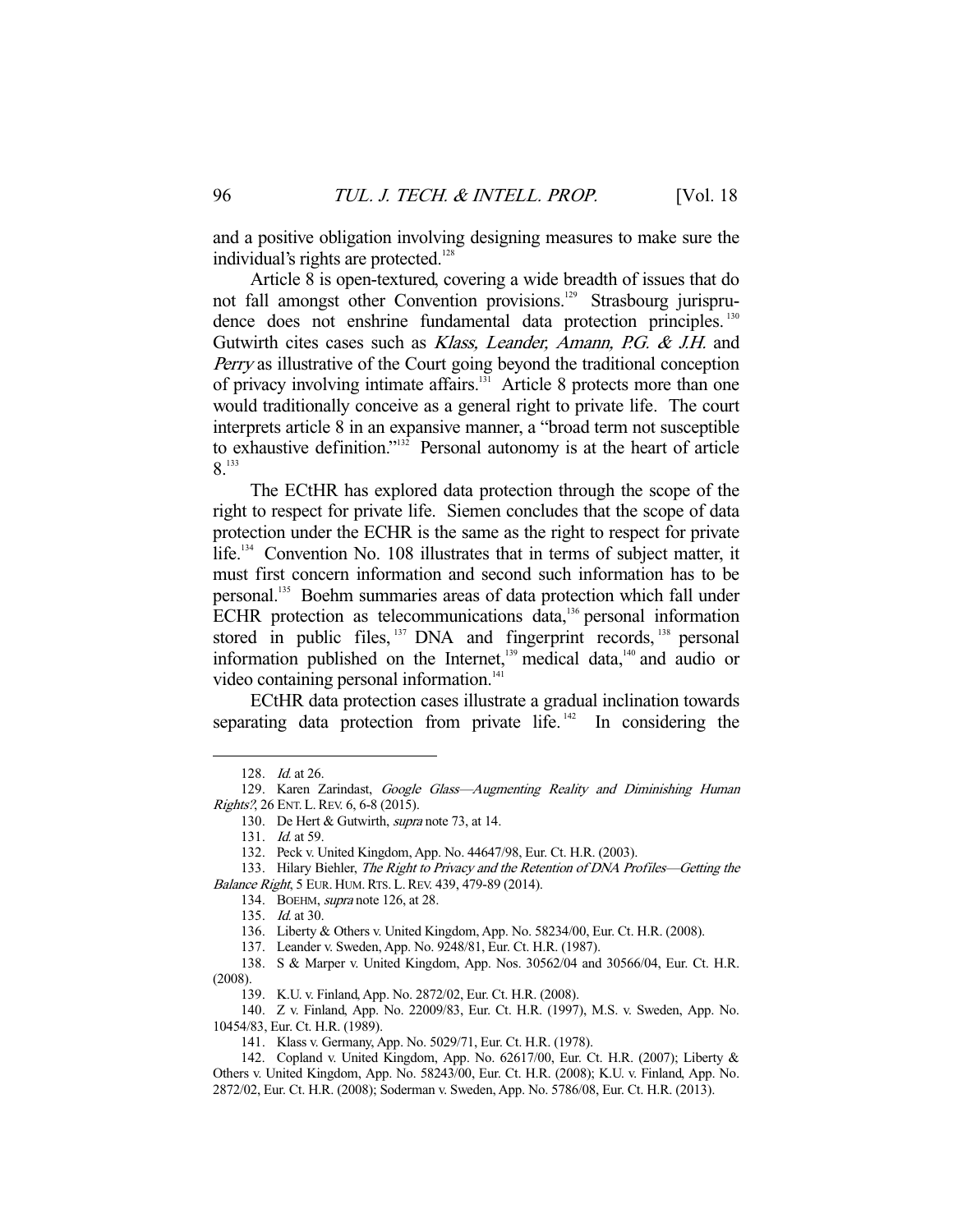relationship between the EctHR's balancing of Internet privacy and article 10, Times Newspapers Ltd. (Nos. 1 and 2) v. The United Kingdom outlined:

The Court agrees at the outset with the applicant's submissions as to the substantial contribution made by Internet archives to preserving and making available news and information. Such archives constitute an important source for education and historical research, particularly as they are readily accessible to the public and are generally free. The Court therefore considers that, while the primary function of the press in a democracy is to act as a "public watchdog," it has a valuable secondary role in maintaining and making available to the public archives containing news which has previously been reported.<sup>143</sup>

This grants substantive protection to third parties that can be considered "Internet archives" and make news and information available. Editorial Board of Pravoye Delo and Shtekel v. Ukraine places a positive obligation on states to place an effective protection of freedom of expression for journalists on the Internet. $144$  The case involved the publishing of a letter by a Ukrainian newspaper that accused senior local officials of criminal activity.<sup>145</sup> The newspaper noted that the letter may be false and its content was not verified. One of the officials concerned sought damages for defamation, leading to an award against the editorial board and editor in chief.<sup>146</sup> The Court noted that the risk of potential harm posed by the Internet with respect to human rights and freedoms is higher than the offline media. $147$  The standards applicable therefore "have to be adjusted according to the technology's specific features in order to secure the protection and promotion of the rights and freedoms concerned."148 States must place an adequate framework to protect journalists' freedom of expression in the online world. On this basis, removing search results such as in *Google Spain SL* is a disproportionate step.

 A line of recent cases illustrates the importance the Internet can act as a creative space for freedom of expression. In Ahmet Yildirim v. Turkey,<sup>149</sup> the applicant had been accused with insulting Ataturk's

 <sup>143.</sup> Times Newspapers, Ltd. v. United Kingdom, App. Nos. 3002/03 and 23676/03, Eur. Ct. H.R. (2009).

 <sup>144.</sup> Editorial Board of Pravoye Delo & Shtekel v. Ukraine, App. No. 33914/95, Eur. Ct. H.R. (2011).

 <sup>145.</sup> Id.

 <sup>146.</sup> Id.

 <sup>147.</sup> Id.

 <sup>148.</sup> Id.

 <sup>149.</sup> Yildrim v. Turkey, App. No. 3111/10, Eur. Ct. H.R. (2012).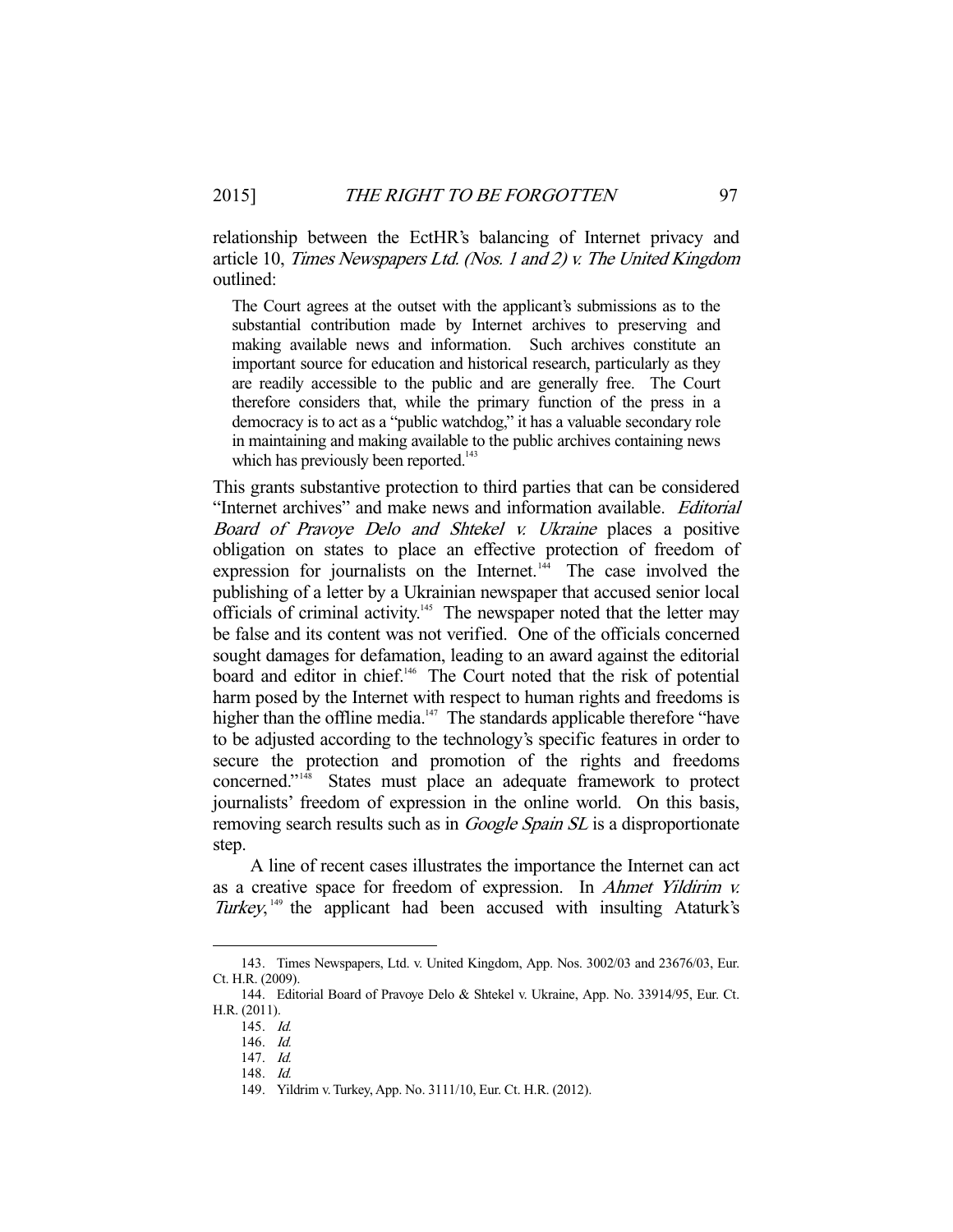memory online. The Turkish Telecom Directorate subsequently applied for the extension that blocked access to Google Sites hosting the applicant's site. The applicant was unable to access his own site as a consequence.<sup>150</sup> The Court noted that blocking the avenue of accessing Google sites was "a restriction on Internet access which had the effect of also blocking the applicant's website."<sup>151</sup> The Court noted "since the Internet has now become one of the principal means by which individuals exercise their right to freedom of expression and information, providing as it does essential tools for participation in activities and discussions concerning political issues and issues of general interest."<sup>152</sup> The Turkish authorities had failed to meet the Conventions foreseeability requirement by failing to inform Google as to the site's removal.<sup>153</sup> It was an arbitrary measure violating article 10. Any unnecessary interference with freedom of expression on the Internet has to be subsequently supported by a strict legal framework. The Court discussed the right to Internet access as:

Considered to be inherent in the right to access information and communications protected by national Constitutions, and encompasses the right for each individual to participate in the information society and the obligation for States to guarantee access to the Internet for their citizens. It can therefore be inferred from all the general guarantees protecting freedom of expression that a right to unhindered Internet access should also be recognized.<sup>154</sup>

An ECHR compliant right to be forgotten needs to be supported by a clear legal framework that correspondingly references competing considerations.

 Frantziou terms Wegrzynowski and Smolczewski v. Poland the EctHR's "right to be forgotten ruling."<sup>155</sup> The case involved two journalists who wrote an article alleging that the applicants had acted in a corrupt manner in colluding with politicians.<sup>156</sup> The original Court ordered the journalists to make an apology and award compensation. The article subsequently appeared in the newspaper "Rzeczpospolita" and the applicants claimed continued publications violated their rights.<sup>157</sup> The Court subsequently ruled that the publication had relevant historical

-

157. Id.

 <sup>150.</sup> Id.

 <sup>151.</sup> Id.

 <sup>152.</sup> Id.

 <sup>153.</sup> Id.

 <sup>154.</sup> Id.

<sup>155.</sup> Frantziou, *supra* note 124, at 761-77.

 <sup>156.</sup> Wegrzynowski v. Poland, App. No. 33846/07, Eur. Ct. H.R. (2013).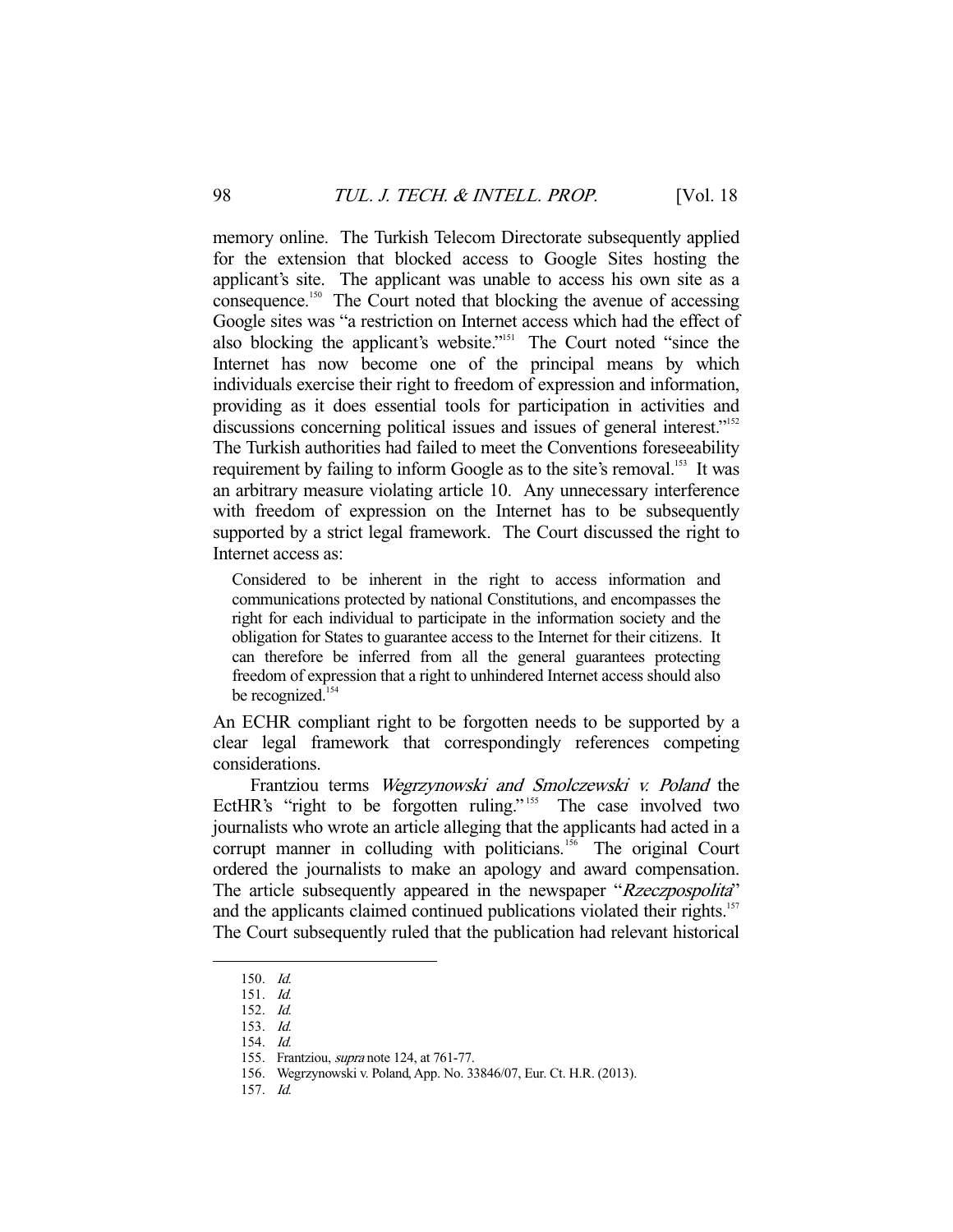dimensions and compensation had previously been awarded. The ECtHR agreed, it confirmed that the Internet is a distinct method of communication and will "never be subject to the same regulations and control" as the printed media.<sup>158</sup> It subsequently poses potential harms to the exercise and enjoyment of privacy rights. Internet archives have an important function as a source of news and information.<sup>159</sup> Such archives are an important resource of historical reference. The principle that the press acts as a "public watchdog" was reiterated and that it has a valuable secondary role in "maintaining and making available to the public archives containing news which has previously been reported. . . . The maintenance of internet archives is a critical aspect of this role."160 The Court referenced free speech considerations and the implications of removing links to Internet content:

The Court accepts that it is not the role of judicial authorities to engage in rewriting history by ordering the removal from the public domain of all traces of publications which in the past been found, by final judicial decisions, to amount to unjustified attacks on individual reputation.<sup>1</sup>

In *Delfi AS v. Estonia*<sup>62</sup> the Court mentioned that "the spread of the Internet and the possibility . . . that information once made public will remain public and circulate forever, calls for caution."<sup>163</sup> Delfi will be analysed and contrasted to Google Spain infra Part III.

## D. CJEU's Foundation

Bodil Lindqvist<sup>164</sup> was a leading CJEU case surrounding data protection and what constitutes "personal or household activity."165 The question the Court had to consider was whether publishing activities on a website were protected by the Data Protection Directive. The Directive does not apply to a natural person "in the course of a purely personal or household activity."<sup>166</sup> The Court felt however that this "must therefore be interpreted as relating only to activities which are carried out in the course of private or family life of individuals, which is clearly not the

 <sup>158.</sup> Id.

 <sup>159.</sup> Id.

 <sup>160.</sup> Id. 161. Id.

 <sup>162.</sup> Delfi AS v. Estonia, App. No. 64569/09, Eur. Ct. H.R. (2013).

 <sup>163.</sup> Id.

 <sup>164.</sup> Case C-101/10, Lindqvist v. Aklagarkammaren, 2003 E.C.R. I-12971.

 <sup>165.</sup> Lee Andrew Bygrave, Data Privacy Law and the Internet: Policy Changes, in EMERGING CHALLENGES IN PRIVACY LAW: COMPARATIVE PERSPECTIVES 259, 267 (Normann Witzleb, David Linsay, Moira Patterson & Sharon Rodrick eds., 2014).

 <sup>166.</sup> Directive 95/46/EC, supra note 35.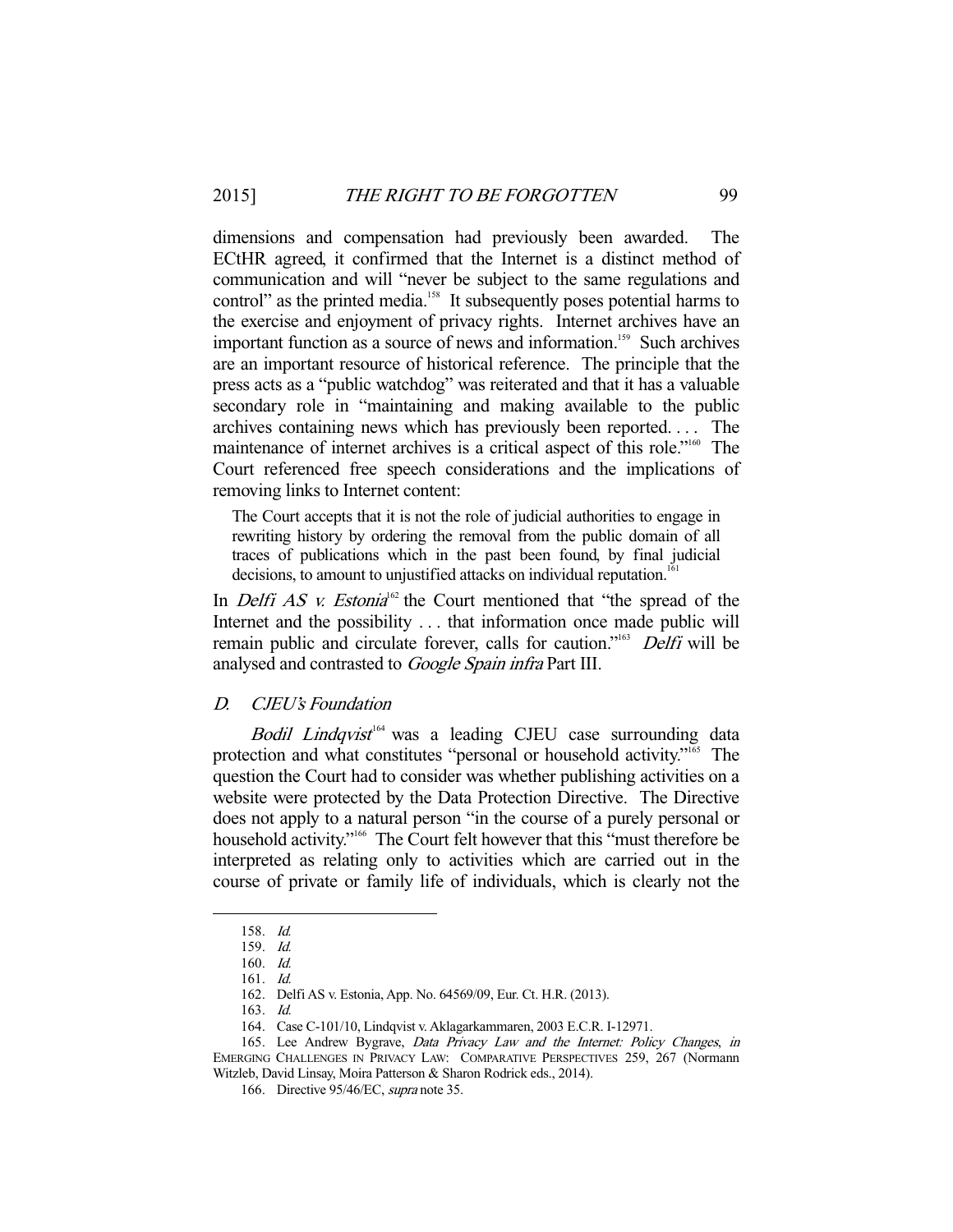case with the processing of personal data consisting in publication on the Internet so that those data are made accessible to an indefinite number of people."<sup>167</sup> The decision offers an expansive exploration of "processing." A simple act of placing information on a personal site comes under such "processing."<sup>168</sup> The broad decision sets the judicial texture for extending the data protection framework in Google Spain SL. The deferential direction of the decision is compared to Van Hannover v. Germany (Princess of Monaco) where a proportionality test was utilized ahead of the margin of appreciation.<sup>169</sup> The Court stated "the European constitutional order is still too thin to settle many of the heated conflicts among rights-holders that emerge routinely at national law."170 In deferring to national law in matters concerning privacy and speech the Court "affirmed a European commitment to privacy and free expression and made a room for diverse moral orderings of public life at the national  $level.$ <sup>"171</sup>"

Second, Varec illustrates the CJEU interpreting privacy in a more expansive manner than the ECtHR. $172$  The case involved a request by Varec to have details of a tender application, submitted by Diehl, in relation to a public tendering process. $173$  The Court noted that disclosure of the documents would violate Diehl's rights under article  $8^{174}$  The Court drew upon jurisprudence such as Colas Est and Peck in coming to this conclusion.<sup>175</sup> In an expansive notion of private life the court held that "it follows from the case law [of the ECtHR that] the notion of "private life" cannot be taken to mean that the ... commercial activities . . . of legal persons are excluded."176 Groussot and Gill-Pedro outline how *Colas Est* was not concerned with private life, but with respect for domicile and home of a corporation.<sup>177</sup> The EctHR's conception as to the protection of private life and the home are quite

 <sup>167.</sup> Id. at 47.

 <sup>168.</sup> ANDREW MURRAY, INFORMATION TECHNOLOGY LAW: THE LAW AND SOCIETY 499 (2013).

 <sup>169.</sup> Van Hannover v. Germany, App. No. 40660/08 and 60641/08, Eur. Ct. H.R. (2012).

 <sup>170.</sup> Francesca Bignami, Constitutional Patriotism and the Right to Privacy: A Comparison of the European Court of Justice and the European Court of Human Rights, in NEW TECHNOLOGIES AND HUMAN RIGHTS 128, 241 (Therese Murphy ed., 2009).

 <sup>171.</sup> Id. at 244.

 <sup>172.</sup> Case C-450/06, Varec SA v. Belgian State, 2008 E.C.R. I-00581.

<sup>173.</sup> Xavier Groussot & Eduardo Gill-Pedro, Old and New Human Rights in Europe, in SHAPING RIGHTS IN THE ECHR 256 (Eva Brems & Janneke Gerards eds., 2013).

<sup>174.</sup> Varec SA, 2008 E.C.R. para. 48.

 <sup>175.</sup> Peck v. United Kingdom, App. No. 44647/98, Eur. Ct. H.R. (2003); Société Colas Est v. France, App. No. 37971/97, Eur. Ct. H.R. (2002).

<sup>176.</sup> SHAPING RIGHTS IN THE ECHR, supra note 173, at 256.

 <sup>177.</sup> Id.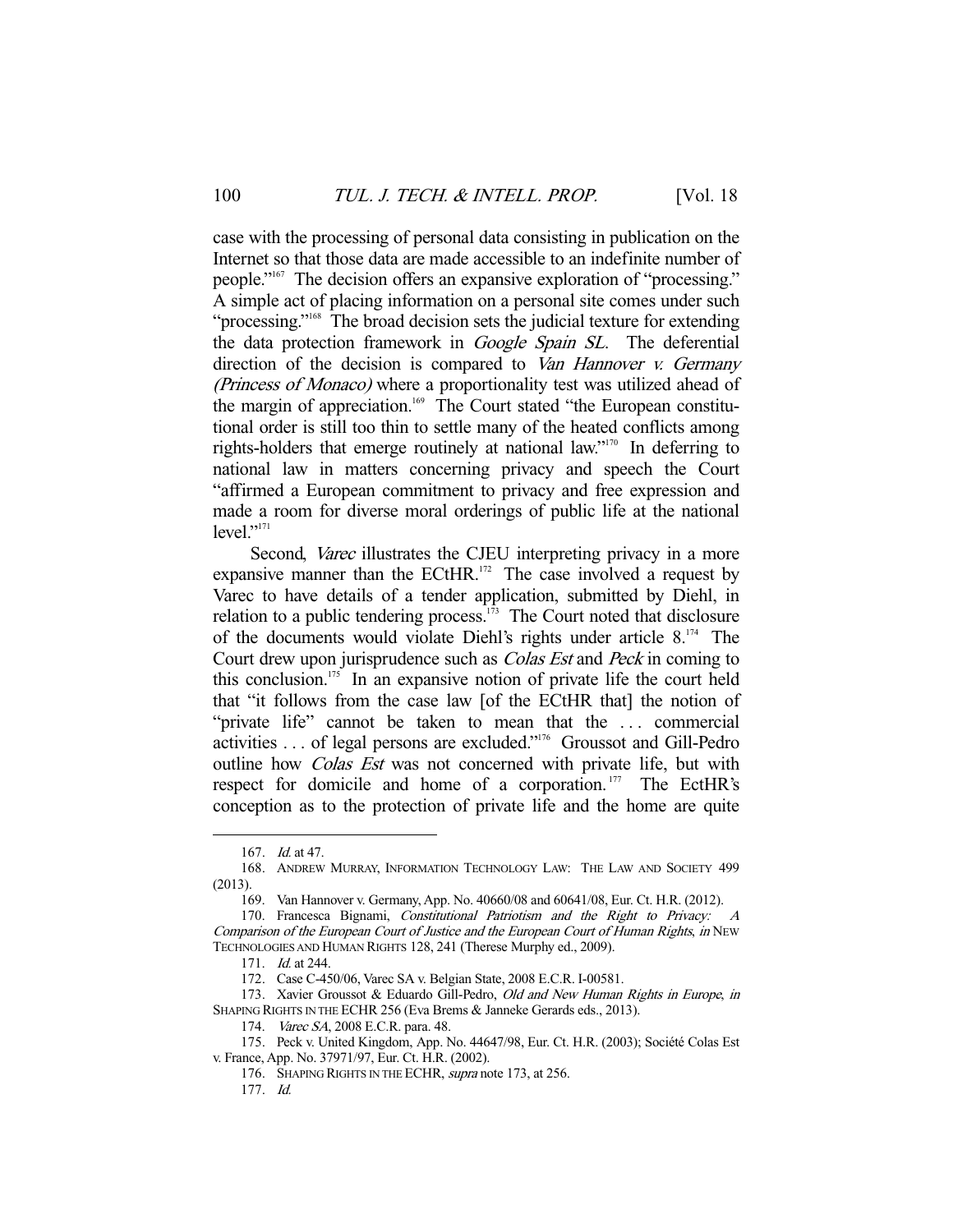different. The facts of Peck which involved an individual who was experiencing mental health difficulties being filmed carrying a knife in a public place, are different to the tendering process in Varec.<sup>178</sup> The CJEU takes an expansive approach in utilizing ECtHR jurisprudence to interpret rights and freedoms. Utilizing article 8 jurisprudence in the CJEU's adjudication of privacy issues is to be welcomed.

 Third, with the accession to the Charter in 2009, the Court has begun to take an increasingly emboldened stance.<sup>179</sup> In *Digital Rights* Ireland<sup>80</sup>contrary to the Advocate General's Opinion, the Court found that the Data Retention Regulation 2009 was unlawful. In Opinion 2/13 Advocate General Kokott recommended that the draft agreement on accession to the ECHR should be found lawful if certain amendments were undertaken.<sup>181</sup> The Court decided that accession was incompatible with EU law. The decision was met with substantial criticism.<sup>182</sup> Following this, *Google Spain SL* in 2014 was a further example of the Court's bold approach. *Schrems*<sup>183</sup> is the Court's most recent highly publicized privacy and data protection case. With this increased regard for privacy rights, it decided, in the wake of Snowden revelations, that the EU-U.S. safe-harbour program was inadequate.<sup>184</sup>

 A distinct right to data protection incorporates elements that help realize the right to be forgotten. Such ingredients include; a right to withdraw previously given consent to process data; the right to object to data processing; the duty to delete or anonymise data once the purpose has been achieved and the right to erase data where its processing is noncompliant with protection requirements.<sup>185</sup> The right to be forgotten involves broader informational autonomy elements such as; the right to change one's mind regarding data previously disclosed or which consent has been given; the right to not be permanently reminded of one's past; to not have the past disproportionately harm the future; the right to have

 <sup>178.</sup> Id.

 <sup>179.</sup> Orla Lynskey, Conference Presentation at the University of Cambridge: EU Internet Regulation After Google Spain (Mar. 27, 2015).

 <sup>180.</sup> Cases C-293/12 and C-594/12, Digital Rights Ireland v. Minister for Commc'ns, 2014 E.C.R. I-593.

 <sup>181.</sup> Id.

 <sup>182.</sup> Id.

 <sup>183.</sup> Case C-362/14, Schrems v. Data Protection Comm'r, 2005 E.C.L.I. 627.

 <sup>184.</sup> Schrems is the most recent illustration of this emboldened approach. Having regard to European data protection and the effects on individual rights when data is transferred to third countries where protections are inadequate, the EU/U.S. safe harbor agreement was deemed invalid.

<sup>185.</sup> See Cecile de Terwangne, The Right To Be Forgotten and Informational Autonomy in the Digital Environment, in THE ETHICS OF MEMORY IN A DIGITAL AGE: INTERROGATING THE RIGHT TO BE FORGOTTEN, supra note 5.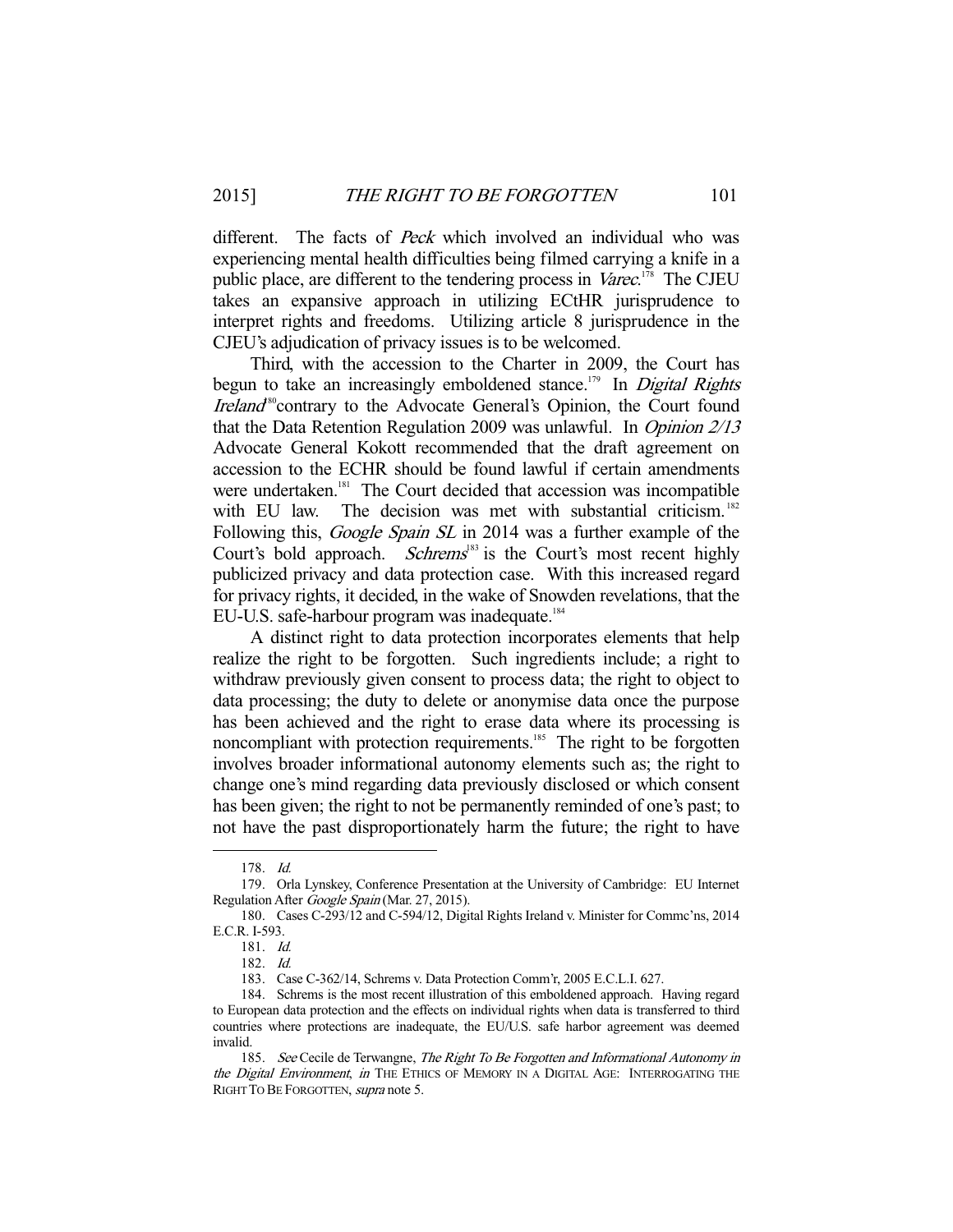data deleted as it is no longer legitimate to be kept; and a right to refuse de-contextualisation of data by tackling the power of Internet search engines, whilst accepting that the data will remain in its initial context.<sup>186</sup>

## E. Conclusion

 This section has sought to analyse the EU and ECHR framework that underlines the right to be forgotten. The Convention itself does not currently contain sufficient protection. Issues have been worked through in a piecemeal fashion. Such inadequacies can partly be resolved by giving clear regard to data protection within the Convention. Along with such reform, it is believed the Court should embrace the right to be forgotten. Inadequacies in the current legal framework illustrate a need for creative solutions. The right has positive implications in mapping modern ECHR privacy norms. The EU framework gives constitutional recognition across all member states to the importance of data protection principles. Both the EU and ECHR regimes can learn a great deal from existing positives and negatives to carve effective privacy protection in the future.

## III. IMPLICATIONS OF THE RIGHT TO BE FORGOTTEN

A. Google Spain SL

Google Spain SL has provoked more academic commentary than any other case in data protection in the last sixteen years.<sup>187</sup> Consteja González had two articles published about him in Spanish newspapers.<sup>188</sup> These related to real estate auction proceedings that were initiated by social security debts.<sup>189</sup> In 1998, the newspaper as required by Spanish law published the article, but the information subsequently resurfaced in 2009. 190 Because the information became more accessible through Google's search engine, the applicant submitted that it was no longer relevant.

 Roughton notes there were three key questions to be considered: (1) to what scope could national courts make an order which would affect

 <sup>186.</sup> See id.

<sup>187.</sup> Christopher Kuner, The Court of Justice of the EU Judgment on Data Protection and Internet Search Engines: Current Issues and Future Challenges, in DATA PROTECTION ANNO 2014: HOW TO RESTORE TRUST? 213, 213-24 (Hielke Hijmans & Herke Kranenborg eds., 2014).

 <sup>188.</sup> Id.

<sup>189.</sup> Google Spain SL, at para. 14; TAKIS TRIDIMAS, THE GENERAL PRINCIPLES OF EU LAW 374 (Albertina Albors-Llorens, Kenneth Armstrong & Marxus W. Gehring eds., 2013).

 <sup>190.</sup> CONSTANCE E. BAGLEY, MANAGERS AND THE LEGAL ENVIRONMENT: STRATEGIES FOR THE 21ST CENTURY 816 (2016).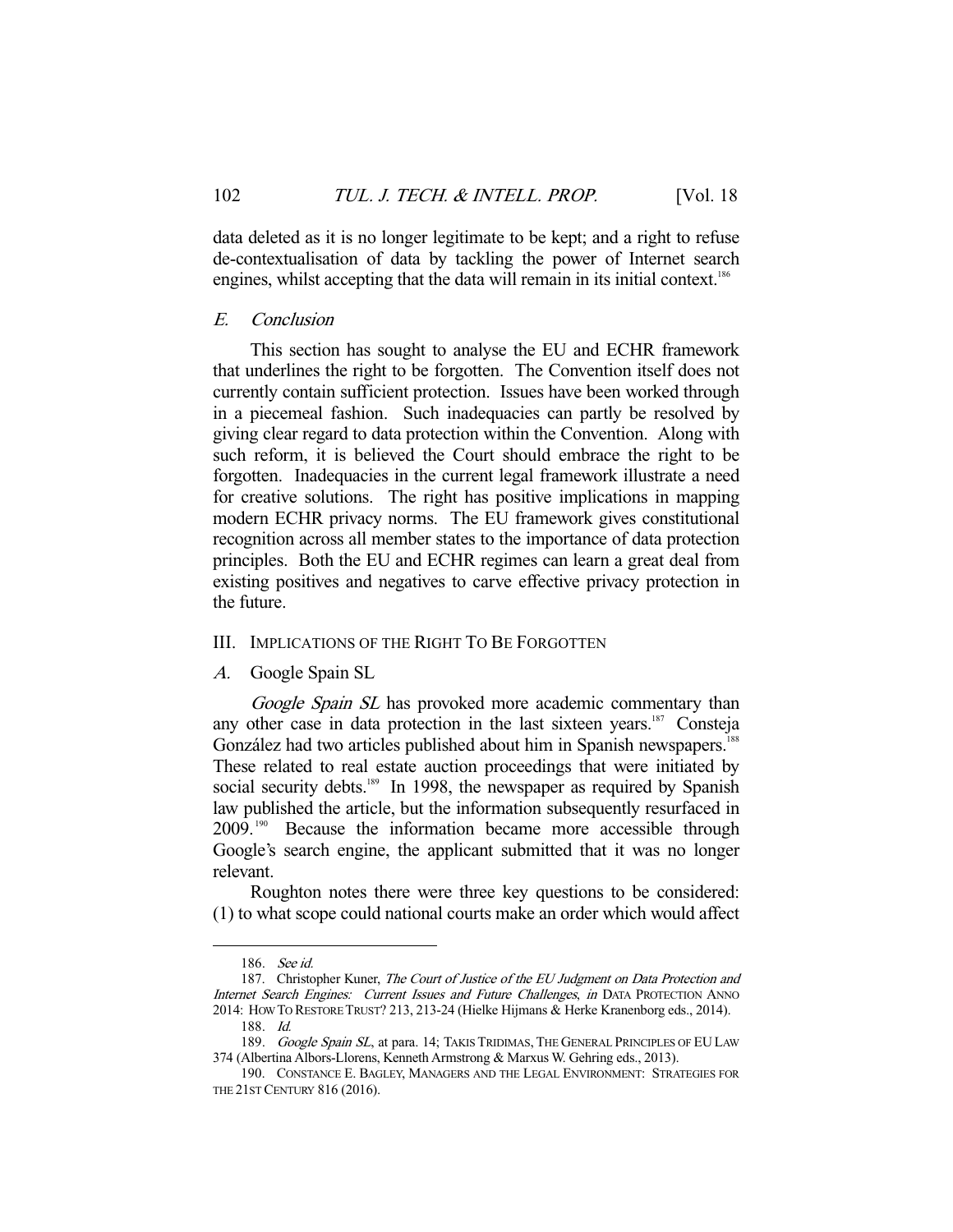activities of corporations whose operations and seat were not in the EU, (2) what encompasses "data processing" in the case and how does one identify a data "controller," and (3) how much can the data subject object to the data controller's behaviour.<sup>191</sup> Advocate General Jääskinen's opinion dealt with such.<sup>192</sup> First, regarding article  $4(1)(a)$  of the EU Data Protection Directive 95/47/EC, a "controllers" processing of personal data is carried out in the context of the activities of its "establishment," "when the undertaking providing the internet search engine sets up in a Member State, for the purposes of promoting and selling advertising space on the search engine, an office or subsidiary which orientates its activity towards the inhabitants of that State."193 Second, an Internet search engine provider that contains information by third party web sites, "processes" data with regard to article 2(b) of Directive 95/46 where it is of a personal nature.<sup>194</sup> Third, the provisions of the Directive, involving a right of erasure, right to object within article 14(a) and blocking through article 12(b), do not give the individual a right to prevent the search engine from indexing content which is legally published on a third parties" site.<sup>195</sup> Jääskinen did not view Google as processing the data in question and not a "controller." The complaint concerned previously published content that was no basis for an action against Google. Jääskinen outlined that the right to object to search engines results is inconsistent since it only indexed materials that were already on the Internet.<sup>196</sup> Because the material is already available on the Internet itself, a right to be forgotten could be said to be of limited use.

 If the CJEU had opted to follow the Advocate-General, the case would have generated limited attention.<sup>197</sup> The CJEU discussed two form of indexing. First, indexing was less objectionable if it concerned "secerned items of data."<sup>198</sup> The Court secondly considered aggregation—where multiple instances of information regarding the same matter carries increased weight in comparison to a single item.<sup>199</sup> The search

<sup>191.</sup> Ashley Roughton, *Google and the "Right To Be Forgotten"—Setting the Record* Straight, 14 PRIVACY & DATA PROTECTION 6, 6-7 (2014) (subscription required).

 <sup>192.</sup> Case C-131/12, Google Spain SL v. Agencia Espanola de Protección de Datos, 2014 Q.B. 1022.

 <sup>193.</sup> Id.

<sup>194.</sup> Christopher Kuner, The Court of Justice of the EU Judgment on Data Protection and Internet Search Engines 214 (LSE Legal Studies Working Paper No. 3, 2014), http://ssrn.com/ abstract=2496060.

<sup>195.</sup> Google Spain SL, 2014 Q.B. 1022.

<sup>196.</sup> Roughton, *supra* note 191, at 6-7.

 <sup>197.</sup> Id. 198. Id.

 <sup>199.</sup> Id.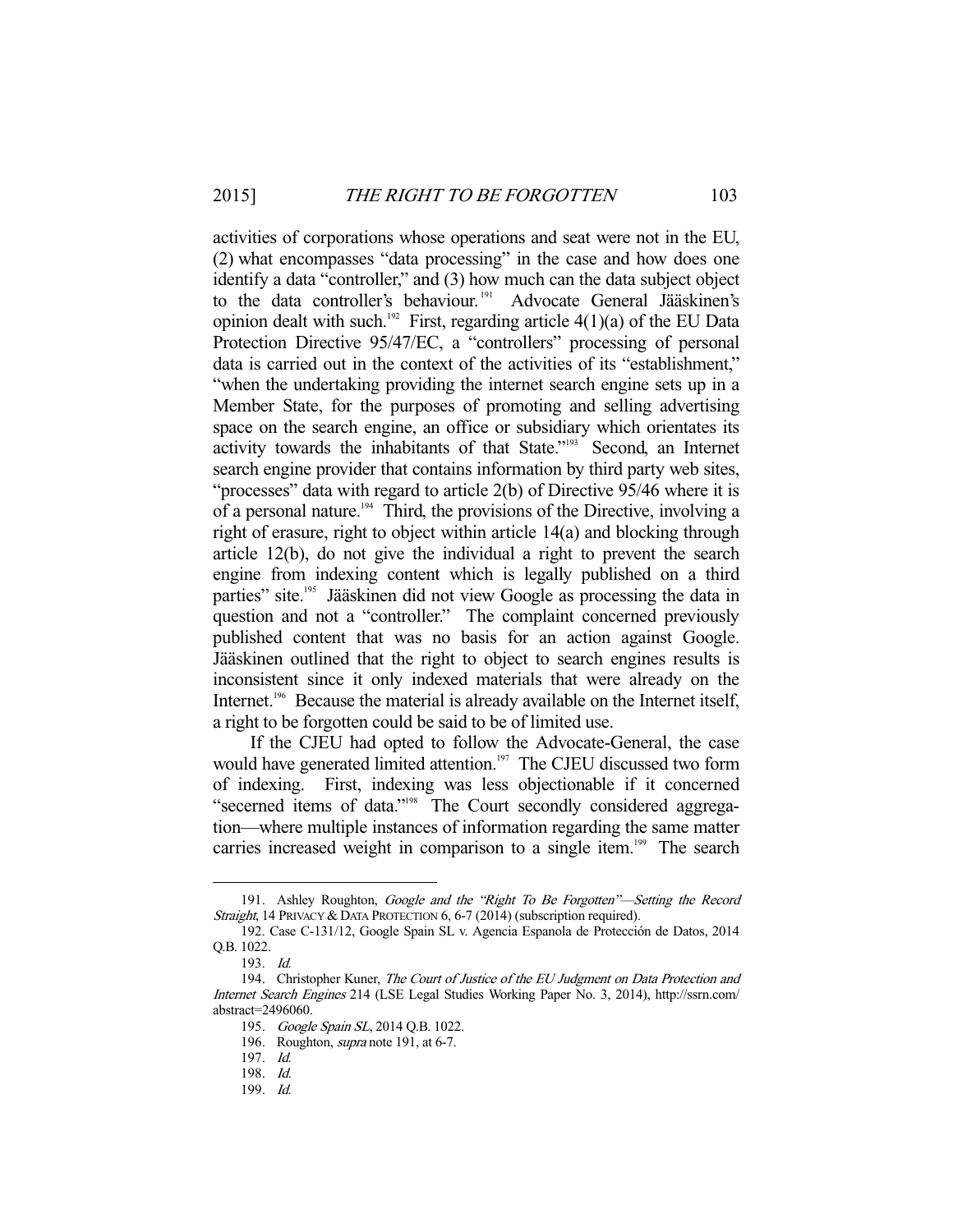information returned is of a structured nature that affects the subject's privacy rights. In the absence of such a search engine, finding personal information would be a more difficult task. The decision places Google under no obligation to erase an unstructured single return.<sup>200</sup> However, a single unstructured result could still raise privacy concerns and require takedown.

 A second issue is to the scope of the right to erasure and that of the right to be forgotten. Articles 12(b) and 14(a) of the Data Protection Directive provide data subjects with a right of erasure, blocking, and rectification or to object.<sup>201</sup> The right is of a subjective nature.<sup>202</sup> It concerns the data subjects desire to have the information bypassed if they consider it to be prejudicial. The links which the search engine provides are also "previously and lawfully" published by third parties. If publishers do not want the materials to be included in the indexing of results, they can remove them. Jääskinen did not believe that articles 12(b) and 14(1) created a right to be forgotten, "[T]he Directive does not provide for a general right to be forgotten in the sense that a data subject is entitled to restrict or terminate dissemination of personal data that he considers to be harmful or contrary to his interests."203 It was believed that creating such a right with regard to the functioning of search engines would have a distorting effect.<sup>204</sup>

[It] would need to put itself in the position of the publisher of the source web page and verify whether dissemination of the personal data on the page can at present be considered as legal and legitimate for the purposes of the Directive. In other words, the service provider would need to abandon its intermediary function.<sup>205</sup>

The Advocate General opinion placed freedom of expression ahead of privacy considerations. Jääskinen warned against inferring such a right from the current EU privacy framework, creating such a right could encroach upon freedom of information.<sup>206</sup> The Advocate General's opinion was pragmatically reasoned, yet failed to consider the broader privacy implications in how Google acts as an information monopolist.

 <sup>200.</sup> Id.

 <sup>201.</sup> Directive 95/46/EC, supra note 35.

<sup>202.</sup> Paula Herrero Prieto, Search Engines: Interplay of Fundamental Rights and Principle of Proportionality, 20 COMPUTER & TELECOMM. L. REV. 213, 213-21 (2014).

 <sup>203.</sup> Case C-131/12, Google Spain SL v. Agencia Española de Protección de Datos, 2014 Q.B. 1022.

 <sup>204.</sup> Prieto, supra note 202.

<sup>205.</sup> Google Spain SL, 2014 Q.B. 1022.

 <sup>206.</sup> Id., at paras. 126-133.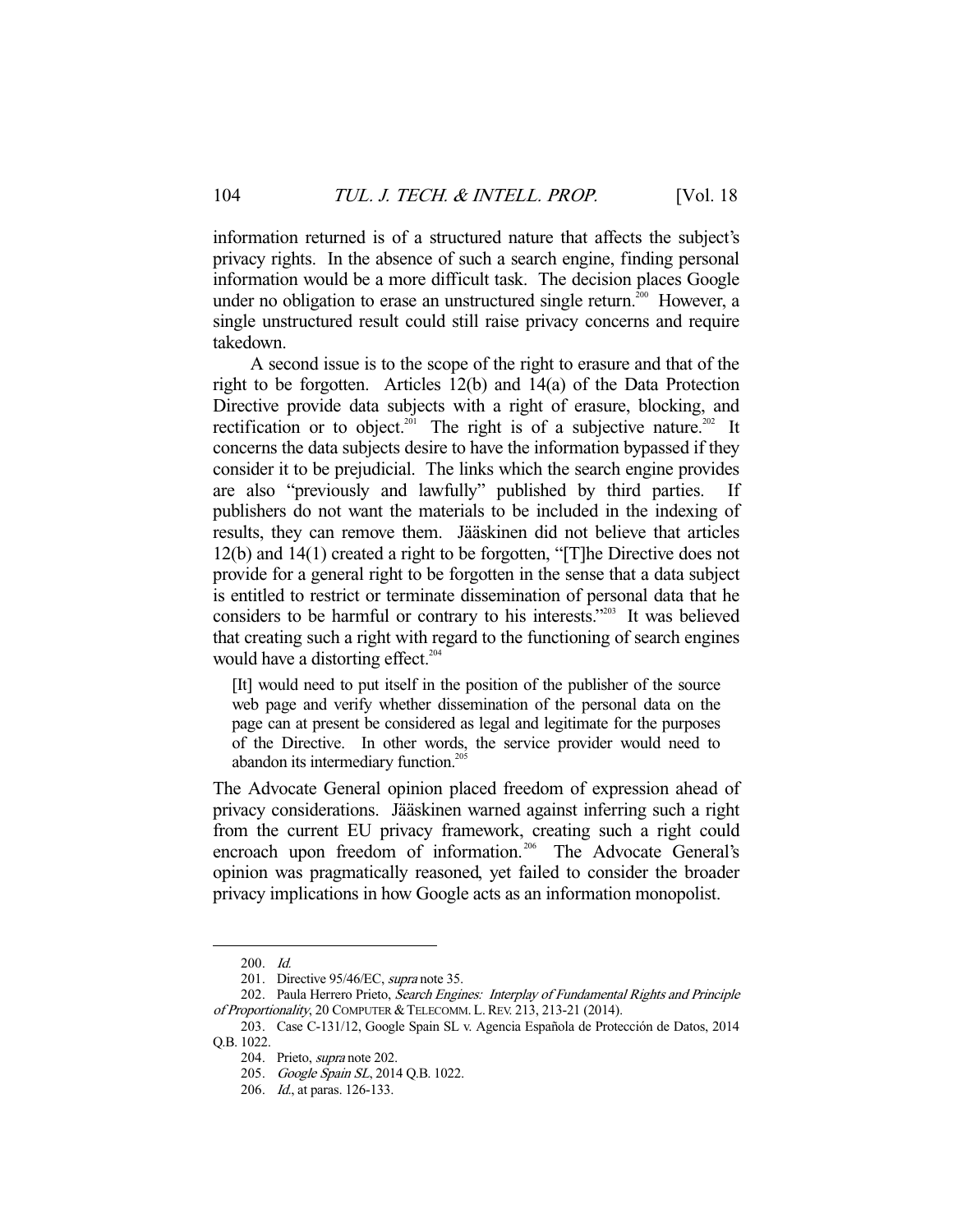Contrary to expectation, the CJEU embraced the right, albeit in a dysfunctional manner. It began by considering whether a search engine could constitute a "controller" and if it involved the "processing of personal data." The Court relied on Bodil Lindqvist in finding that the "loading of personal data on an internet page must constitute 'processing.'"207 A search engine locates information published by third parties, indexes it on an automatic basis, stores it temporarily and distributes to its users.<sup>208</sup> It is when the search engine "stores," "organises," "discloses," or "makes available" personal data that it falls under the ambit of article  $2(b)$ .<sup>209</sup> The Court was not persuaded by Google's submission that it did not distinguish between personal and other data.210 It also rejected the argument that knowledge of the data was required.211 The Court found that since it determines the purpose as well as means of the processing it conducts, it was a "controller."<sup>212</sup> A broad interpretation of "controller" was adopted. A distinction was given between the original publication of content and the search engines processing it.<sup>213</sup> Google's overall control of the search process meant it determined access to the original publication and it was not an intermediary. The Court distinguished between a website and a search engine, Google's interests were solely economic and consequently could not rely upon the article 9 journalistic exception.<sup>214</sup>

 Google submitted that the processing in this case was not carried out in the activities of Google Spain Inc.<sup>215</sup> The CJEU found that the activities of the search engine operator and those of the "establishment" were "inextricably linked."<sup>216</sup> The Court believed that the search engine service was related to the selling of advertising space.<sup>217</sup> The advertising

 <sup>207.</sup> Elizabeth Kelsey, Google Spain SL and Google Inc. v. AEPD and Mario Costeja Gonzales: Protection of Personal Data, Freedom of Information and the "Right To Be Forgotten," 4 EUR. HUM.RTS. L.REV. 319, 395-400 (2014).

 <sup>208.</sup> Id.

 <sup>209.</sup> Id.

 <sup>210.</sup> Id.

 <sup>211.</sup> Id.

 <sup>212.</sup> Id.

 <sup>213.</sup> Steven James, The Right to Privacy Catches Up with Search Engines: The Unforgettable Decision in Google Spain v. AEPD, 20 COMPUTER &TELECOMM. L.REV. 130, 130- 33 (2014).

<sup>214.</sup> Herke Kranenborg, Google and the Right To Be Forgotten, 1 EUR. DATA PROT. L. REV. 1 (2015).

<sup>215.</sup> Brendan van Alsenoy & Marieke Koekkoek, The Extra-Territorial Reach of the EU's "Right To Be Forgotten," (Interdisc. Ctr. L. & ICT, Working Paper No. 20/2015, 2015).

 <sup>216.</sup> Id.

 <sup>217.</sup> Case C-131/12, Google Spain SL v. Agencia Española de Protección de Datos, 2014 E.M.L.R. 27 para. 56.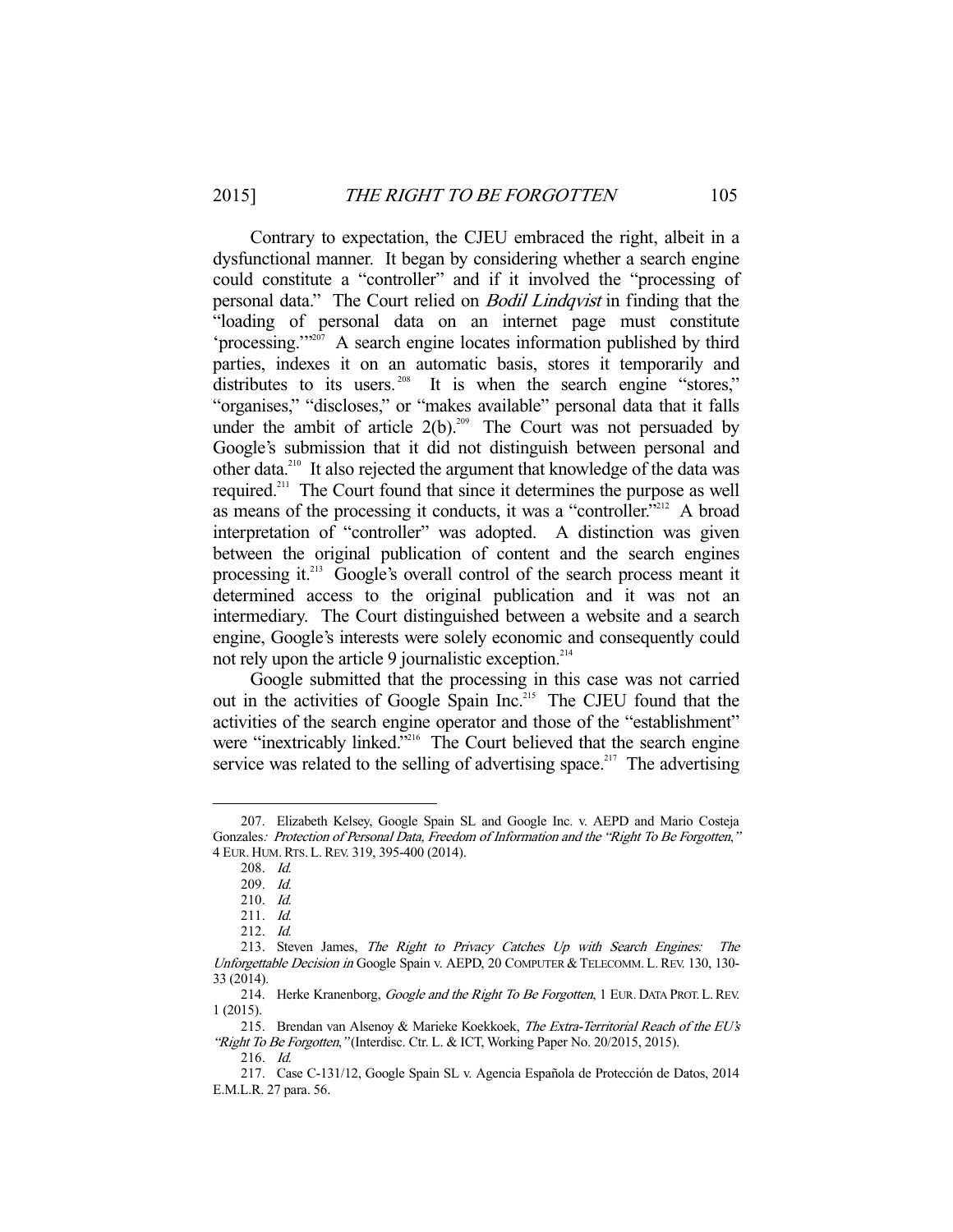function "constitute[s] the means of rendering the search engine ... economically profitable."<sup>218</sup> The Court also paid attention to the fact that the EU framework sought to prevent individuals from circumventing protection in applying a broad territorial scope.<sup>219</sup> The CJEU suggests the effects principle (usually thought of in the competition law context) provided justification for exercising jurisdiction. Alsenoy and Koekkoek note how the Court repeatedly referred to the "effective and complete" protection of individuals.<sup>220</sup> The opinion is influenced by the "substantial" effect" Google's search engine activities have on data subjects.

 The third and fourth questions considered by the CJEU dealt with the right.<sup>221</sup> The provisions of the Directive, combined with articles  $7$  and 8 of the Charter of Fundamental Rights guarantee the protection of personal data and the right to private life.<sup>222</sup> The CJEU noted that article 12 of the Directive enables the individual to obtain rectification, blocking and erasure of data that is not compliant.<sup>223</sup> Article 6 was referenced as requiring personal data to be processed in a fair and lawful manner.<sup>224</sup> Article 7(f) considers the elements that make data processing legitimate.<sup>225</sup> The Court noted that this "necessitates a balancing of the opposing rights and interests concerned, in the context of which account must be taken of the significance of the data subject's rights arising from articles 7 and 8 of the Charter."226 Notably absent from the inquiry is article 11 of the Charter and article 10 of the ECHR.

 Information that is initially posted may over the course of time become incompatible with the Directive. This is because the data is no longer necessary with regard to the purpose for which it was initially collected. The Court gave strong recognition to articles 7 and 8 of the Charter, which have primacy over the economic interests of the search engine and the general public interest.<sup>227</sup> The processing of data related to the individuals name through a search engine can put such rights at risk:

It enables any internet user to obtain through the list of results a structured overview of the information relating to that individual that can be found on the Internet—information which potentially concerns a vast number of

 <sup>218.</sup> Id.

 <sup>219.</sup> Id. para. 54.

 <sup>220.</sup> Van Alsenoy & Koekkoik, supra note 215, at 9.

<sup>221.</sup> Google Spain SL, 2014 E.M.L.R. 27.

<sup>222.</sup> Robinson, *supra* note 93; see Directive 95/46/EC, supra note 35.

<sup>223.</sup> Google Spain SL, 2014 E.M.L.R. 27 para. 20.

 <sup>224.</sup> Id. para. 7.

 <sup>225.</sup> Id. para. 8.

 <sup>226.</sup> Id. para. 74.

 <sup>227.</sup> Id. para. 97.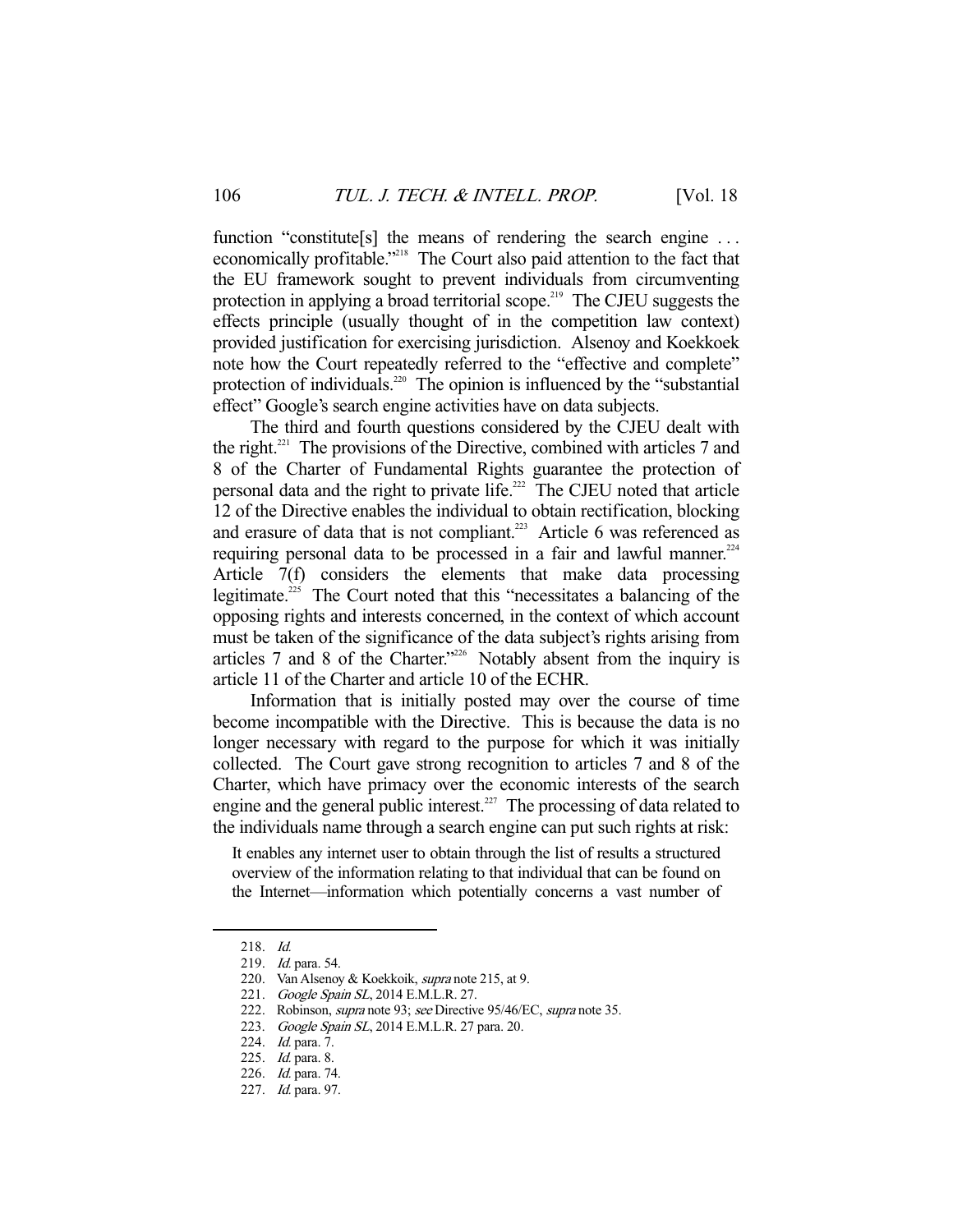aspects of his private life and which, without the search engine, could not have been interconnected or could have been only with great difficulty and thereby to establish a more or less detailed profile of him.<sup>228</sup>

Where the public interest no longer requires the information, the subject should have the opportunity to have the link suppressed. It was specifically mentioned that the availability of the right would depend on the individual's role in "public life."229 The Court failed in expanding when this "preponderant interest" would require access to the information. The Court ultimately concluded that the display of the applicants name leading to links to archives of newspapers detailing his social security debts from sixteen years ago, were no longer relevant.<sup>230</sup> The applicant had a right to not have such information linked to him by means of search engine results.<sup>231</sup>

 The judgment allows the individual to have links containing their name removed where "having regard to all the circumstances of the case, to be inadequate, irrelevant or no longer relevant, or excessive in relation to the purposes of the processing at issue carried out by the operator of the search engine."232 The Court does not refer to the term "right to be forgotten" in its ruling, but it mentions it in its judgment.<sup>233</sup> The decision allows the user to request de-indexed or to not be included in search results. It does not wipe the information from the virtual slate. In making personal information more difficult to access, it acts as a limited tool. The Court did reference that the removal of links would affect the legitimate interests of Internet users.234 The data subject's rights trump the Internet users" desire to access content. The right is not absolute and a balancing of the competing rights has to be undertaken.<sup>235</sup> It is only in the situation where the individual is a "public figure" that the interest will overcome, but this was not satisfactorily expanded upon.

1. Analysis

-

The decision is insular in focus.<sup>236</sup> The Courts judgment style has been described as "overly abstract, vague and elliptical" and "cryptic

 <sup>228.</sup> Id. para. 80.

 <sup>229.</sup> Id. para. 81.

 <sup>230.</sup> See id.

 <sup>231.</sup> See id.

 <sup>232.</sup> Id. para. 94.

 <sup>233.</sup> Kuner, supra note 187.

 <sup>234.</sup> Prieto, supra note 202.

<sup>235.</sup> Google Spain SL, 2014 E.M.L.R. 27.

 <sup>236.</sup> Kuner, supra note 187, at 15.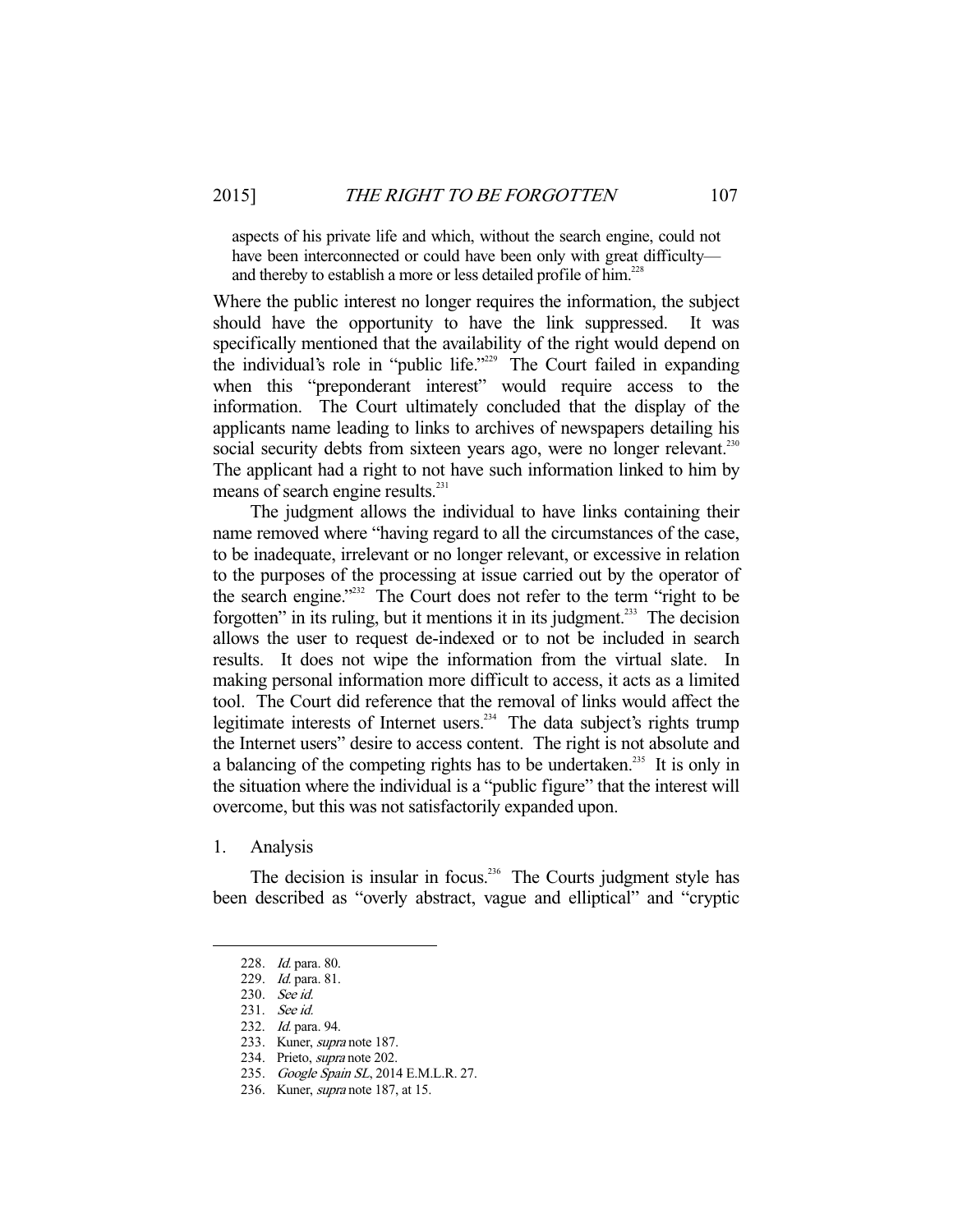[and] Cartesian."<sup>237</sup> In discussing data protection there is no reference to international human rights instruments such as the ECHR. Given the global nature of the Internet, it is unfortunate the Court did not give regard to international documents or institutions.<sup>238</sup>

Frantziou points out two fundamental errors in the judgment.<sup>239</sup> First, the Court failed to engage with the content of the right to privacy: second the Court failed to engage with the ECHR.<sup>240</sup> On the first point, the Court did not actually complete any detailed assessment of the right to privacy. The Court did pay reference to the impact that search engines like Google could have on the Individual's private life.<sup>241</sup> The Court failed to determine in what circumstances interference would violate articles 7 and 8 of the Charter.<sup>242</sup> Unanswered questions remain relating to the application of the Charter to private actors. It is true that if the Court utilizes articles 7 and 8 to engage a right to be forgotten for the data subject, it has to firstly explore the content of such rights.<sup>243</sup> The mere identification of rights, rather than interpreting their content, contrasts to article 8 ECHR cases.

 There was also a failure to conduct a proportionality inquiry. The applicants desire to have the information removed has to be squared with a number of elements. There is no distinction between the various fundamental rights and freedoms within the Charter itself.<sup>244</sup> Article 8 of the Charter concerning the protection of personal data is the central right concerned, however a number of others are also relevant. Article 8 is not "an absolute right, but must be considered in relation to its function in society."<sup>245</sup> Such a right does not automatically trump other competing rights or freedoms. Article 11 of the Charter recognizes freedom of expression, corresponding to article 10 of the ECHR. Article 11(1) also protects the right to receive ideas and information.<sup>246</sup> Article 16 of the Charter protects the freedom to conduct business.<sup>247</sup> Allowing the data subjects right to have the information removed, because it is no longer relevant, without consideration as to these competing interests is best avoided.

 <sup>237.</sup> Id.

 <sup>238.</sup> Id.

 <sup>239.</sup> Frantziou, supra note 124, at 761.

 <sup>240.</sup> Id.

<sup>241.</sup> Google Spain SL, 2014 E.M.L.R. 27., para. 80.

<sup>242.</sup> Frantziou, *supra* note 124, at 767.

 <sup>243.</sup> Id.

 <sup>244.</sup> Prieto, supra note 202, at 21-32.

 <sup>245.</sup> Id.; Case C-92/09, Schecke GbR v. Land Hessen, 2010 E.C.R. I-11063, para. 48.

 <sup>246.</sup> Prieto, supra note 202, at 213-21.

 <sup>247.</sup> Id. at 219.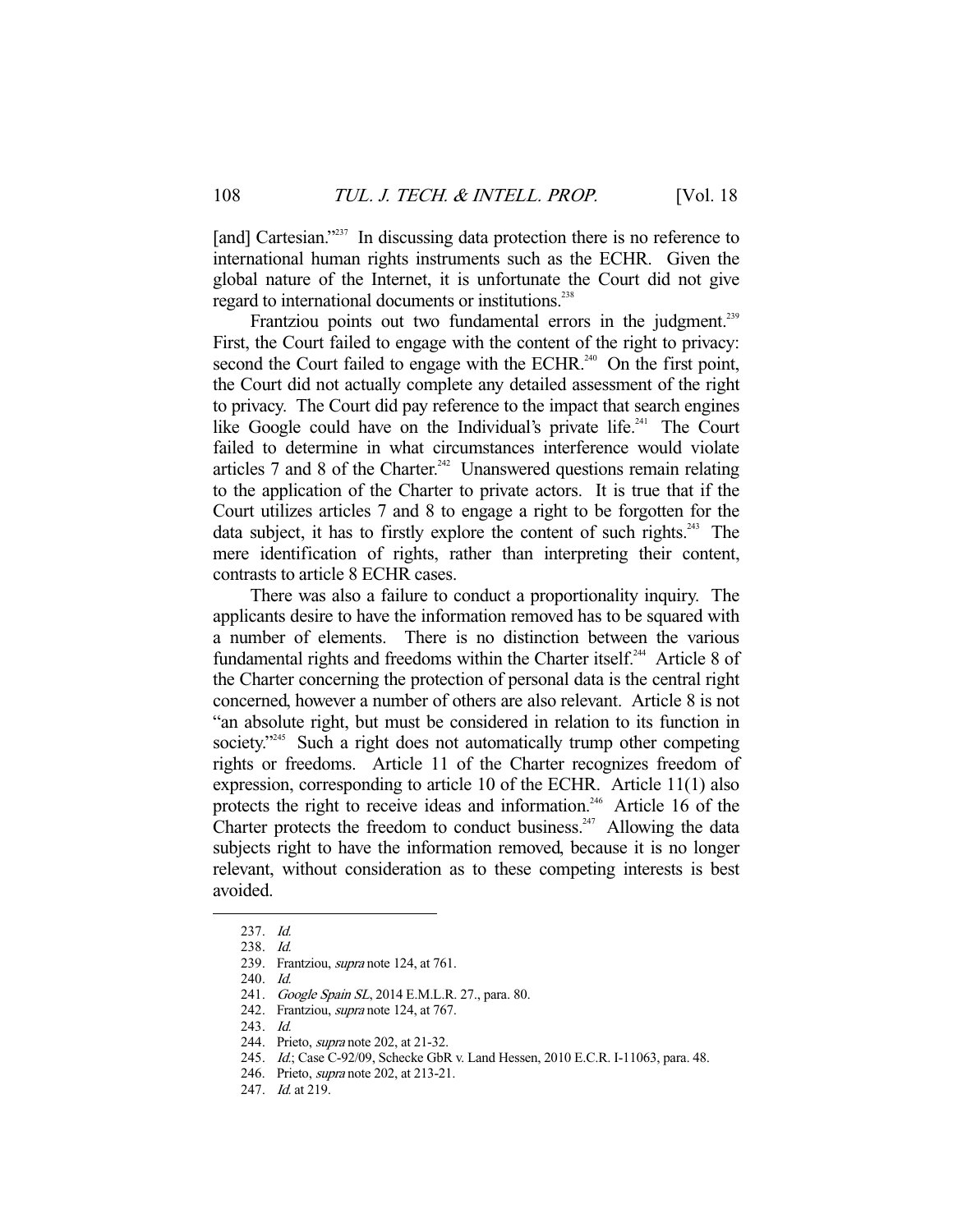The ECHR permits freedom of expression exceptions, but such "must be narrowly interpreted and the necessity for any restrictions must be convincingly established."<sup>248</sup> Third-party publishers upload content with the knowledge that search engines like Google will actively index. Access to the content can be increased through search engine functionality. The third party has an option to opt out of the indexing process. Publisher's freedom of expression in displaying the content within the search results is at issue. Further, article 11(1) involves the individual's right to receive ideas and content. By providing increased access to the flow of information search engines engage in article 10 protected freedom of expression. The ECtHR has noted that "particularly strong reasons must be provided for any measure limiting access to information which the public has the right to receive."<sup>249</sup> Search engines have an important role in the dissemination of content. Transparency of information is important in an open democracy. Deletion of links impacts on freedom to access content. Constraints on information access need to be carefully examined in light of the public interest.

 Article 16 also needs to be considered Belgische Vereniging van Auteurs, Componistan en Uitgevers CVBA v. Netlog NV is a case on point.<sup>250</sup> The case concerned the freedom to conduct business of hosting service providers and the intellectual property rights by copyright holders.<sup>251</sup> The Court held that an injunction would lead to an infringement of the host service in conducting its enterprise.<sup> $252$ </sup> The Court noted that the procedure involved would (1) mandate the provider to put in place a costly, complicated and permanent computer system at its own cost; (2) not comply with the fair balance requirement; (3) the granting of the injunction would infringe the fundamental rights of the servers users, including the freedom to "receive or impart information."<sup>253</sup> Google's business model was secondary to privacy rights.

 In assessing whether the measure is proportionate, EU courts consider whether it is necessary and appropriate in achieving the objective, where other measures are available the least onerous one is

 <sup>248.</sup> Gaweda v. Poland, App. No. 26229/95, Eur. Ct. H.R. (2002), para. 32 (citation omitted).

 <sup>249.</sup> Wegrzynowki v. Poland, App. No. 33846/07, Eur. Ct. H.R. (2013), para. 57 (citation omitted).

 <sup>250.</sup> Case C-360/10, Société Belge des Auteurs, Compositeurs et Editeurs v. Netlog, Celex No. 610CJ0360 (2012).

 <sup>251.</sup> Id.

 <sup>252.</sup> Id. para. 51.

 <sup>253.</sup> Id. paras. 46-48.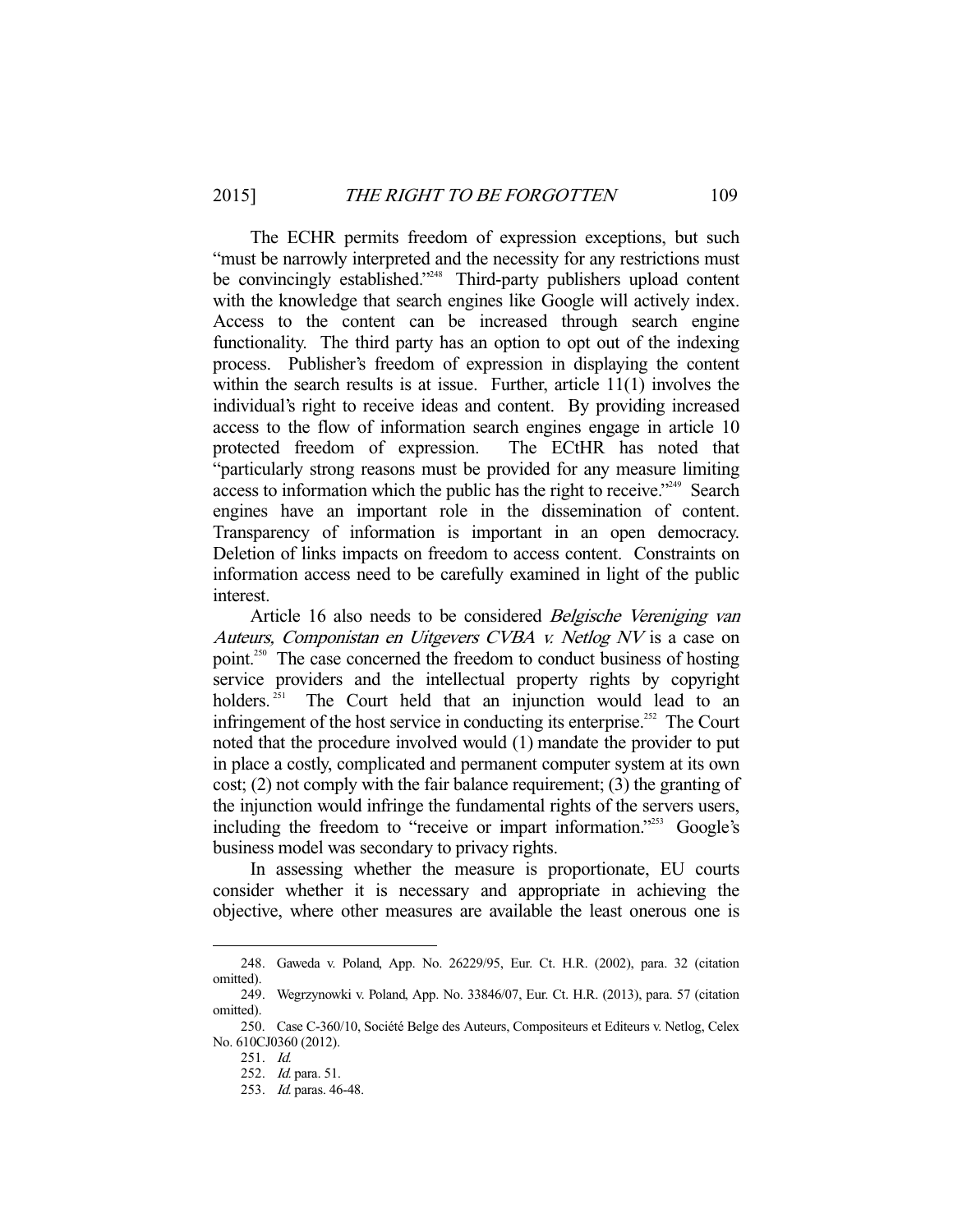used.<sup>254</sup> If the first requirement is not satisfied, the page of origin containing the information will still publicly exist.<sup>255</sup> Deleting the original web content would achieve the aim. There are less onerous means of achieving the desired result. The publisher engaging in an "opt-out mechanism" from indexing would prevent the material being accessed on any search engine. It would also lead to a more nondiscriminatory decision with respect to Google. The search engine bears an impossible burden. Google is arguably taking the role of publisher in assessing whether the information is legitimate. The Advocate General believed that given the complex nature of the matter and the rights concerned, the right should not be exercised. This imposes a disproportionate burden on the search engine, which could lead to the possibility of censorship by a private party.

 Frantziou refers to the ECHR within the case as the "dog that did not bark."<sup>256</sup> Reference to how the ECtHR has dealt with "internet archives" in cases such as Times Newspapers and Wegrzynowski and Smolczewski would have been welcomed. Advocate General Jääskinen stated:

[A]rticle 8 thereof also covers issues relating to protection of personal data. For this reason, and in conformity with article 52(3) of the Charter, the case law of the Court of Human Rights on article 8 . . . is relevant both to the interpretation of article 7 of the Charter and to the application of the Directive in conformity with article 8 of the Charter.<sup>257</sup>

 A lack of reference creates a presumption that the right requires a higher threshold for the human rights protection, compared to the ECHR minimal standards.<sup>258</sup> A failure in working out the relationship between articles 7 and 8 of the Charter with article 11 relating to freedom of expression substantiates such concerns. Such questions raise concern as to the institutional competence of the CJEU in interpreting fundamental rights provisions. In avoiding broader considerations, the Court should avoid "withdrawing into one's own constitutional cocoon, isolating the international context and deciding the case exclusively by reference to international context and deciding the case exclusively by reference to internal constitutional precepts."<sup>259</sup>

 <sup>254.</sup> Prieto, supra note 202, at 217-20.

 <sup>255.</sup> Id.

<sup>256.</sup> Frantziou, *supra* note 124, at 882.

 <sup>257.</sup> Case C-131/12, Google Spain SL v. Agencia Española de Protección de Datos, 2014

E.M.L.R. 27, para. 115.

 <sup>258.</sup> Frantziou, supra note 124.

 <sup>259.</sup> Kuner, supra note 187, at 17.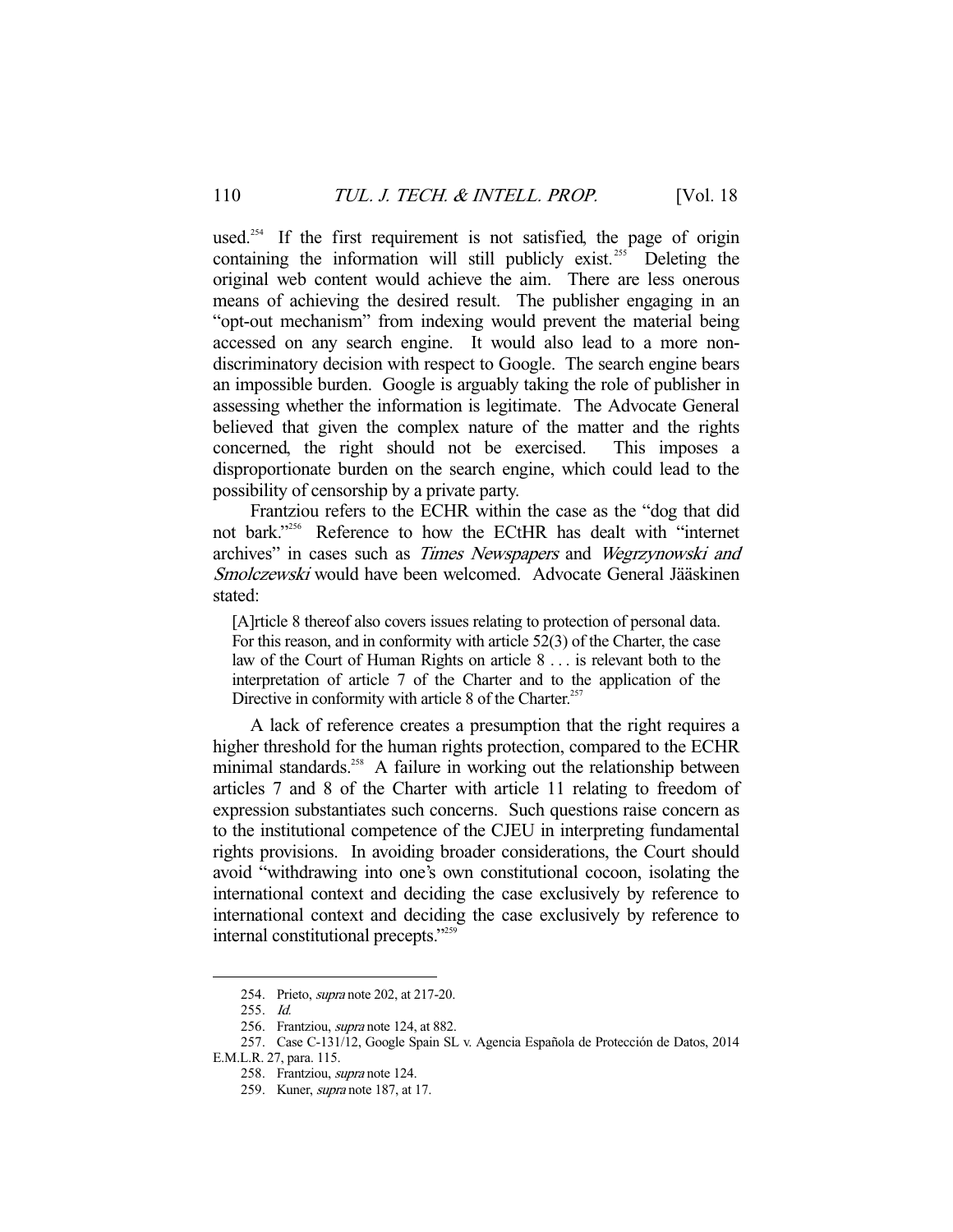The decision concerns large-scale Internet search engines. It defined a search engine as "a provider of content which consists in finding information published or placed on the internet by third parties, indexing it automatically, storing it temporarily and, finally, making it available to internet users according to a particular order of preference."<sup>260</sup> This definition encompasses the main search engine operators such as Bing and Yahoo, but Kuner questions whether the definition can extend to providers who undertake search services.<sup>261</sup> He believes that a broad conception is necessary to include a multiplicity of online services that have search functions.<sup>262</sup> Social networks and commercial databases have search engine functionality. The Court did refer to the objective of the Data Protection Directive as "ensuring effective and complete protection of the fundamental rights and freedoms of natural persons, and in particular their right to privacy, with respect to the processing of personal data."263 In interpreting this broadly, Kuner believes that the judgment can be extended from Internet search engines to a variety of online services that have search functionality.<sup>264</sup> Extension of the right beyond delisting to commercial and governmental databases would be effective in ensuring access to the right. In principle it sets in place a regime to be enforced against bloggers, ratings websites, news archives, and social networking.<sup>265</sup>

 In holding a private corporation with such dominance as Google subject to fundamental rights provisions, it presents the way forward in holding private actors to account for violating privacy norms. The Court properly takes into account the power Google holds as the "master switch" in the online world. In recognizing this role and the impact it can have on the individual, it gives greater protection for potential privacy breaches. In identifying the "public interest" exception, the Court correctly identifies potential problems of de-indexing. Items that remain within the public interest will remain in the search results. The judgment recognizes Google does not merely act as in "intermediary" regarding content, but impacts on privacy. Google is also not required to carry out active monitoring of indexing of whether content is incompatible with data protection mechanisms. Google is only required to take action with

<sup>260.</sup> Google Spain SL, 2014 E.M.L.R. 27, para. 21.

 <sup>261.</sup> Kuner, supra note 187, at 8.

 <sup>262.</sup> Id.

<sup>263.</sup> Google Spain SL, 2014 E.M.L.R. 27.

 <sup>264.</sup> Kuner, supra note 187, at 8.

<sup>265.</sup> David Erdos, The General Shape of EU Internet Regulation after Google Spain:

David Erdos, YOUTUBE (Apr. 17, 2015), https://www.youtube.com/watch?v=6v\_UFY65aEK.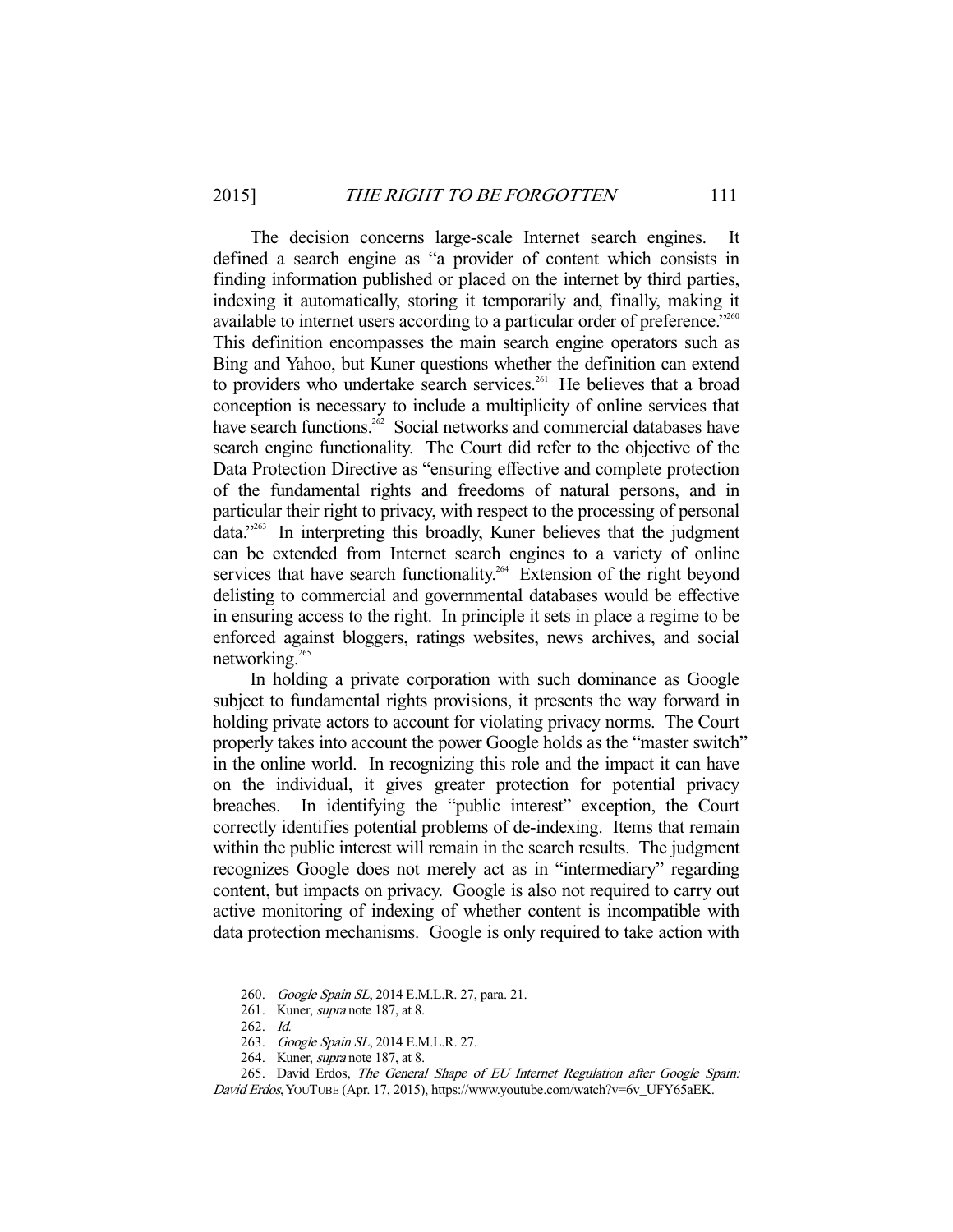respect to notices it receives concerning particular content, similar to a notice and take down system.

## 2. Google's Compliance

 There are concerns regarding Google's competence to implement the decision. In November 2014, the article 29 Data Protection Working Group released an opinion on the right's implementation.<sup>266</sup> It clarifies that the ruling firstly only applies to search engine operators who act as data controllers. It does not apply to the original website where information relating to the individual is published.<sup>267</sup> The search engines economic interests will not serve as justification to interfere with the individual's rights.<sup>268</sup> It is important to create a balance between the two. The data subject should give sufficient information when making the request. This includes an explanation of the reasons why removal is requested, identification of the specific URLs and whether they fulfil a role in "public life."269 The European Commission believes that in search engines assessing requests on a case-by-case basis, "this assessment must balance the interest of the person making the request and the public interest to have access to the data by retaining it in the list of results." $270$ But no discussion illuminates what factors private companies should take into account in determining whether the link should be deleted.

 Data protection authorities will focus on instances where there is a link between the individual and the EU legal regime. Limiting access to the right to operators who have a EU domain is illogical. It is possible to circumvent de-indexing by using google.com, rendering implementation ineffective.<sup>271</sup> Where the content, subject, or audience is of European focus, where it is viewed should determine applicability of the decision, rather than the domain extension. This undermines giving individual's further control. Using the facts of *Google Spain SL* as an example it is clear to see why implementation should be worldwide. The announcement was published by a Spanish newspaper, the website was

<sup>266.</sup> Implementation Guidelines, supra note 79.

 <sup>267.</sup> Id. at 2.

 <sup>268.</sup> Id.

 <sup>269.</sup> Id. at 7.

<sup>270.</sup> Myth-Busting, the Court of Justice of the EU and the "Right To Be Forgotten," EUROPEAN COMM., http://ec.europa.eu/justice/data-protection/files/factsheets/factsheet-rtbf\_myth busting\_en.pdf (last visited Oct. 11, 2015).

<sup>271.</sup> Julia Powles, Results May Vary, SLATE (Feb. 25, 2015, 10:38 AM), http://www.slate. com/articles/technology/future\_tense/2015/google\_and\_the\_right\_to\_be\_forgotten\_should\_delisti ng\_be\_global\_or\_local.html.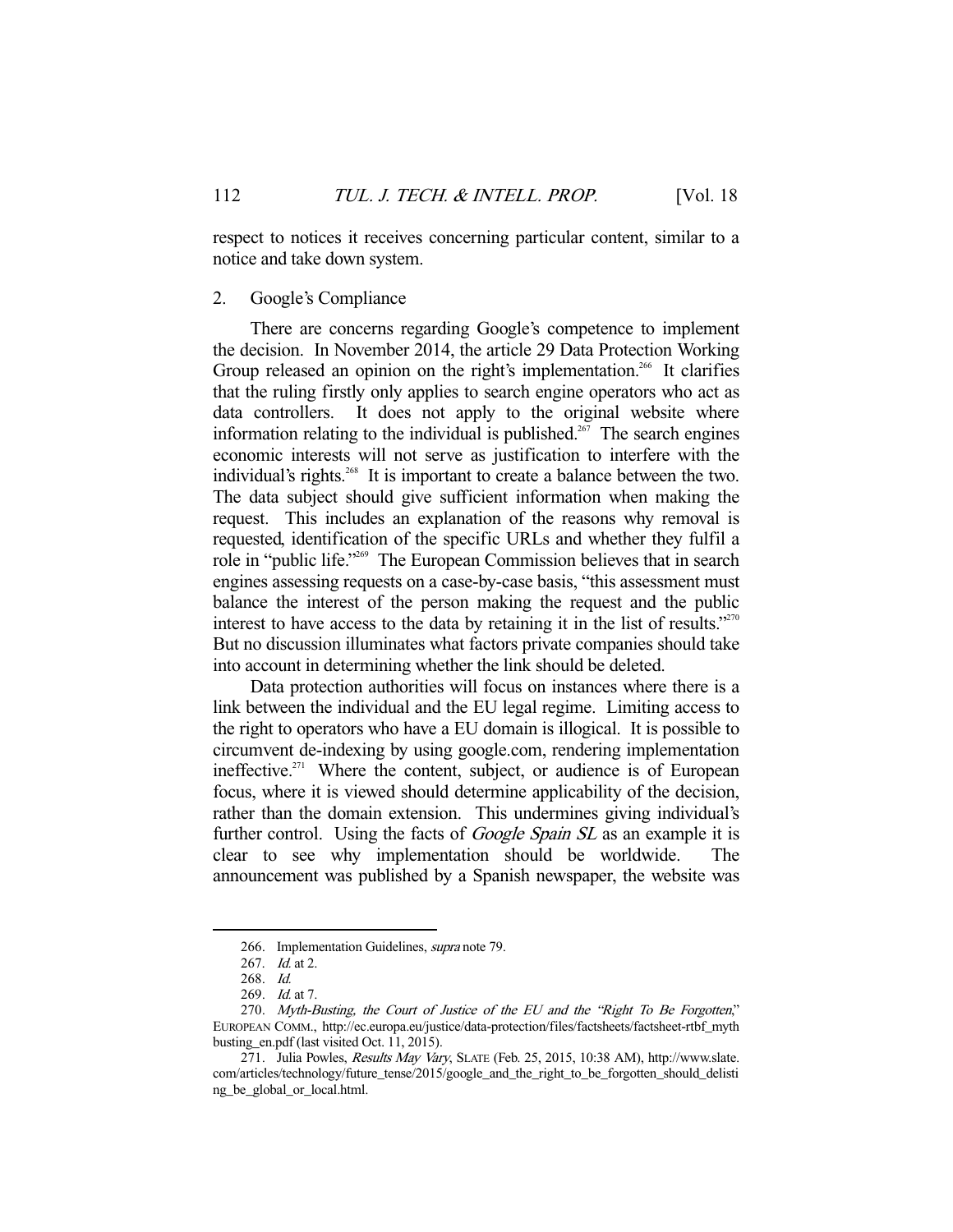hosted by a server in Spain, it concerned a Spanish citizen.<sup>272</sup> In such a case it would be permissible for the Spanish authorities to grant a global order.

 It is noted that the individual may use the template form given by the search operator, but if the individual chooses not to use such mechanisms, the search engine should not refuse the relevant request. The Working Group Guidelines do not reference article 12 or article 14 upon which *Google Spain SL* founded the right.<sup>273</sup> The Guidelines recognize that the criteria are a "flexible working tool" that will be applied on the foundation of national legislation.<sup>274</sup> The individual should have access to the right through any adequate means. Sufficient information and explanations have to be provided by the individual applicant and the search engine. Transparency in how Google is currently dealing with requests is problematic. The mechanism through which takedown is achieved needs to be illustrated. At the moment, the process operates on an arbitrary basis. The search operator should also not disclose to users that information has been removed relating to an individual's name. Google currently indicates that search results may have been removed due to data protection requests. Commentary on the future of guidance procedures finds that overall regime looks towards increasing the rights of individuals.<sup>275</sup> The right to be forgotten is not an automatic one, discussions surrounding the draft Regulation illustrate that its legitimacy is far from settled.<sup>276</sup> Corporations who fall under the decision and subject to requests should put in place transparent mechanisms and guidelines. Such procedures would comply with existing data protection law but also that of the article 29 Working Group guidelines.

 Making private entities "judge, jury and executioner" of the right creates clear problems. The decision places a significant onus on such operators to transparently implement the ruling. Given the difficulties courts face in trying to balance the various competing interests, giving private corporates, such as Google, discretion to make these decisions is unprincipled. Affording Google a power to decide whether to remove

<sup>272.</sup> Brendan Van Alsenoy & Marieke Koekkoek, The Territorial Reach of the EU's "Right" To Be Forgotten": Think Locally, but Act Globally, EJIL: TALK! (Aug. 14 2014), http://www. ejitalk.org/the-territorial-reach0of-the-eus-right-to-be-forgotten-think-locally-but-act-globally/.

<sup>273.</sup> See Implementation Guidelines, supra note 79.

<sup>274.</sup> *Id.* at 5.

<sup>275.</sup> Nuria Pastor, Deconstructing W29 RTBF Guide and a Look to the Future, FIELDFISHER (Feb. 2, 2015), http://www.fieldfisher.com/publications/2015/02/deconstructing-wp29 rtbf-guide-and-a-look-to-the-future.

 <sup>276.</sup> Id.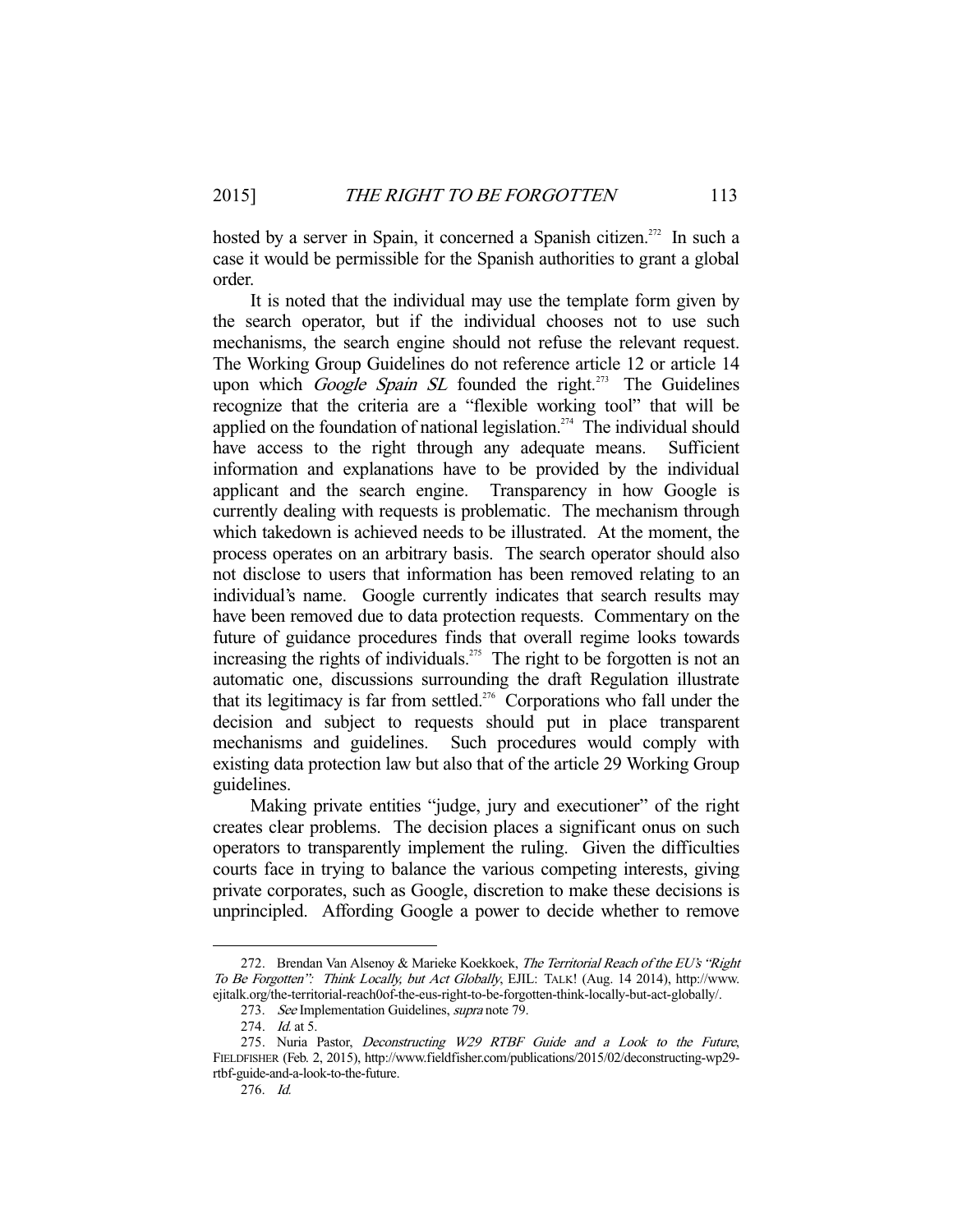content awards unwavering discretion. At time of writing, Google has evaluated more than 1.15 million URLs for removal, with more than  $325,000$  requests received.<sup>277</sup>

#### 3. Impacts

 The creation of new rights is a complex and often controversial process. The right to be forgotten already has its foundations in European data protection legislation and ECHR jurisprudence. Given the competing considerations required in order for the right to be exercised, there are numerous situations in which exercising such a right could be potentially "inappropriate and in some cases even absurd" due to public interest and freedom of expression considerations.<sup>278</sup> The right should be exercised on an *ultima ratio* basis, a measure of final resort where other legal tools provide inadequate.<sup> $279$ </sup> This is a sensible framework as the right can be most effectively accessed where other legal tools are exhausted.

 A "cascade of decaying information" involves a series of legal tools providing a proportionate remedy balanced with the relevant competing interests.280 Where one of the existing legal remedies does not provide sufficient protection, one moves to the next measure. The right to be forgotten is the final gear in the chain. This helps to alleviate some of the criticisms that the right is obscure and has censorship potential. The privacy landscape is shifting rapidly. The right helps in alleviating some of the privacy concerns emerging with technological innovation. Both private and public actors are gaining increased access to capture information. Formulating sufficient privacy safeguards requires creativity. Carolan has noted, "The scale of technological change in recent years has created substantial disparities in the way in which different groups engage in different technologies.<sup>"281</sup> With technological developments, individuals have decreased control over information concerning them. The manner in which data is recorded and gathered is

 <sup>277.</sup> European Privacy Requests for Search Removals, GOOGLE, http://www.google.com/ transparencyreport/removals/europeprivacy/?hl=en (last updated Oct. 30, 2015).

<sup>278.</sup> Oskar Josef Gstrein, The Cascade of Decaying Information: Putting the "Right To Be Forgotten" in Perspective, 21 COMPUTER & TELECOMM. L. REV. 40, 40-48 (2015).

 <sup>279.</sup> Id.

 <sup>280.</sup> Id.

 <sup>281.</sup> Eoin Carolan, Surveillance and the Individual's Expectation of Privacy Under the Fourth Amendment, 71 CAMBRIDGE L.J. 250, 253 (2012).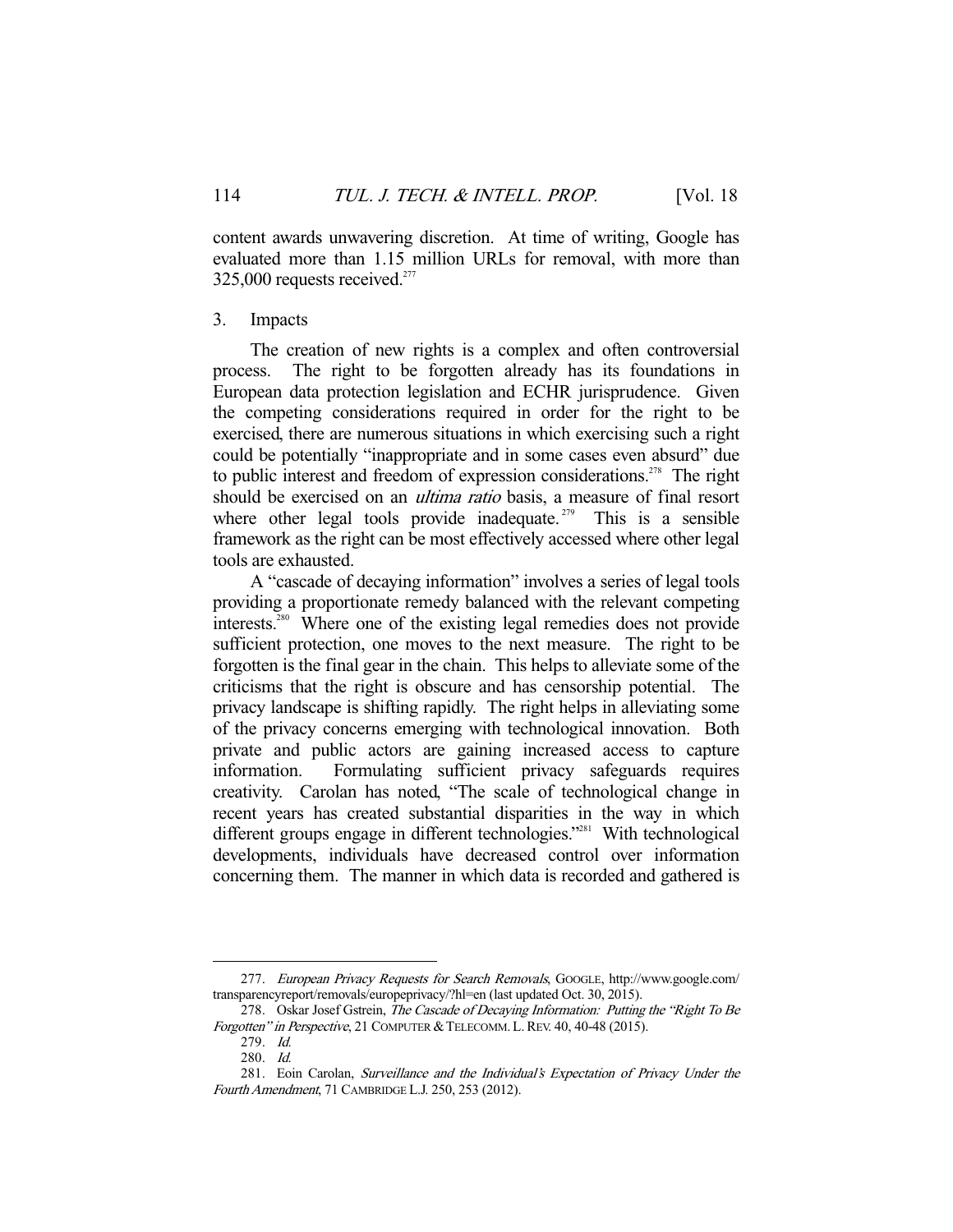not as restricted as it was before, governments and commercial entities retain data continuously.<sup>282</sup>

Even though the right emerges at a haphazard level within *Google* Spain SL, its theoretical foundations deal with fundamental concerns involving consumer's privacy in the future legal regime. When one considers how the 1995 Directive could never have anticipated innovations such as Google, a broad based right with an anchor in autonomy has long-term advantage. Where there may be a gap between the existing legal framework and the vindication of privacy rights, the right is of use. Rosen has critiqued that "Europeans have a long tradition of declaring abstract privacy rights in theory that they fail to enforce in practice."<sup>283</sup> With unforeseeable future privacy concerns, the right is an important tool. Where the individual wishes to have information forgotten, the first potential stage in the "cascade of decaying information" is rectification. Rectification involves correcting data inaccuracies. Where factual inaccuracies are present, rectifying inaccuracies will suffice. If rectification of the information does not provide a sufficient remedy, one moves to a right to deletion or erasure. Rectification may not be appropriate since the individual may object to disclosure of the information itself.

 Erasure places a responsibility on the controller to erase information from its interface. These two methods involve managing information, whereas "delisting" or "de-indexing" involves limiting accessibility to such content. Search engines operate as the online "master-switch" directing the user to content. Google has a dominant position in the search engine industry and is currently subject to a European Commission investigation for alleged anticompetitive conduct. <sup>284</sup> Where results relating to the individual create Where results relating to the individual create disproportionate harm to the relative public interest, a right of "delisting" is appropriate. This is not a right to be forgotten, but does assist in limiting accessibility. Exercising a right of erasure could also help in ensuring access to the final step, the right to be forgotten. The right to be forgotten itself requires comprehensive deletion of information compared to de-indexing.

<sup>282.</sup> Stephen Mason, The Internet and Privacy: Some Considerations, 21 COMPUTER & TELECOMM. L.REV. 68, 68-84 (2015).

<sup>283.</sup> Rosen, *supra* note 16.

<sup>284.</sup> Julia Powles, Europe Is Targeting Google Under Antitrust Laws but Missing the Bigger Picture, GUARDIAN (Apr. 15, 2015, 11:47 AM), http://www.theguardian.com/technology/ 2015/apr/15/europes-targeting-google-under-antitrust-laws-missing-bigger-picture.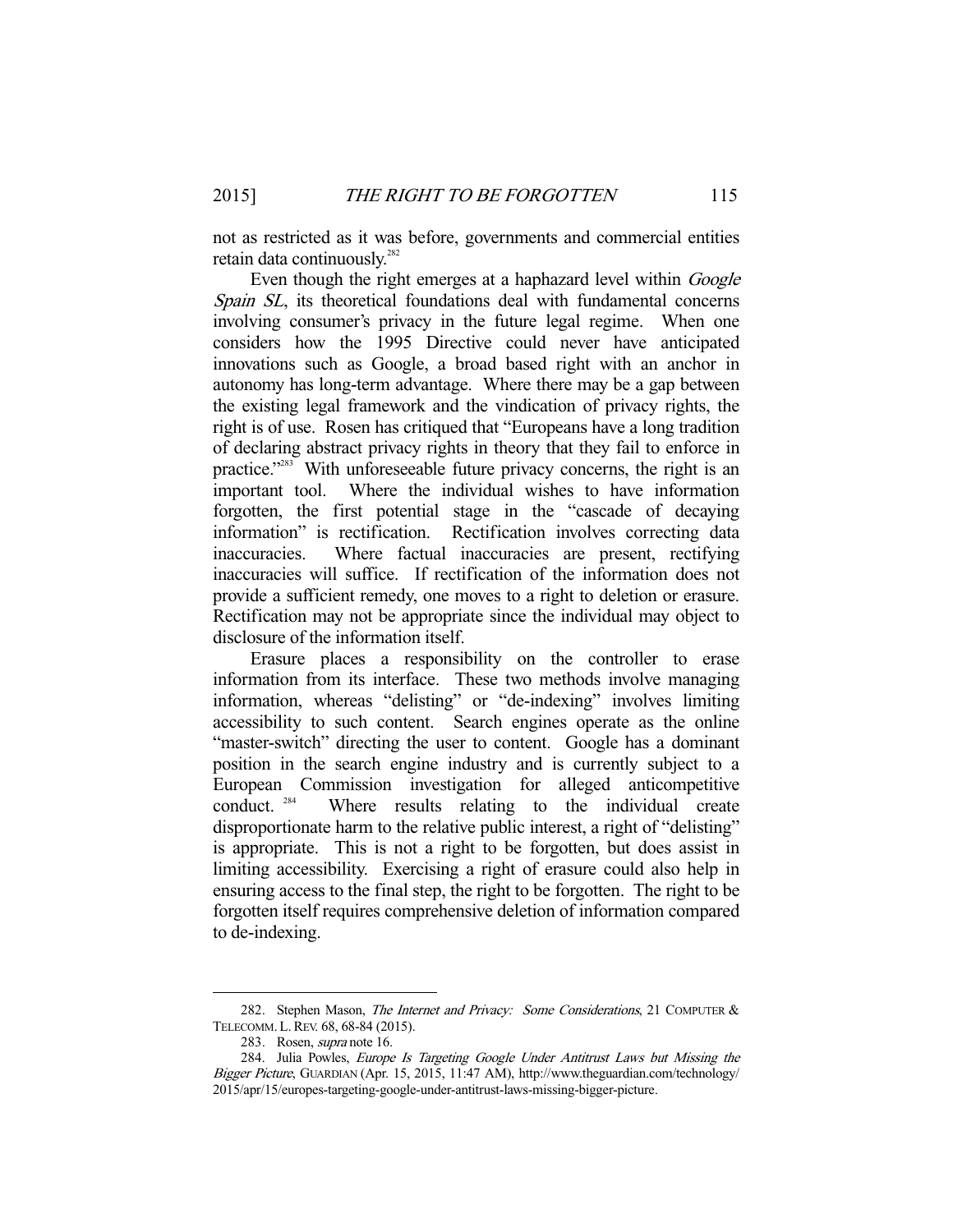Where such steps do not provide an appropriate remedy, the right should be available. All of the stages are however forms of the right to be forgotten. The final stage involves comprehensive takedown of content and this restricts dissemination. Gstrein's assertion that one cannot expect the information to be completely wiped away from a wide variety of information systems has merit.<sup>285</sup> This echoes the feeling of the House of Lords EU Home Affairs, Health and Education Sub-Committee report, Baroness Prashar commented:

The expression, "right to be forgotten" is misleading. Information can be made more difficult to access, but it does not just disappear. Anyone anywhere in the world now has information at the touch of a button, and that includes detailed personal information about people in all countries of the globe. Neither the 1995 Directive, nor the CJEU's interpretation of it, reflects the incredible advance in technology that we see today. We believe that the judgment of the Court is unworkable.<sup>286</sup>

It is challenging to comprehensively erase all references to particular content online. However, strident attempts can still be made to lessen access to harmful content. In terms of a broader "right to be forgotten," the fact that it will be impossible to have all content suppressed does not make it completely "unworkable." The CJEU's conception of the right is problematic. The onus that it places on search operators is overly expansive, rendering implementation impossible. In the absence of independent oversight and clear guidelines as to implementation, the current right is defective. If the right to be forgotten is to be implemented by search engines its full underlying capabilities, values and supporting normative arguments will not be effectively achieved. It is believed that extensions are necessary in the ambit of the rights reach, beyond de-indexing in Google Spain SL. Problems of implementation do not mean "de-indexing" should be disregarded. In order for the individual to have effective recourse, limiting access and availability to the content assists in achieving the rights ambitions.

 At this final stage, where all previous remedies provide are ineffective, the original third-party content may need to be erased. Google Spain SL in some situations provides a "band aid" solution. Because the search result is removed only on the European domain site, content will still be easily accessed through the .com domain.  $287$ 

<sup>285.</sup> Gstrein, *supra* note 278.

<sup>286.</sup> EU Data Protection Law: A 'Right To Be Forgotten'?, U.K. HOUSE OF LORDS REPORT (July 30, 2014), http://www.publications.parliament.uk/pa/ld201415/ldselect/ldeucom/40/40.pdf. 287. Id.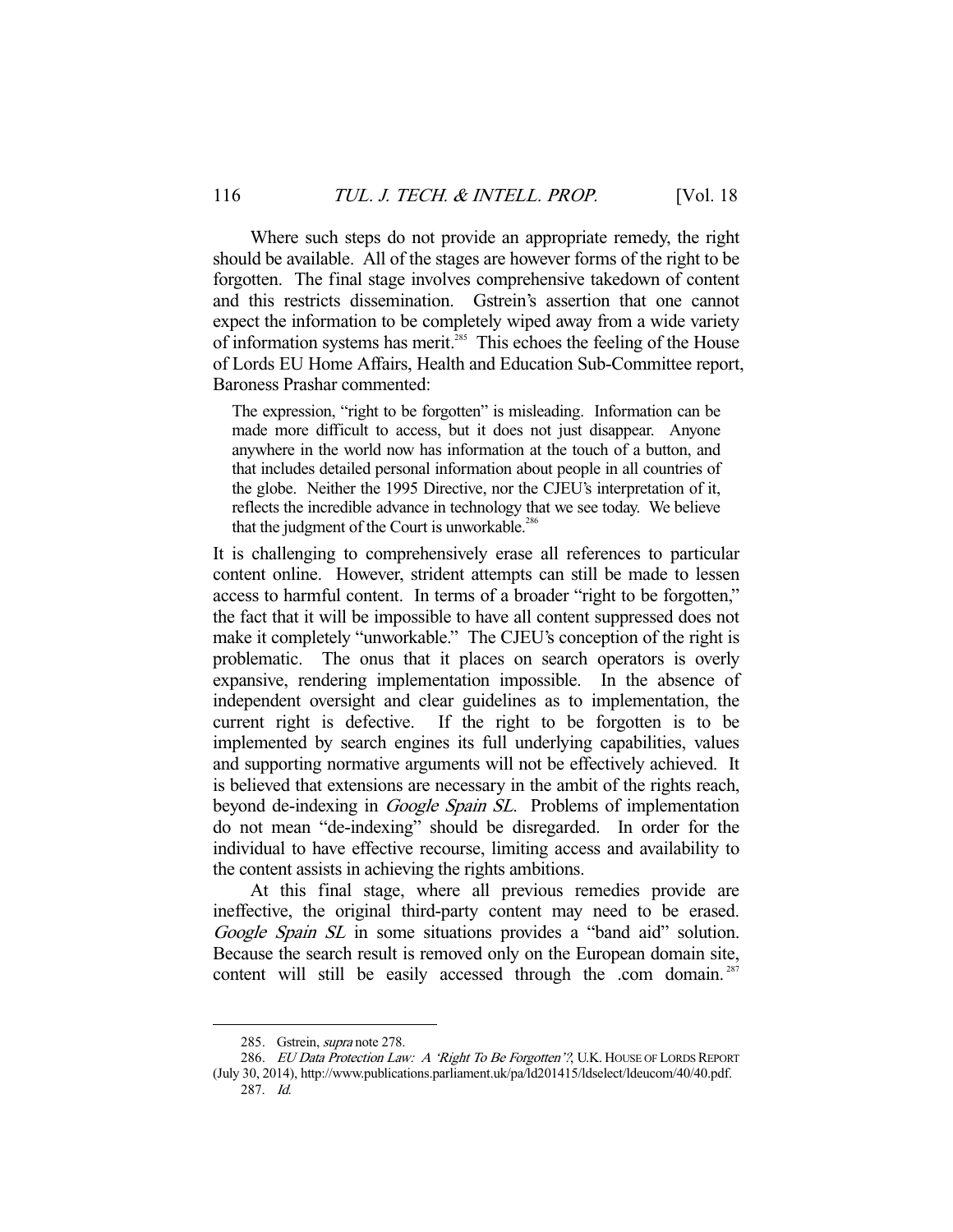Additionally, the content remains on the original page.<sup>288</sup> The permanency of online content combined with the speed at which it can spread, means that removing the search results does not always protect the interests underpinning the right. Information will only be taken down where it mentions the individual's name.<sup>289</sup> This can be easily bypassed by searching using other relevant names or the surrounding circumstances. Confining its application to the individual's name is not effective. A more holistic approach considering how the content relates to the individual's welfare would be beneficial. In order to effectively suppress the content itself, requiring the original source page to remove the content would be the most effective method. This shifts the onus away from search engines on to the original content holders. It also has to be considered that the individual can use such global search engines to find information regarding them online that is illegal or irrelevant. Search engines give the individual the mechanism to run checks on their online profile. Search engines can have enormous impact on individual image. A right of de-listing decreases accessibility and assists in achieving the right's ambitions.

 A closed model network is one where "every set of data can be labelled and indexed and is therefore removable in its entirety."<sup>290</sup> A shift of focus in situations concerning personal information to be contained within closed networks would help in having it properly categorized and removed completely. This is consistent with Koops' "deletion in due time" element.<sup>291</sup> A move towards a closed model landscape could impact the creativity of the Internet and freedom of expression for both the user and content holders. This would create challenges to ECHR compliance. Such closed model networks would be particularly helpful in online banking, health care systems or online governmental services involving citizens' data.<sup>292</sup> Perhaps complete erasure can only be achieved in such closed model situations. The challenges facing comprehensive erasure do not trump the rights potential benefits.

 In concentrating on awarding greater control to the individual, requiring third parties to remove content where the harm is disproportionate to the relative public interest would be welcomed. Control primarily vests in the hands of third parties currently, the right attempts to balance this asymmetric relationship. Enforcement would

 <sup>288.</sup> Id.

 <sup>289.</sup> Id.

<sup>290.</sup> Gstrein, *supra* note 278, at 46.

<sup>291.</sup> See Koops, supra note 9, at 245.

 <sup>292.</sup> Gstrein, supra note 278, at 47.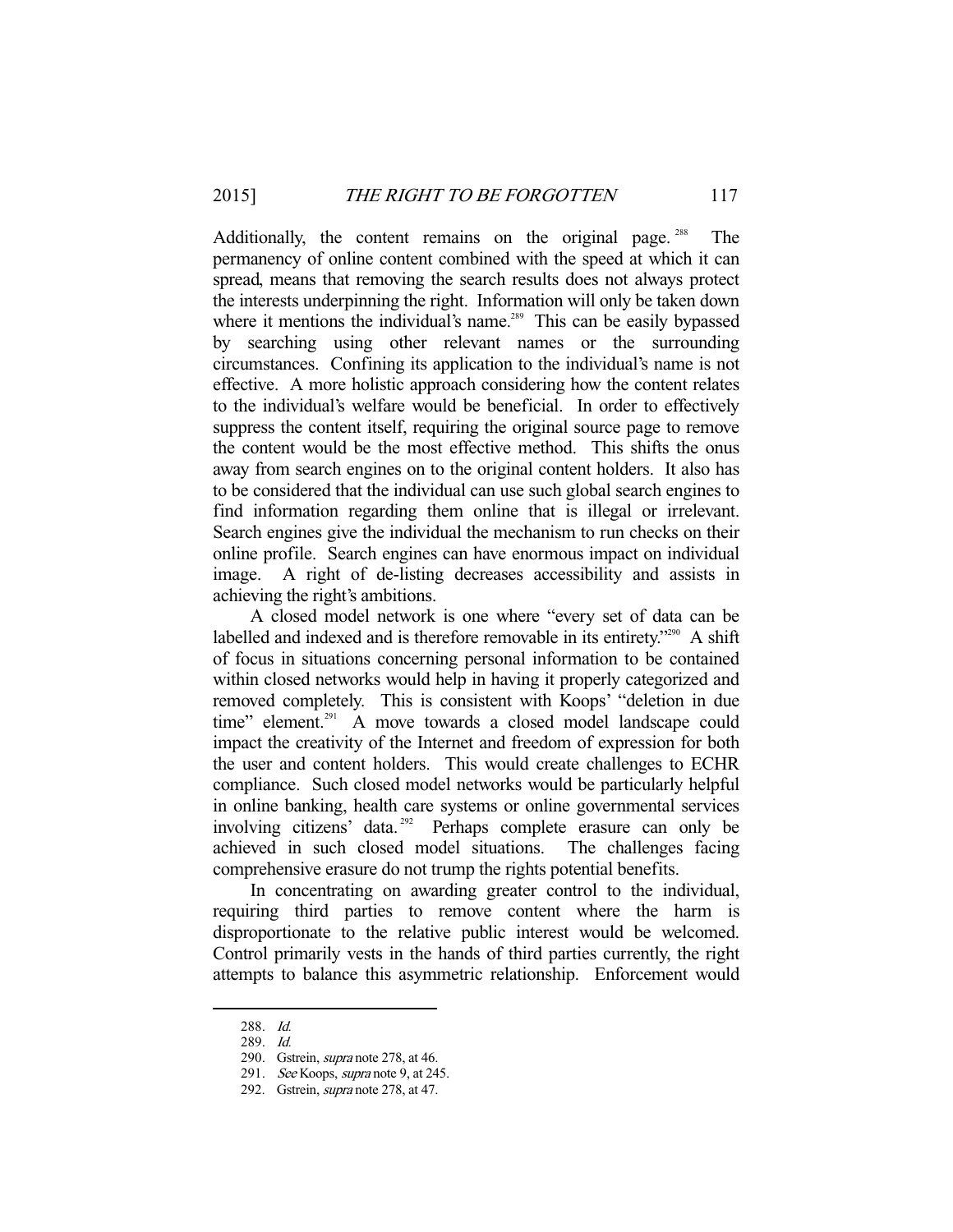occur through national Data protection authorities, with courts offering an appeal mechanism. The future implementation of the right is not completely "unworkable," but difficult.

 I now turn to analysing the rights impacts for (1) the individual, (2) institutions, (3) corporations, and (4) states.

#### B. Individuals

 A behavioural understanding of the right indicates how is a necessary response to privacy concerns.<sup>293</sup> Developments in online advertising, cloud computing and the globalization of data have led individual's desire greater control over their online presence. Modern technologies are persistent with searchability and sharing features often interwoven, little emphasis is placed on individual control. Advances provide new avenues through which oppressive governments and employers can gather and store information about individuals.<sup>294</sup> Mitrou comments on how Internet archives through cached copies and search engine abstracts can provide a distorted representation of the individual: "The default of forgetting has changed into a default of remembering."<sup>295</sup> Personal data is now a valuable currency being used to fund free services like social networks, news sites and search engines.<sup>296</sup> A damaged or mischaracterized virtual identity can have long-lasting consequences for social status and future employment. With individual actions facing being shared with an unlimited global audience, the individual may alter their participation in social and public life.<sup>297</sup> An effective illustration of this is the emergence of "revenge porn," for example, where a disgruntled ex-partner gathers intimate photos or videos and publicly uploads the content to the Internet. Giving victims such a right awards an effective remedy as opposed to solely prosecutions.<sup>298</sup> The

 <sup>293.</sup> Kirsty Hughes, A Behavioural Understanding of Privacy and Its Implications for Privacy Law, 75 Mod. L. REV. 697 (2012).

 <sup>294.</sup> LEE BURGUNDER, LEGAL ASPECTS OF MANAGING TECHNOLOGY 452 (2011).

<sup>295.</sup> Lilian Mitrou, EU's Data Protection Reform and the Right To Be Forgotten—A Legal Response to a Technological Challenge?, 5TH INT'L CONF. OF INFO. L. & ETHICS (Feb. 5, 2012), http://ssrn.com/abstract=2165245.

<sup>296.</sup> Maria Giannakaki, The "Right To Be Forgotten" in the Era of Social Media and Cloud Computing, in HUMAN RIGHTS AND RISKS IN THE DIGITAL ERA: GLOBALIZATION AND THE EFFECTS OF INFORMATION TECHNOLOGY 10 (Christina M. Akrivopoulou & Nicholas Garipidis eds., 2012).

 <sup>297.</sup> DANIELLE KEATS CITRON, HATE CRIMES IN CYBERSPACE (2014).

<sup>298.</sup> Lilian Edwards, Revenge Porn: Why the Right To Be Forgotten Is the Right Remedy, GUARDIAN (July 29, 2014, 12:07 PM), http://www.theguardian.com/technology/2014/jul/29/revengeporn-right-to-be-forgotten-house-of-lords.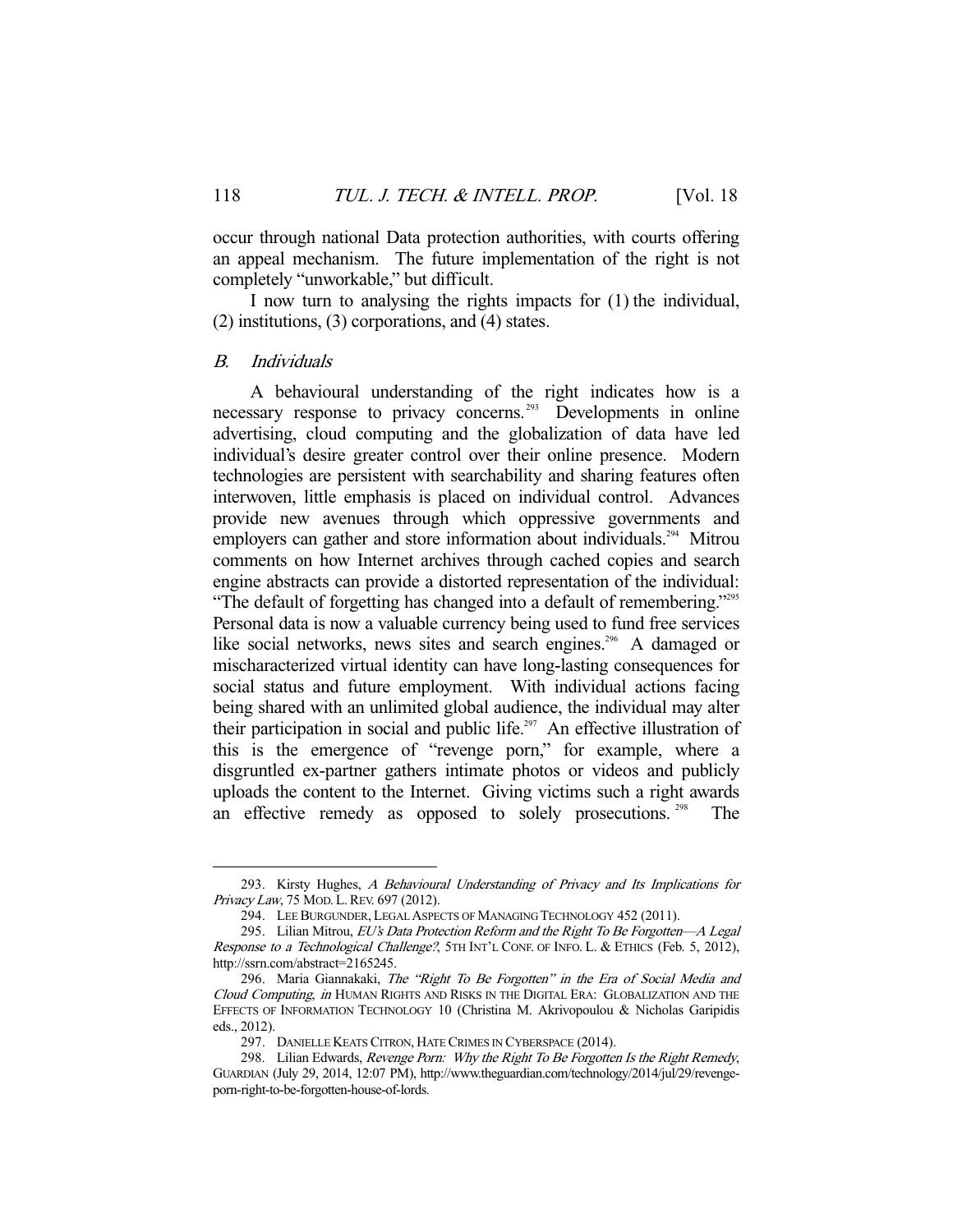suppressing of links to such content would give the individual another legal remedy to combat harmful content.

 Popular discourse has concentrated on the right as having the effect of rewriting historical archives, silencing unfavourable criticism or reputation grooming. The right is centrally concerned with placing a veil of obscurity on information as it becomes inadequate or irrelevant to the public interest. The right puts brakes on the uncontrolled collection of personal information.

 A society concentrated with sharing online, diminishes individual capacity for intimacy. Altman and Taylor's social penetration theory is particularly interesting in this context, the unforgiving and persistent nature of online communication limits individual control on the flow of information. 299 There is limited gradual development of individual personality within the online sphere. Due to social media sites, an individual can learn a substantial amount about a person before meeting them. A relevant example here is smartphone applications and personal data. Individuals regard their phone as private and will be reluctant to share its use with others.<sup>300</sup> Users "feel violated" when it is revealed that applications are accessing data without active knowledge.<sup>301</sup> Repeated interference with privacy creates negative psychological consequences and difficulty in regaining control in information management.<sup>302</sup> Solove draws a distinction between risk management and access control.<sup>303</sup> Consumers desire control over personal information and a commitment from commercial operators that they will limit privacy risks once data is no longer within their direct control.<sup>304</sup> Risk management for the individual becomes increasingly difficult the longer that data is stored.

 Given this asymmetric relationship combined with decreased control of personal information, the right has legitimacy. Before modern technology, information could simply fade into the archives allowing individuals to prevent past mistakes defining future existence. Where the mistake or sin was so great, the individual could simply move elsewhere and escape. The online world however is an unforgiving place. Giving

 <sup>299.</sup> IRWIN ALTMAN & DALMAS TAYLOR, SOCIAL PENETRATION: THE DEVELOPMENT OF INTERPERSONAL RELATIONSHIPS (Holt, Rinehart & Winston, Inc., eds., 1973).

 <sup>300.</sup> Irina Shklovski, Scott D. Mainwaring, Halla Hrund Skuladottir & Hoskuldur Borgthorsson, Leakiness and Creepiness in App Space: Perceptions of Privacy and Mobile App Use, ACM CHI CONFERENCE HUMAN FACTORS COMPUTING SYS. 2347 (2014), http://www.scott. mainzone.com/pubs/14-leakiness-creepiness.pdf.

 <sup>301.</sup> Id. at 1248.

 <sup>302.</sup> Id.

 <sup>303.</sup> Daniel Solove, A Taxonomy of Privacy, 154 UNIV. PENN. L.REV. 477 (2006).

 <sup>304.</sup> Id.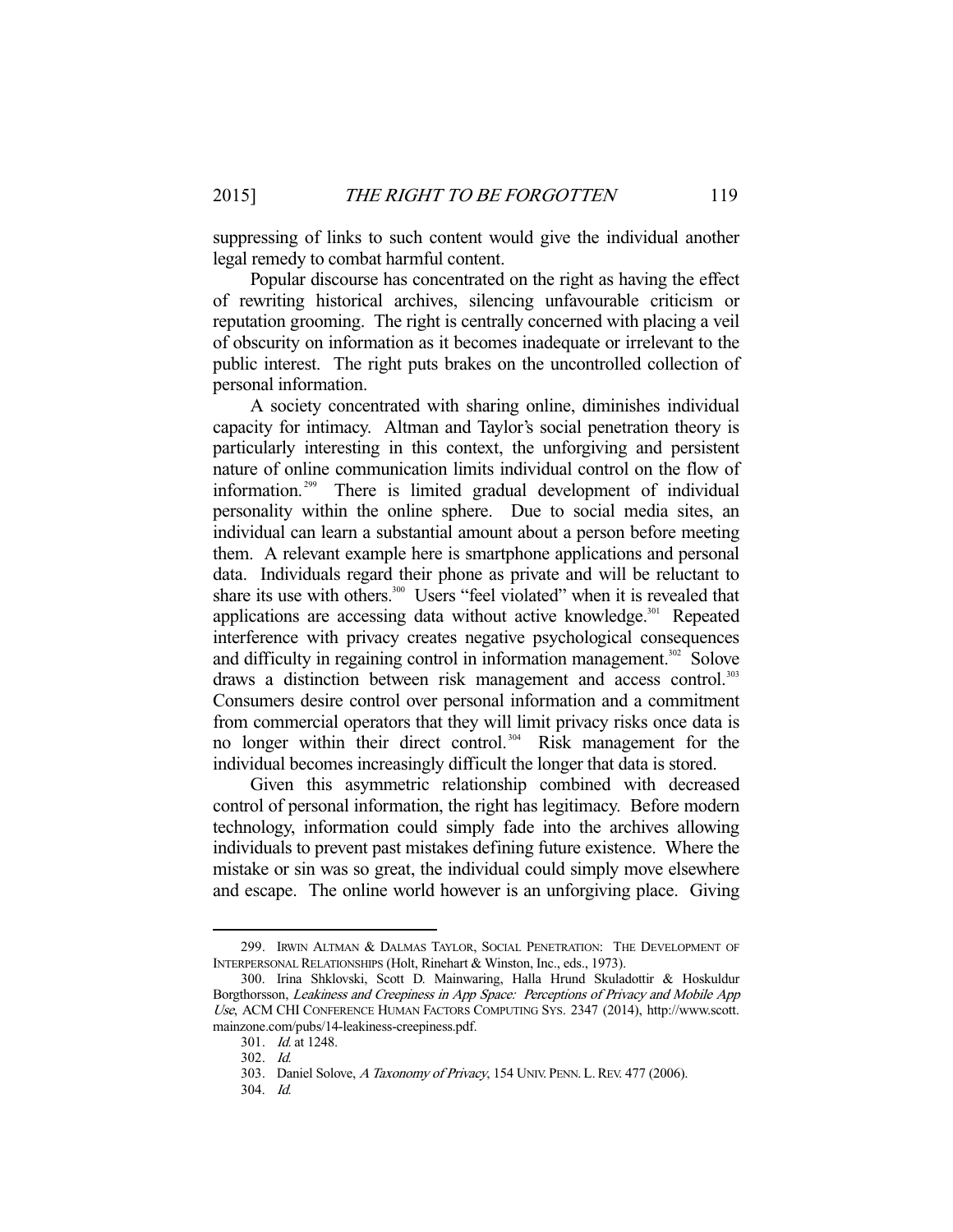individuals a second chance is an important value. Nowadays, such mistakes are easily found through search engine results, the individual should have access to having inaccurate or irrelevant content erased.<sup>305</sup> There are positive implications for the individual in providing additional protection and recourse, especially in situations where personal information is unlawfully used. The right allows the individual to manage and construct their online identity. Human behaviour has changed profoundly with technological advancement, privacy concerns have increased and this requires renewed legal tools. What would have been considered traditionally private events can now be easily found within the public domain. Those who do not know the surrounding context can easily judge the individual.<sup>306</sup> Recognizing the importance of forgiveness in the digital age is necessary and the right achieves this need. In recognizing commercial operators decreased regard for informational self-determination, the right forms the basis of a renewed legal regime concentrated on greater control.

## C. Institutions

 Section two focused on working through the EU and ECHR legal backdrop to the right. The case illustrates the CJEU's inadequacy in adjudicating fundamental privacy and freedom of expression provisions. Google Spain SL is part of the EU's broader regulatory data protection reform. It may have been more effective for the EU regime to outline the scope and basis of the right, rather than the CJEU attempting to create a right to "delisting" or a broader right to be forgotten with limited foundations. The decision could be viewed as an example of judicial creativity. In a twenty-page judgment, it created an ambitious and necessary extension of European data protection law. It sets the scene for a Court not afraid to strengthen privacy protections, notwithstanding political critique. Google Spain SL arose during negotiations over new legislation in the form of the draft General Data Protection Regulation.<sup>307</sup> It helps in focusing discussion on balancing the privacy rights of the individual with the "preponderant public interest." It is hoped the case draws attention to the rights of the data subject within finalized discussions.

 <sup>305.</sup> Matt Bishop, Emily Rine Butler, Kevin Butler, Carrie Gates & Steven Greenspan, Forgive and Forget: Return to Obscurity, in PROCEEDINGS OF THE 2013 WORKSHOP ON NEW SECURITY PARADIGMS WORKSHOP 1, 7 (2013).

 <sup>306.</sup> Id.

<sup>307.</sup> Joseph Jones, Control-Alter-Delete: The "Right To Be Forgotten," 36 EUR. INTEL. PROP.REV. 547, 595-601 (2014).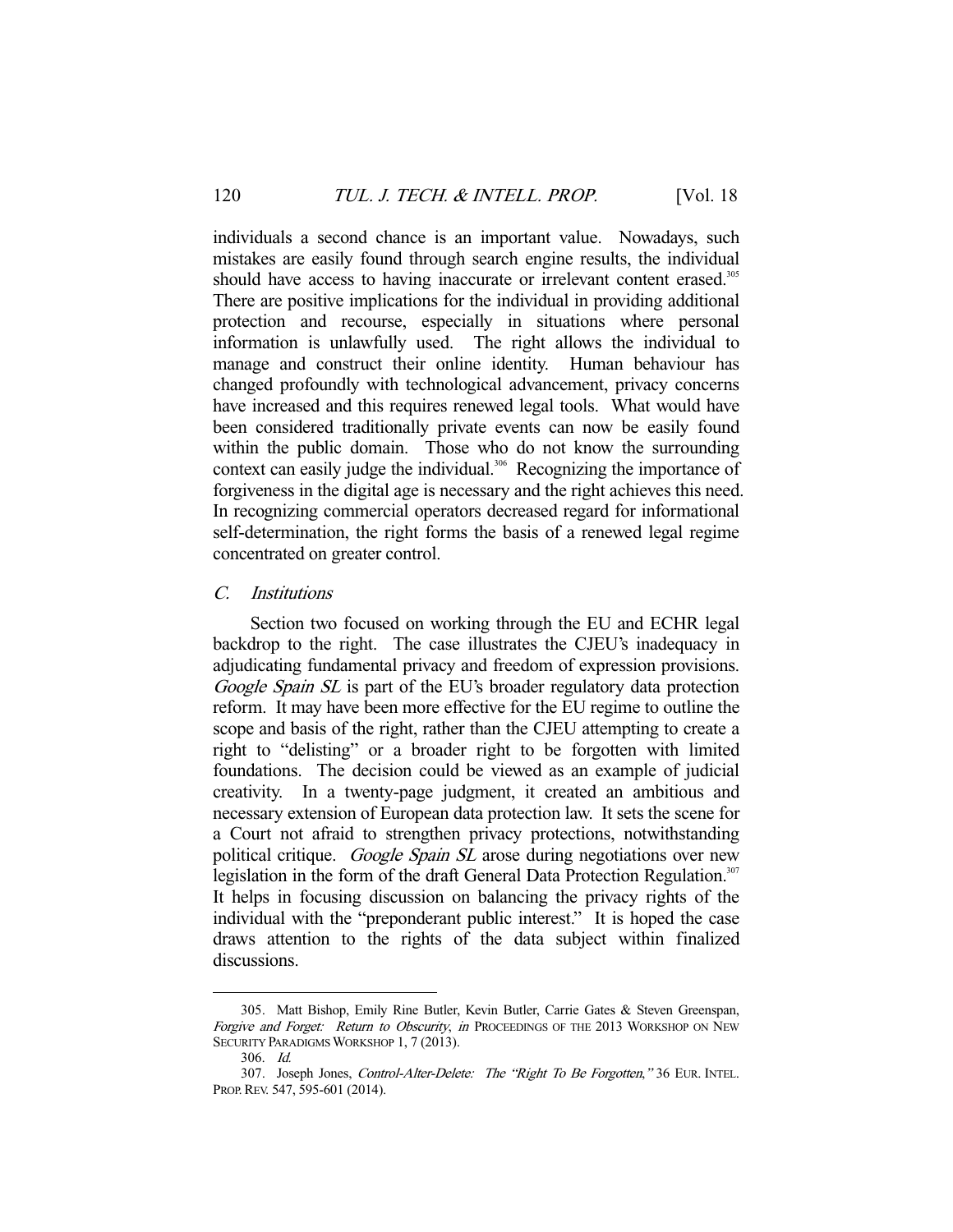Sartor provides a useful examination as to the Draft Regulation's contents. 308 He concludes that the Regulation only introduces incremental alterations, rather than effectively introducing the right.<sup>309</sup> It provides a process for termination of data processing where retention becomes unlawful. Article 17 requires "controllers who made personal data public" to make contact with third parties who process the data, this is unclear. Placing obligations on controllers to engage third parties to erase data is indeterminate. Similar issues arise as to Google's implementation of de-indexing requests, how can third parties enforce the right in an objective and independent manner. A provider is immune from liability if "it does not have actual knowledge of illegal activity or information and, as regards claim for damages, is not aware of facts or circumstances from which the illegal activity or information is apparent."<sup>310</sup> Sartor believes the exceptions to the right are "redundant" as lawful processing is excluded.<sup>311</sup> The Regulation does not clarify the circumstances in which providers of content in the online world will be subject to the right. The Regulation does not provide certainty as to whether failing to remove a request would oblige the provider to compensate the data subject.<sup>312</sup> The assessment of balancing freedom of expression parameters with the data subject's privacy is a complex process. The uncertainty within the Regulation will only fuel tensions surrounding the right's controversy. With proposed fines of up to 1% of global annual turnover, it places enforcement of the right to be forgotten on par with competition law.

 Second, I wish to examine how the introduction of a right to be forgotten could impact on the judicial interpretation of privacy rights. The protection of journalistic freedom and the Internet archives in cases such as Times Newspapers and Editorial Board of Pravoye Delo and Shtekel place freedom of expression over privacy. Removing search results interferes with categorizing and archiving online content. It would be beneficial for court's to embrace the concept in judicial thinking. Given the open-textured nature of article 8, the concept would fit into the EctHR's constituent rights landscape.

 In Weller the Queen's Bench Division found that the photographing of Paul Weller's children on a family day out breached article 8.313 The

<sup>308.</sup> Giovanni Sartor, The Right To Be Forgotten in the Draft Data Protection Regulation, 5 DATA PRIVACY L. 64, 64-72 (2015).

<sup>309.</sup> *Id.* at 72.

 <sup>310.</sup> Id.

 <sup>311.</sup> Id. at 67.

 <sup>312.</sup> Id. at 69.

 <sup>313.</sup> Weller & Ors v. Associated Newspapers, Ltd., 2014 E.W.H.C. 1163.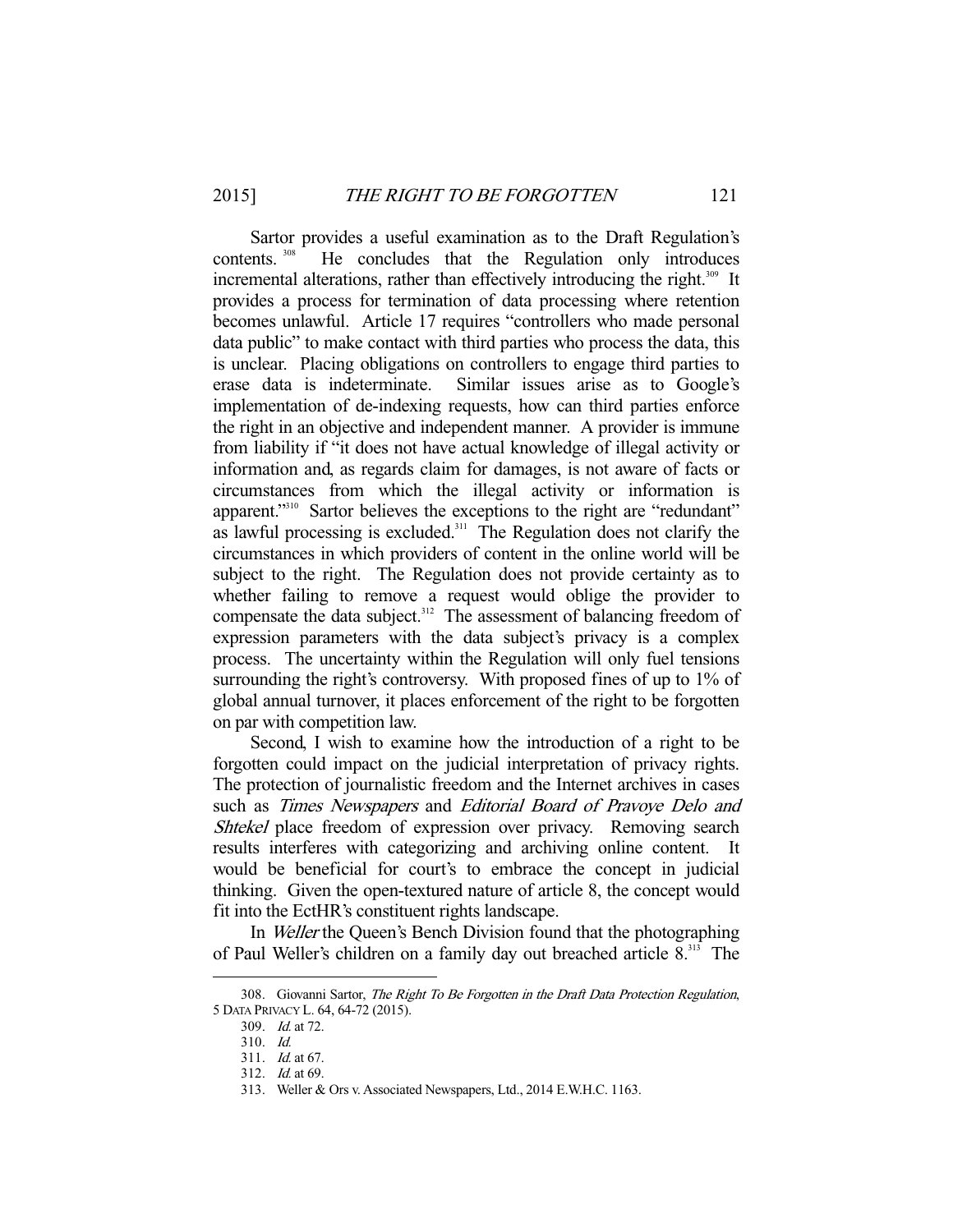Court awarded £5,000 to the older child and £2,500 to each of the twins.314 The Court did not grant an injunction since it was accepted that the defendants would not publish the photographs again, however a subsequent judge did grant an injunction, as there was evidence the unlawful publication would be repeated.<sup>315</sup> In time to come, if the images of the children were to resurface, the right to be forgotten would provide a suitable legal tool. Given the open nature of the Internet, the right is a more vigorous tool in preventing dissemination. In Mosley v. News Group Newspapers Ltd., the Court found a breach of the applicant's rights to confidentiality and privacy.316 Given how fast images spread in the online sphere, the right would be appropriate where the relative privacy harm outweighs legitimate public interest. Justice Eady refused the applicants request for an interim injunction preventing further publication of the story, "the material was so widely accessible that an [injunctive] order . . . would have made very little practical difference" and "the dam has effectively burst."<sup>317</sup> Similarly, in the *Spycatcher* litigation, since the content was already in the public domain, an injunction would have been of limited value.<sup>318</sup> Where information is already in the public domain, it is worth remembering the comments in Aleksey Ovchinnikov:

[I]n certain circumstances a restriction on reproducing information that has already entered the public domain may be justified, for example to prevent further airing of the details of an individual's private life which do not come within the scope of any political or public debate on a matter of general importance. $319$ 

 The Paris Tribunal de Grande Instance held in 2013 that Google had to automatically filter a number of images relating to Mosley from its operation.320 If the pictures are illegal and a breach of privacy norms, steps should be taken to limit availability. Freedoms of expression considerations are sometimes trumped by privacy rules. Damages are not completely effective in cases of online harm, the individual desires

<sup>314.</sup> Stephen Foster, Press Photographs: Protecting the Privacy of Celebrities and Their Children, 19 COM. L. 73, 86-92 (2014).

 <sup>315.</sup> Id.

 <sup>316.</sup> Mosley v. News Grp. Newspapers Ltd., 2008 E.M.L.R. 20 (U.K.).

 <sup>317.</sup> Id. para. 36.

 <sup>318.</sup> URSULA SMARTT, MEDIA & ENTERTAINMENT LAW 63 (2014).

 <sup>319.</sup> Ovschinnikov v. Russia, App. No. 24061/04, Eur. Ct. H.R. (2010).

 <sup>320.</sup> Max Mosley Sex Pictures Should Be Blocked by Google French Judge Order, HUFFINGTON POST, http://www.huffingtonpost.co.uk/2013/11/06/max-mosley-google\_n\_4226785. html (last updated June 11, 2013).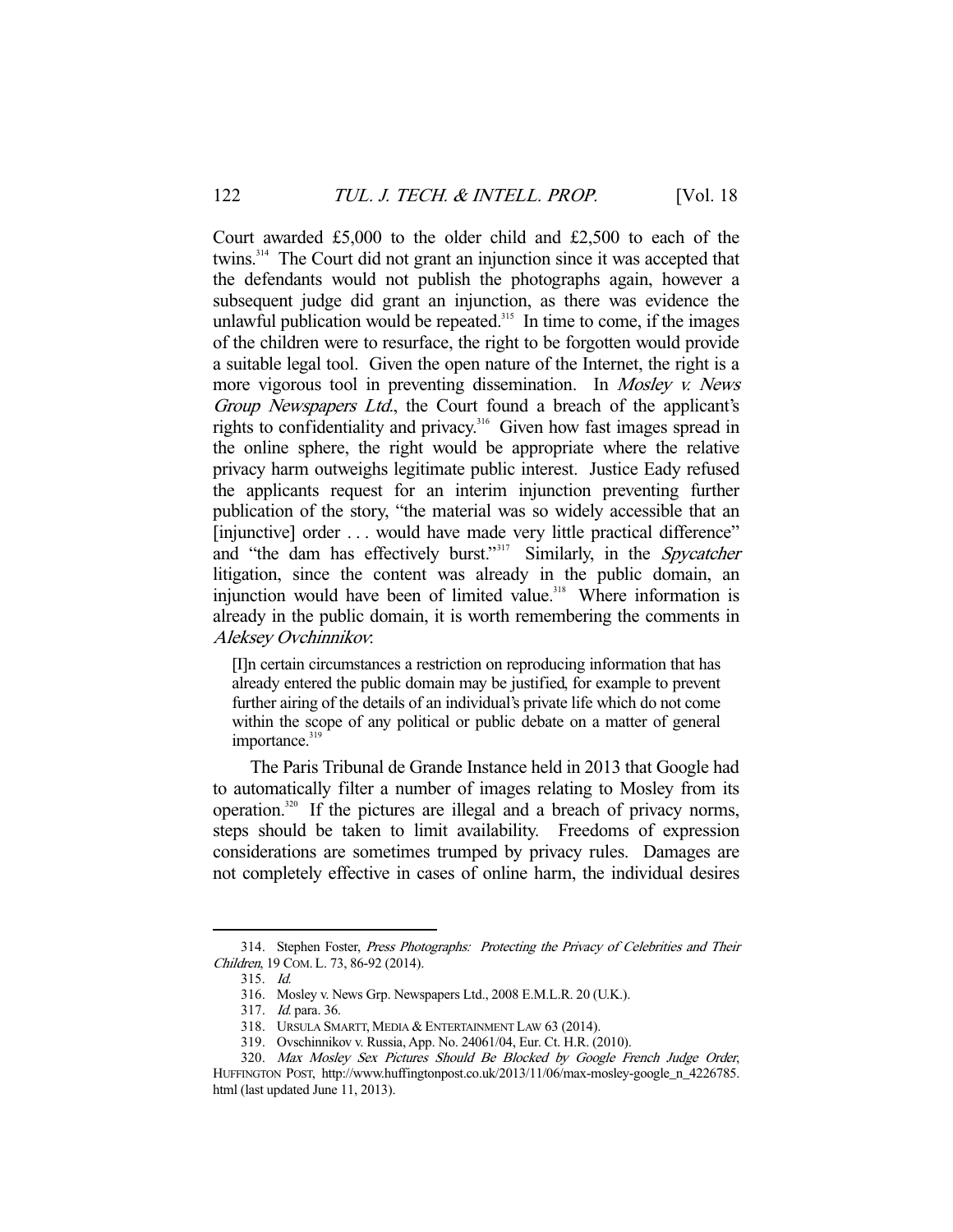reducing accessibility to the content itself. Giving the individual a clean slate enables them to move forward in life.

 Mr. Mosley had further success in the District Court of Hamburg where the Court noted "the images violate the specially protected privacy of the plaintiff . . . to a very considerable extent, as they provide information about sexual acts. $321$  In that regard, they are likely to lead to the stigmatization of the plaintiff, and "[i]t should be noted that a particularly high degree of intervention regularly emanates from the pictorial representation of the sexual behaviour of a person, since the viewer actually has the scene 'before his eyes.'"322 The High Court has recently allowed a similar claim to proceed.<sup>323</sup> In rebutting counsel for Google's contention that the claim was unsubstantiated, Justice Mitting found the claimant had a viable case.<sup>324</sup> The Court cited *Google Spain SL* in holding Google as a "controller."<sup>325</sup> This would have provided a useful opportunity for the High Court to provide further examination of the right. The case may have resulted in an article 267 TFEU reference, through with the CJEU would have clarified areas that *Google Spain SL* left opaque. Mosley would likely have been considered a public figure and the "preponderant interest" outlined in *Google Spain SL* would require retention of the search results. The parties subsequently settled, and the discussion as to the "public interest" exception did not arise.

 On the existing jurisprudence of the ECtHR, it is important to note some further implications. The Court places primacy on the importance of preserving the Internet archives. It is believed that an ECHR challenge to *Google Spain* is theoretically possible. On the basis of Times Newspapers and Wegrzynoswki the Court would regard protecting unhindered access to Internet content and the Internet archives as fundamental. Von Hannover (No. 2) illustrates a number of criteria to be considered when balancing freedom of expression and privacy.<sup>326</sup> Both article 8 and 10 are of equal value and a margin of appreciation is afforded to national courts in balancing the competing interests.<sup>327</sup> There

<sup>321.</sup> Dominic Crossley, Case Law, Hamburg District Court: Max Mosley v. Google Inc., INFORRM INT'L F. RESPONSIBLE MEDIA BLOG (Feb. 5, 2014), https://inforrm.wordpress.com/2014/ 02/05/case-law-hamburg-district-court-max-mosley-v-google-inc-google-go-down-again-thistime-in-hamburg-dominic-crossley/.

 <sup>322.</sup> Id.

 <sup>323.</sup> Mosley v. Google Inc. & Google UK Ltd., 2015 E.W.H.C. 59 (U.K.).

 <sup>324.</sup> Id. para. 54.

 <sup>325.</sup> Id. para. 19.

 <sup>326.</sup> Id. paras. 11, 104.

 <sup>327.</sup> Van Hannover v. Germany, App. Nos. 40660/08 and 60641/08, Eur. Ct. H.R. (2012).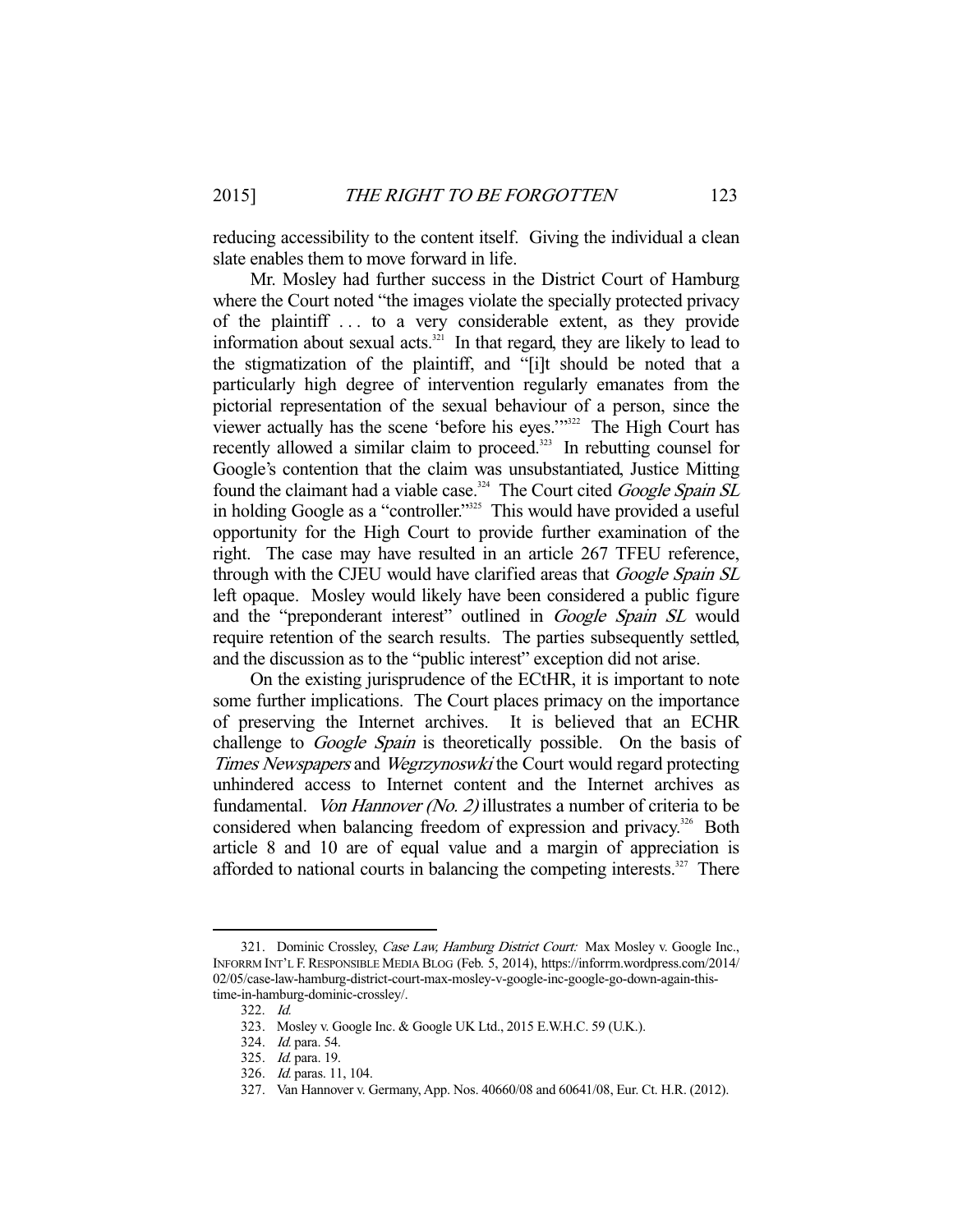was initially no reasonable public interest in Mr. Gonzalez's life.<sup>328</sup> However, given the global media coverage surrounding his particular case, he will remain in the collective memory. His case is permanently linked to a legal landmark that will be impossible to have erased. The search results providing information to users are an integral part in categorizing information within the Internet archives. It is believed the Court would find removal of such links to be disproportionate given freedom of expression considerations.<sup>329</sup> The case and his particular circumstances have generated considerable public interest. Search engines contribute to the media acting as a "public watchdog." A balancing exercise between the applicants article 8 privacy rights and the rights of other to receive the information, will in many cases revoke deindexing. The Court may award a wide margin of appreciation to states when balancing privacy and freedom of expression. However, *Google* Spain SL's de-indexing with respect to Mr. Gonzalez would appear to contravene ECHR jurisprudence. If an applicant like Mr. González makes an anonymous application under article 35  $\S$  2(a) of the admissibility criteria, this would assist limiting public interest in his particular circumstances and lessening a need for de-indexing.<sup>330</sup>

A recent Dutch ruling said *Google Spain SL* "is not meant to remove articles which may be unpleasant, but not unlawful, from the eyes of the public via the detour of a request for removal to the operator of a search machine."<sup>331</sup> An effective balancing exercise will assist in determining whether the removal is disproportionate, content which is not unlawful may need to be removed where privacy harms trump the public interest. The ordinary citizen should have access to the right. Lee notes "an unpopular politician, a poorly reviewed physician, and a paedophile were among the first to have issued Google removal requests."332 In such cases the public interest will clearly require retention. If discussion surrounding the right concentrated on how the right affords

 <sup>328.</sup> Case C-131/12, Google Spain SL v. Agencia Espanola de Proteccion de Datos, 2014 E.M.L.R. 27 para. 98. Accordingly, because in the case in point there do not appear to be particular reasons substantiating a preponderant interest of the public in having, in the context of such a search, access to that information, a matter which is, however, for the referring court to establish, the data subject may, by virtue of article 12(b) and subparagraph (a) of the first paragraph of article 14 of Directive 95/46, require those links to be removed from the list of results).

 <sup>329.</sup> Id.

 <sup>330.</sup> Id.

<sup>331.</sup> Robin Hopkins, Google Spain, Freedom of Expression and Security: The Dutch Fight Back, PANOPTICON (Mar. 13, 2015), http://www.panopticonblog.com/2015/03/13/googlespain-freedom-of-expression-and-security-the-dutch-fight-back/.

 <sup>332.</sup> NEWTON LEE, FACEBOOK NATION: TOTAL INFORMATION AWARENESS 145 (2014).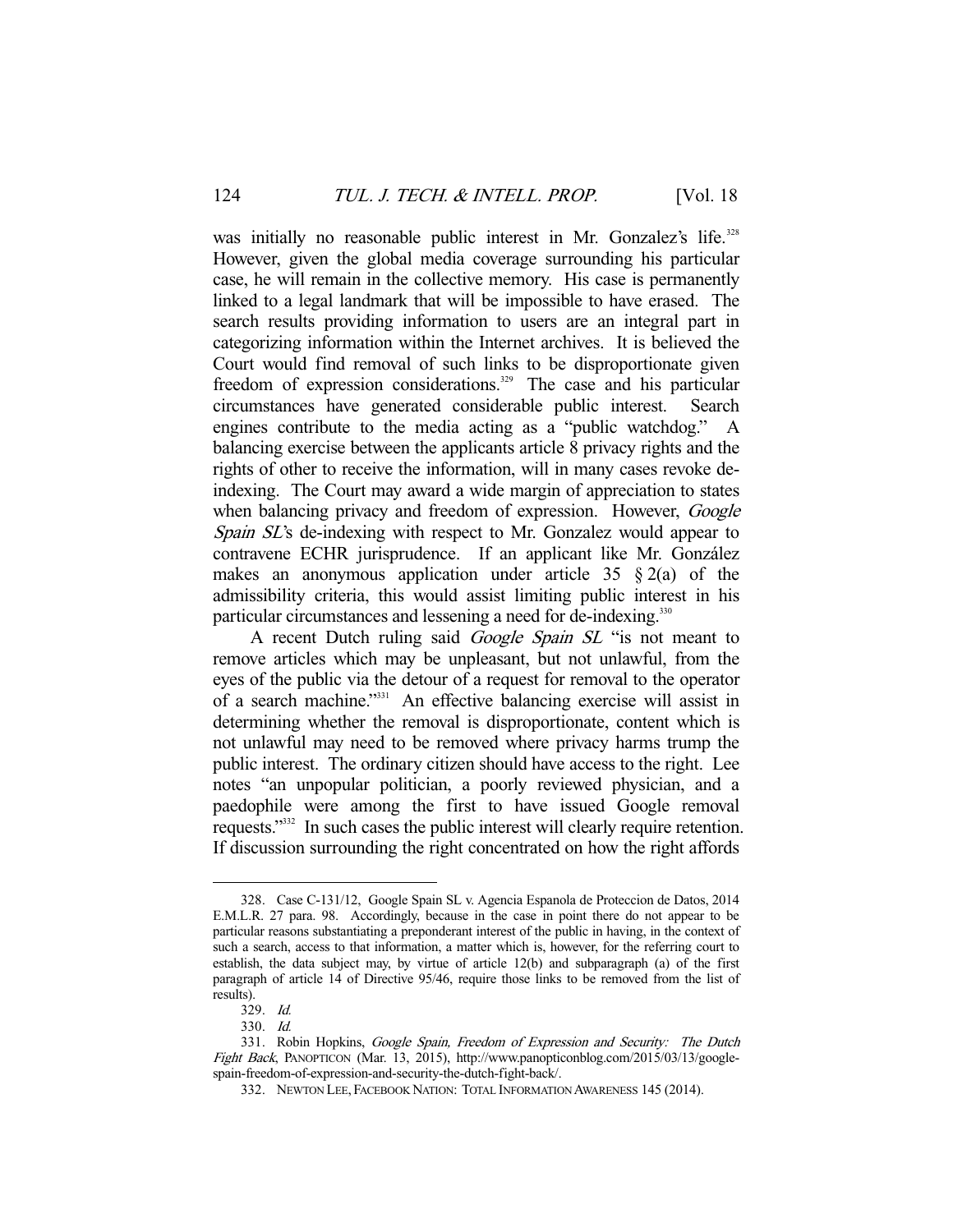increased autonomy to the innocent citizen, overall benefits in its introduction will be increasingly realised.

Wegrzynoswki was coined the EctHR's "right to be forgotten" case; however, in drawing parallels to *Google Spain SL*, *Delfi* requires note.<sup>333</sup> Notwithstanding the fact that the site had taken down the comments upon notification, the Court found that it should have prevented unlawful comments from being posted. The ruling places an impossible burden on websites with interactive comment sections. The Court did not accept Delfi's abuse report button or automatic word-based filter were sufficient to circumvent publication of defamatory content.<sup>334</sup> The website had substantial control over the comments published and was not merely a "passive service provider."<sup>335</sup> Similarities can be observed between this and how the CJEU found that Google is not merely an intermediary, but a "controller" of content. This is correct as Google controls a vast amount of information. The processing of data which search engines undertake is additional and different to that of publishers.<sup>336</sup> Weinert advises that website owners who have such comment sections should put in place a system where the user can actively retain control and delete content after submission.<sup>337</sup>

Guillemin notes how *Delfi* fundamentally failed to properly deal with intermediary liability.<sup>338</sup> The Court failed to apply the E-Commerce Directives hosting liability provisions which gives incentives to online platforms like Delfi to remove content when notified of illegality, in such cases immunity arises.<sup>339</sup> Delfi removed the content on the same day of notification. The decision places an undue burden on sites with comment areas. It may lead to pre-emptively closing such sections and limiting users access to information. The Court was overtly concerned with protecting individual rights against Internet companies, but failed to realise how this would impact users freedom of expression. In a recent Northern Irish decision *J19 and J20 v. Facebook Ireland*, Judge Gillen asked counsel to consider *Delfi's* applicability.<sup>340</sup> It was believed the case

 <sup>333.</sup> Delfi As v. Estonia, App. No. 64569/09 Eur. Ct. H.R. (2013).

<sup>334.</sup> Eileen Weinert, Oracle at "Delfi"-European Court of Human Rights Holds Website Liable for Angry Reader Comments, 25 ENT. L.REV. 28, 28-31 (2014).

 <sup>335.</sup> Id. at 30.

 <sup>336.</sup> Prieto, supra note 202, at 213-21.

 <sup>337.</sup> Weinert, supra note 334, at 30.

 <sup>338.</sup> Gabrielle Guillemin, Case Law, Strasbourg: Delfi AS v. Estonia: Court Strikes Serious Blow To Free Speech Online, INFORRM INT'L F. RESPONSIBLE MEDIA BLOG (Oct. 15, 2013), https://inforrm.wordpress.com/2013/10/15/case-law-strasbourg-delfi-as-v-estonia-court-strikesserious-blow-to-free-speech-online-gabrielle-guillemin/.

 <sup>339.</sup> Id.

 <sup>340.</sup> Eileen Weinert, J19 and J20 v. Facebook Ireland, 25 ENT. L.REV. 110, 110-12 (2014).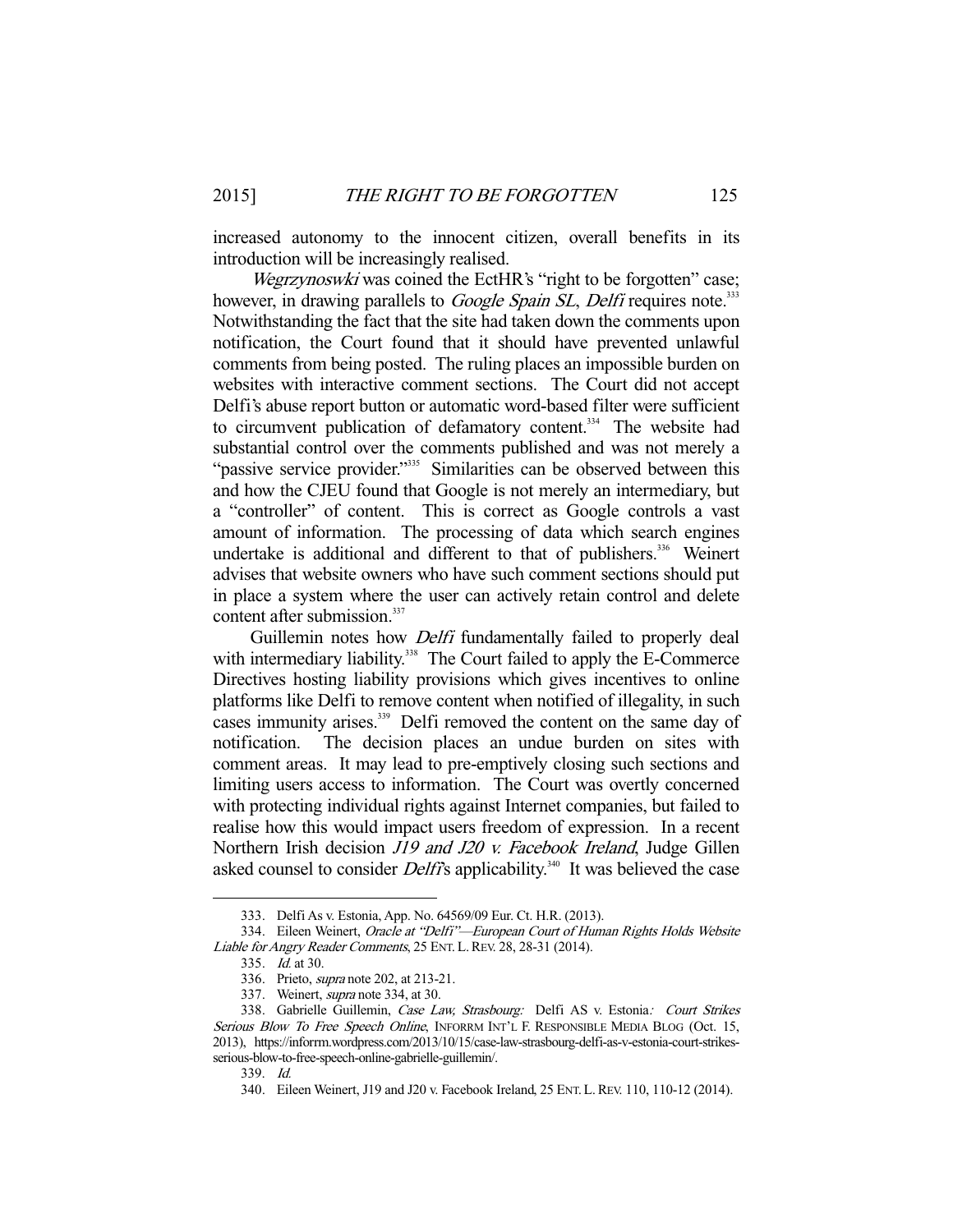had a "shrinking sense of relevance" to the relevant matter, however it "may well be fact sensitive and indeed subject to an appeal to the Grand Chamber."<sup>341</sup> Given its inadequacies, it is welcomed that the trial judge dismissed the relevance of *Delfi*. Clear difference is observed in the type of information removed in *Delfi* and *Google Spain SL*. *Google Spain SL* does not require the information to be abusive or defamatory.<sup>342</sup> If the content is simply irrelevant a takedown request can be made. *Delfi* is moreover concerned with potentially abusive content, however the relevant comments would not have been considered defamatory under U.K. law. Unfortunately, the Grand Chamber mostly followed the Court's reasoning. The judgment fundamentally failed to answer whether *Delfi* was an ISP or a media publisher. Weinert ultimately concludes that "this is a decision which can only be explained by a reluctance of the ECtHR to interfere with Estonia's margin of the appreciation, when it really ought to have. Small comfort that the courts of England and Wales would not have and have not ruled on this issue in the same way.<sup>343</sup>

Under *Delfi*, if *Google Spain SL* were to come before the ECtHR, a shift appears from a concentration on preserving the Internet archives and freedom of expression, to recognizing Google as not merely a "passive provider." The CJEU was correct in finding that Google is not a "neutral intermediary." It has an obligation to de-index unlawful or irrelevant content when it is brought to attention.344 It should be noted that search engines have automatic algorithms, this makes it difficult to determine which content is to be included. Given this automated process, Advocate General Jääskinen believed Google could not ensure all information complies with articles 6, 7 and 8 of the Directive. The Court held that search results involve "a structured overview of the information . . . that can be found on the Internet . . . and which, without the search engine, could not have been interconnected or could have been only with great difficulty—and thereby to establish a more or less detailed profile."345 Search engines help to ensure the free flow of information. They are not a hosting service, caching or mere-conduit

 <sup>341.</sup> Id.

 <sup>342.</sup> Case C-131/12, Google Spain SL v. Agencia Española de Protección de Datos, 2014 E.M.L.R. 27, para. 115.

<sup>343.</sup> Eileen Weinert, Delfi As v. Estonia: Grand Chamber of the Court of Human Rights Hands Down its Judgment: Website Liable for User-Generated Comments, ENT. L. REV. 246, 246-250 (July 2015); Delfi As v. Estonia (64560109) (2014) 58 E.H.R.R. 29 (ECHR).

<sup>344.</sup> Nico Zingales, Virtues and Perils of Anonymity: Should Intermediaries Bear the Burden?, 5 J. INTELL. PROP. INFO. TECH. & E-COMM. 1, 26 (2014).

 <sup>345.</sup> Case C-131/12, Google Spain SL v. Agencia Española de Protección de Datos, 2014 E.M.L.R. 27, para. 80.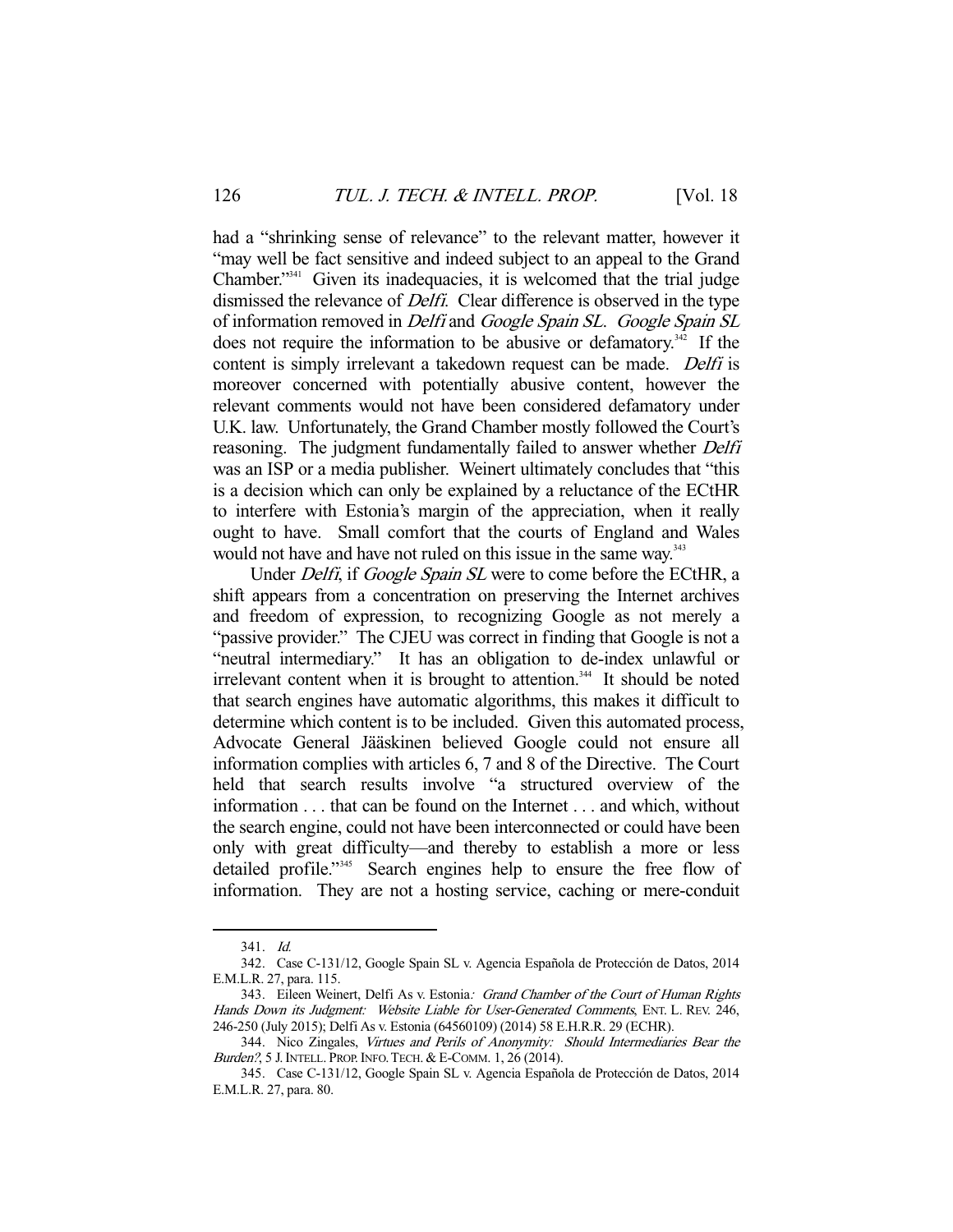service, and do not fall within the intermediary liability regime of articles 12-15 of the E-Commerce Directive.<sup>346</sup> Whether search engines fall within the intermediary exemptions of the E-Commerce Directive has not been dealt with, leading to confusion. Google Spain SL failed to discuss intermediary liability. It did note however that Google was of a different nature to website platforms.<sup>347</sup> Given the differences in intermediary liability between a search engine like Google and an online platform like Delfi, the decisions overall impact is limited.

Similarities exist in the indeterminacy *Delfi* creates and how Google is to correctly put in place a mechanism to objectively "de-index" links. Its overall value is limited in assessing how the right to be forgotten would be treated before the ECtHR. Kuczerawy concludes that the existing EU framework on notice and taken down "incentivises overcompliance and interference with fundamental human rights."<sup>348</sup> Delfi negates transparency and proportionality, intermediaries are unable to determine which notices they should accept or disregard. This enables arbitrary or overcautious procedures.

 Conclusions in the EU regulatory reform process should provide insight as to the extent the right will be broadened and enforced beyond "de-indexing." Second, the right is to be welcomed as a further judicial tool in protecting privacy rights within the ECHR. Time will tell in what circumstances individual privacy will trump public interest and freedom of expression parameters.

## C. Corporations

-

 Businesses that are engaged in the processing of data online, could be considered a "controller" and subject to the ruling. Corporations that have large databases or search functionality built into their interfaces should review policies in light of developments. An entity could simply use a .com domain and avoid impact. The ruling can be easily circumnavigated by pointing the domain name away from the EU. Information or content that is placed on sites from third parties also needs to be reviewed as to its compliance with data protection rules. If a business considers itself to be a "controller" it should take steps to ensure

<sup>346.</sup> Aleksandra Kuczerawy & Jeff Ausloos, NOC Online Intermediaries Case Studies Series: European Union and Google Spain, INTERDISCIPLINARY CTR. L. & ICT (ICRI), KU LEUVEN (Feb. 18, 2015).

<sup>347.</sup> Google Spain SL, 2014 E.M.L.R. 27.

<sup>348.</sup> Aleksandra Kuczerawy, Intermediary Liability & Freedom of Expression: Recent Developments in the EU Notice & Action Initiative, 1 COMP. L. & SECURITY REV. 31, 46-56 (2015).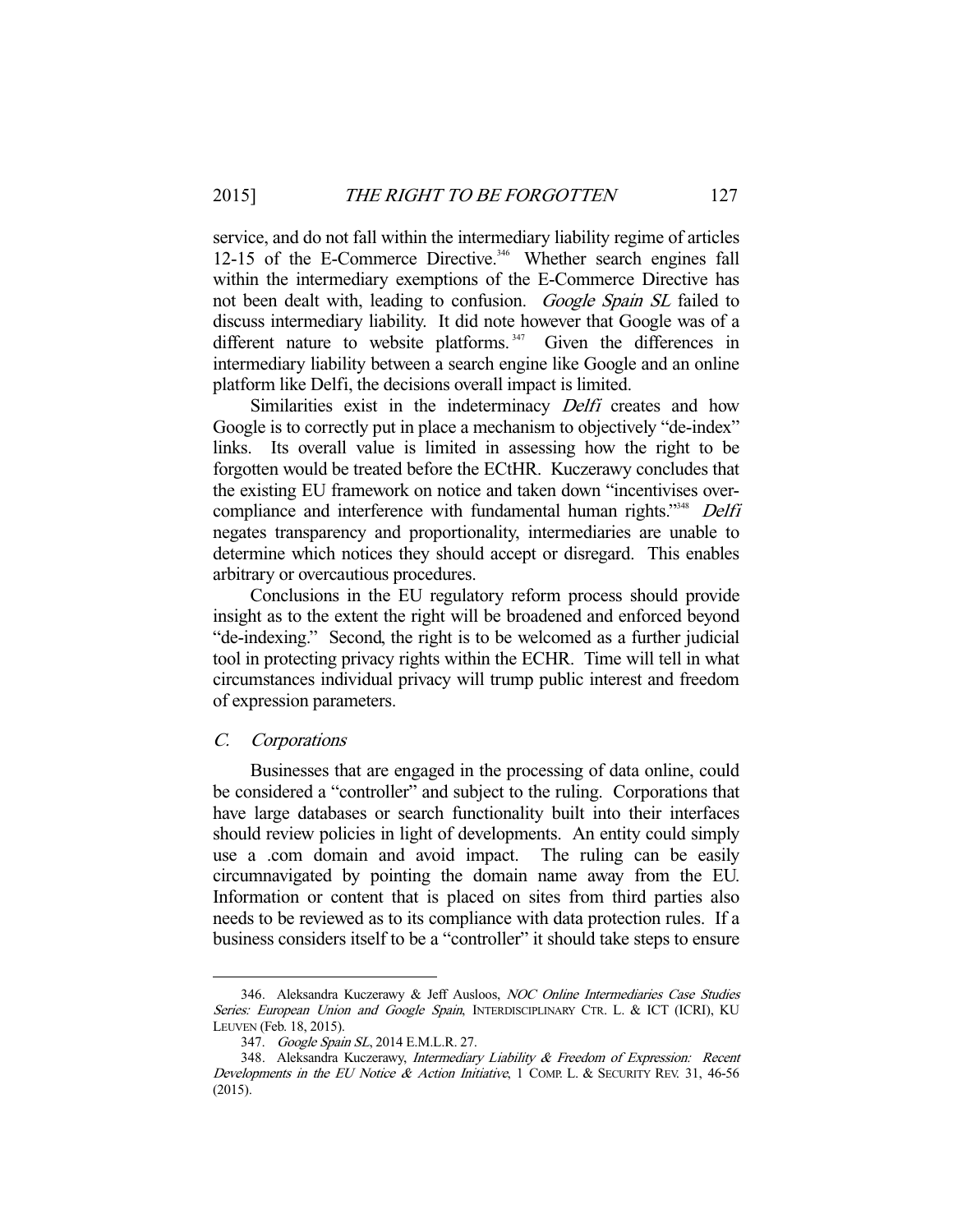compliance. Google was found to be a controller even though it argued it only organized data. This means businesses that do not change personal data, but exercise some amount of control over it, could be classified as a controller.

 A core problem with the decision is its failure to anticipate what constitutes effective compliance. The decision stated "the controller must take every reasonable step to ensure that data which do not meet the requirements of that provision are erased or rectified."349 It is unclear what exactly satisfies this. Google set up a form for individual's to submit a de-listing request, similar to a notice and takedown procedure. Bing and Yahoo have followed Google's example.<sup>350</sup> Delfi would place an increased obligation on sites to actively take down conduct that appears to be abusive. If information becomes irrelevant, entities will be required to put in place procedures that deal with content where it becomes incompatible with time. It is believed a notice and takedown approach is favoured rather than independent deletion. Another ambiguity concerns what will be considered valid competing interests for businesses when engaged in a balancing exercise. A failure to work through these considerations could lead businesses to rethink undertaking trade in the EU. With such uncertainties comes increased risk of litigation. Businesses will have to train individuals to be able to meet requests in a transparent and cost-efficient manner. A broader additional implication is that businesses using Google as their online search engine may decrease. As de-listing requests increase businesses will have reduced access to fuller results. The ruling has the potential to overall increase costs requiring efficient systems be put in place to ensure compliance.

 From the individual data subjects perspective, the introduction of the right greatly benefits subjecting corporations who process and control personal information to greater scrutiny. The decision makes corporations tread with increased care when interfering with privacy rights. In taking a broader interpretation of search functionality, social media sites such as Facebook and Twitter that have internal search mechanisms could be subject to the ruling. As Smith comments "Human

<sup>349.</sup> Google Spain SL, 2014 E.M.L.R. 27, para. 72.

<sup>350.</sup> Andrew Griffin, Microsoft and Yahoo Join Google in Deleting Search Results Under Right To Be Forgotten Ruling, INDEPENDENT (Dec. 1, 2014), http://www.independent.co.uk/lifestyle/gadgets-and-tech/news/microsoft-and-yahoo-join-google-in-deleting-search-results-underright-to-be-forgotten-ruling-9896100.html (last visited Sept. 15, 2015).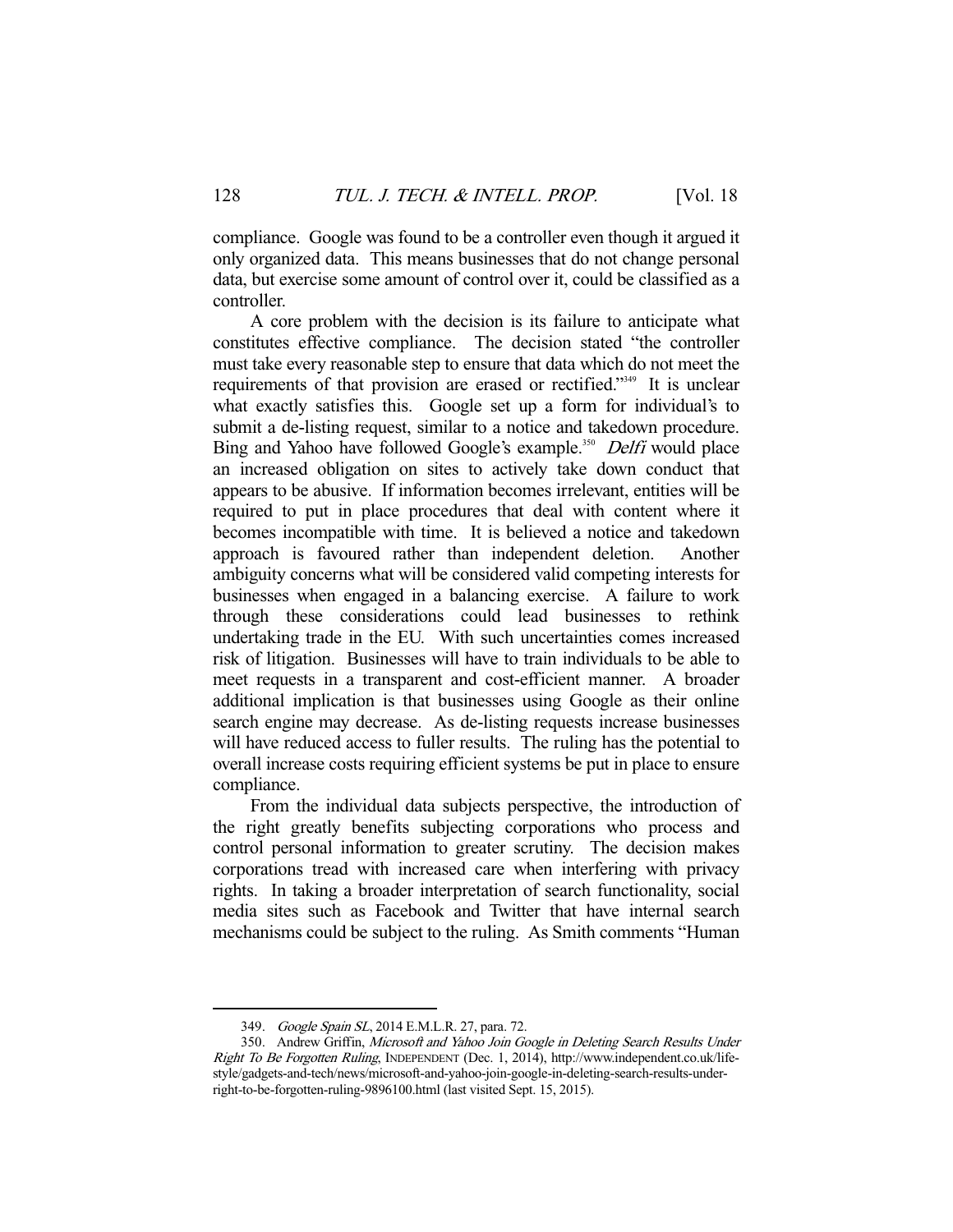memory fades, but without a right of erasure, social networks will never forget."351

#### D. States

 The Investigatory Powers Tribunal recently found that British intelligence services unlawfully accessed millions of individual personal communications collected by the National Security Agency (NSA).<sup>352</sup> In Klass it was noted that "[d]emocratic societies nowadays find themselves threatened by highly sophisticated forms of espionage and by terrorism, with the result that the State must be able, in order effectively to counter such threats, to undertake the secret surveillance of subversive elements operating within its jurisdiction."353 The judiciary does play a key role in holding the state to account for privacy violations. The existence of legislation that permits secret monitoring interferes with article 8. Unlawful means of surveillance include wiretapping an individual's dwelling and interception of electronic communications.<sup>354</sup> Putting in place sufficient legal structures to combat infringements increases public confidence and serves as deterrence. Any legislation permitting surveillance has to be clear enough to enable the citizen to determine the circumstances in which the state will engage in secret collection of data. Reidenberg has commented the collection of data and government purchase of data threatens democracy in creating a "transparent citizen, but a non-transparent government."<sup>355</sup> The debate over the right illuminates such issues and further empowers data subjects in seeking to delete information the state holds which is irrelevant or illegal. Where legitimate and proportionate public interest or security requires retention, the request can be refused. Introduction of the right will have clear impact on large databases controlled by government bodies. Existing data protection and freedom of information remedies will usually provide sufficient redress. However, where such tools do not achieve the desired

<sup>351.</sup> Kathryn Smith, The Right To Be Forgotten: Legislating for Individuals To Regain Control of Their Personal Information on Social Networks, REINVENTION: INT'L J. UNDERGRADUATE RES. (2014), http://www.2.warwick.ac.uk/fac/cross\_fac/reinvention/issues/volume 7issue1/smith/.

 <sup>352.</sup> Owen Bowcott, UK-US Surveillance Regime Was Unlawful for Seven Years, GUARDIAN (Feb. 6, 2015, 5:10 PM), http://www.theguardian.com/uk-news/2015/feb/06/gchqmass-internet-surveillance-unlawful-court-nsa.

 <sup>353.</sup> Klass v. Germany, App. No. 5029/71, Eur. Ct. H.R. (1978), at 18.

 <sup>354.</sup> BOEHM, supra note 126, at 36.

 <sup>355.</sup> Joel Reidenberg, Conference Presentation, Privacy Rights and Wrongs: Balancing Moral Priorities for the 21st Century (Apr. 21, 2009).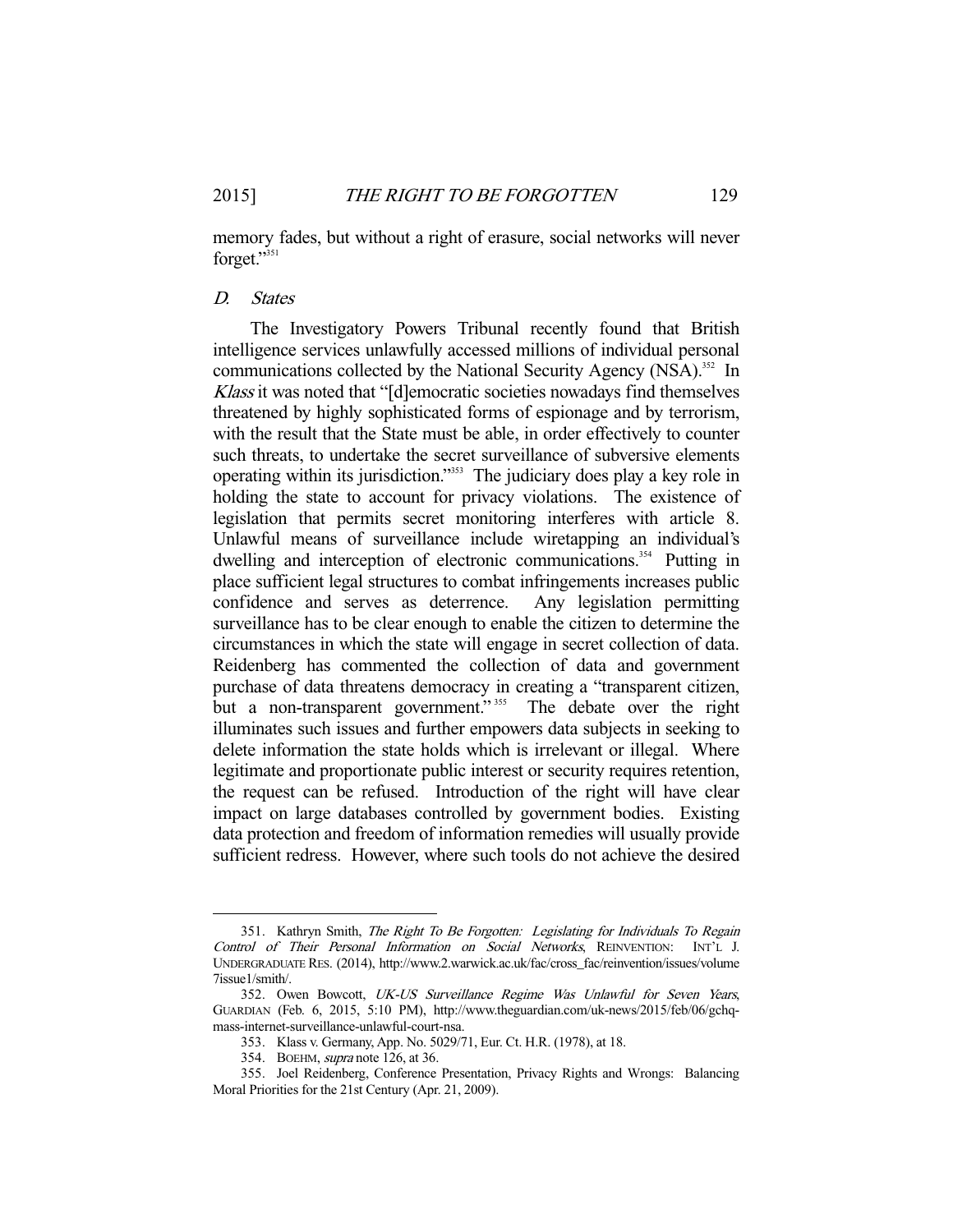result or in the future become redundant, the right to be forgotten may be appropriate.

 A central criticism of the right has been allegations that states will use it as a vehicle of censorship. Effective implementation of the right will mean that it will not be an instrument of censorship. The Commission notes "the right to be forgotten does not allow governments to decide what can and cannot be online or what should or should not be read."356 The right may enable citizens to attempt to remove unfavourable traces of their past, however it does not facilitate government censorship. Increasing transparency in the manner at which search engines undertake the takedown process, will assist in confronting censorship quarrels. Additionally, the Commission states that data protection authorities will provide oversight, providing an appeal mechanism.<sup>357</sup> The problems in how search engines are to effectively implement the right have to be firstly addressed.

#### IV. CONCLUSION

-

 This piece has sought to frame the right to be forgotten as a necessary legal mechanism. It promotes positive implications for individual autonomy and self-determination. *Google Spain SL* can be admired for the Court's judicial activism. It is "an imperfect decision in an imperfect world."<sup>358</sup> Clear criticisms are to be observed in its application. It does lay the foundation for a right of considerable importance for the consumer in the future. Dave Eggers book "The Circle" captures a world in which keeping information to oneself is a selfish act. In such a society deletion is illegal, "Secrets are lies. Sharing is Caring. Privacy is theft."359 It may take significant time before the right becomes effectively operational and is largely dependent on conclusions in the EU reform process.

 The first Part of this work observed there is a current lack of consensus in terminology surrounding the right, phrases like erasure,

 <sup>356.</sup> Lorna Woods, Delfi v. Estonia: Curtailing Online Freedom of Expression?, BLOGPOST EU L. ANALYSIS, http://eulawanalysis.blogspot.ie/2015/06/delfi-v-estonia-curtailingonline.html (last visited Nov. 5, 2015) (reasoning that the *Strasbourg* court put Delfi in a position of effectively having to monitor user content).

 <sup>357.</sup> Mythbuster: The Court of Justice of the EU and "the Right To Be Forgotten," EUROPEAN COMM'N (Sept. 18, 2014), http://ec.europa.eu/justice/newsroom/data-protection/news/ 140918\_en.htm.

 <sup>358.</sup> Conference Report: Google's Pain, an Imperfect Decision in an Imperfect World, BINDMAN'S (Apr. 2015), http://www.bindmans.com/news-and-events/publications-and-update/conferencereport-googles-pain-an-imperfect-decision-in-an-imperfect-world.

 <sup>359.</sup> Betsy Morals, Sharing Is Caring Is Sharing, NEW YORKER (Oct. 30, 2013), http:// www.newyorker.com/tech/elements/sharing-is-caring-is-sharing.